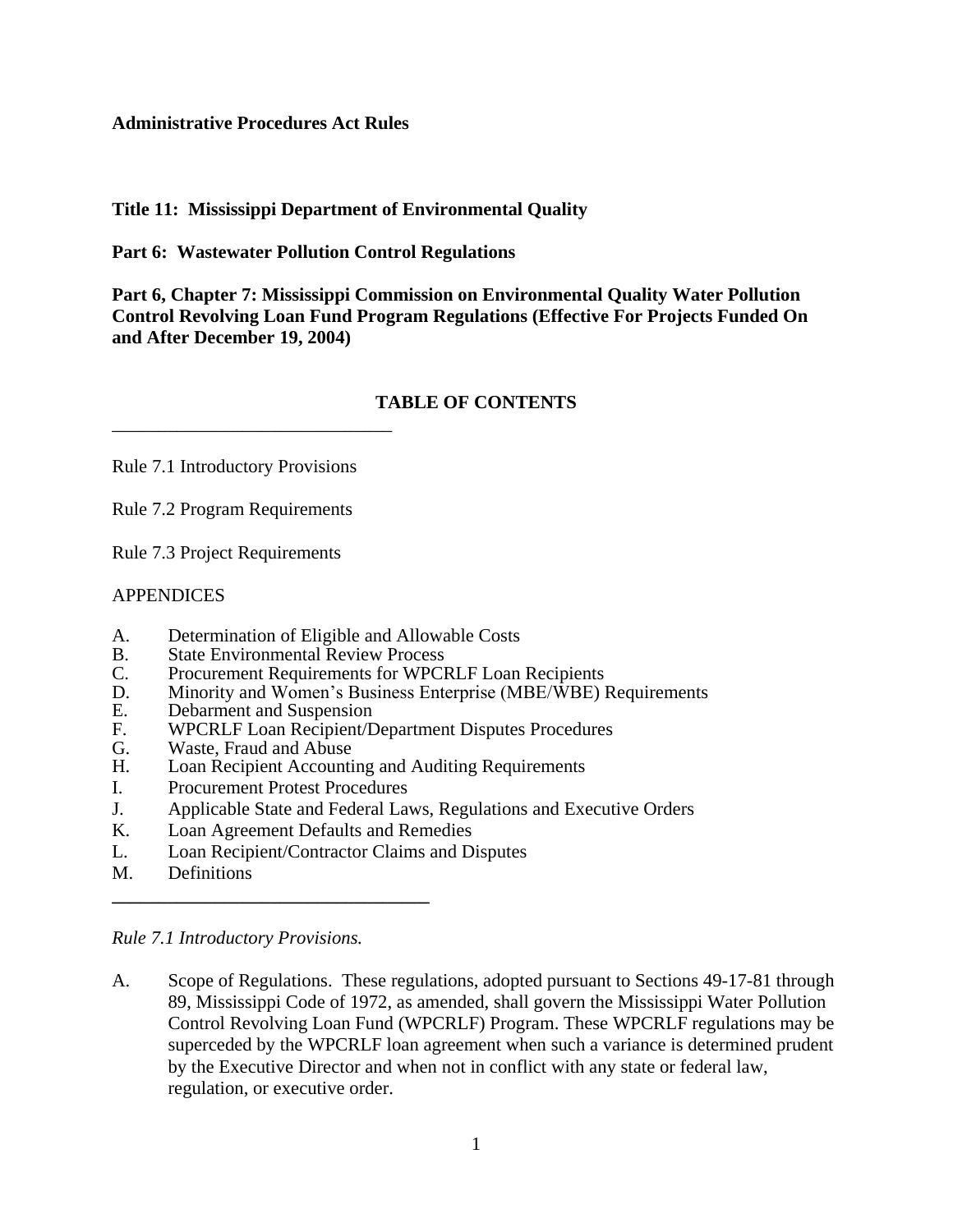B. Federal Equivalence and Cross-Cutter Requirements. Federal regulation 40 CFR 35.3135(f) requires that "equivalency" projects funded under the State Water Pollution Control Revolving Fund must comply with sixteen specific requirements of Title II (the EPA Construction Grants Program) of the Federal Water Pollution Control Act. "Equivalency" projects are generally defined as wastewater projects constructed with funds which equal the amount of the federal grants to the State for this program.

Similarly, 40 CFR 35.3145 requires that the State must also require all recipients of funds which equal the amount of the federal grants to the State to comply with certain other "cross-cutting" federal authorities. Cross-cutting authorities are federal laws and authorities that apply to these projects independent of the federal Water Pollution Act and subsequent amendments.

Since the beginning of this program in FY-89 and continuing through FY-00, the Department required that all projects receiving loan funding meet federal equivalency and cross-cutter requirements and has banked the amount of these loan awards in excess of the federal capitalization grants toward meeting equivalency and cross-cutter requirements of future federal capitalization grants. Accordingly, the Department has determined that beginning in FY-01, projects funded in this program will not be required to meet all federal equivalency and cross-cutter requirements, and this practice will continue until the banked equivalency requirements are exhausted.

Thus, almost all of these federal equivalency and cross-cutter requirements are excluded from these regulations. However, certain of these requirements have been retained in order to secure a reasonable assurance that the Department funds projects that are environmentally sound, that the loan recipient can construct, operate, and maintain the project and repay the loan, that these public funds are adequately protected and expended only for their intended purpose, and as otherwise required by federal law and regulations. Also, certain federal requirements are mandatory for all projects and are listed in Appendix J.

Source: *Miss. Code §§ 49-17-81 through 49-17-89, 49-2-1, et seq. and 49-17-1, et seq.*

*Rule 7.2 Program Requirements*.

- A. Eligible Applicant Determination. To be eligible for financial assistance, an applicant must meet the definition of an eligible applicant as described in Appendix M of these regulations, as determined by the Department.
- B. Intended Use Plan (IUP). In each fiscal year for which funds are available in the WPCRLF, the Commission will establish and publish an IUP in conformance with federal requirements. The IUP includes a mechanism developed by the Department to prioritize potential projects for uses of the available funds. The IUP describes the intended use of the funds in the WPCRLF and how the uses support the goals of the program.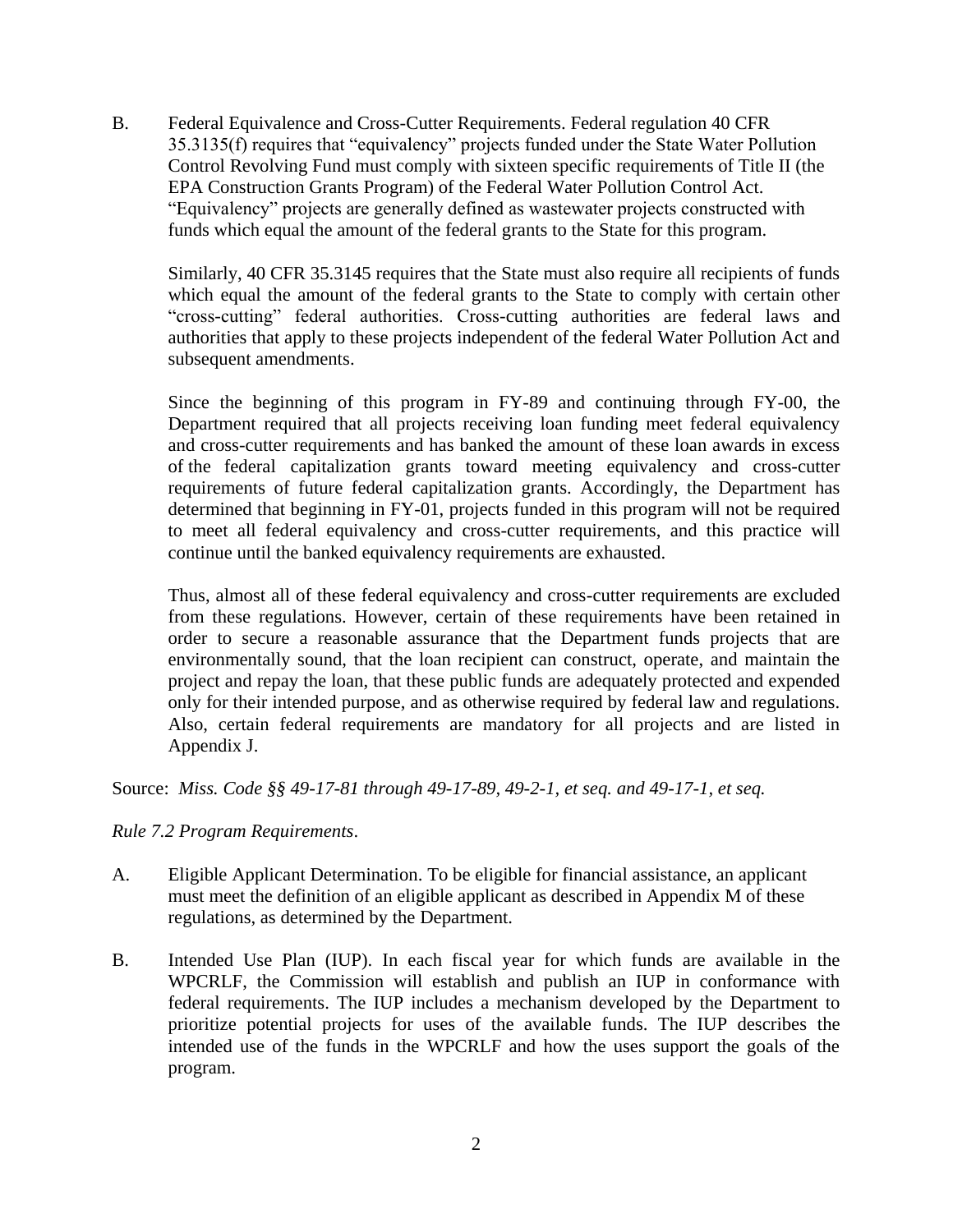- C. Reserves. The Commission may reserve certain percentages of the State's federal Title VI allotment from each fiscal year for administration of the WPCRLF program and for planning under Sections 205(j) and 303(e) of the Act, consistent with the Act and state law. The Commission may also charge administrative fees to loan recipients for administration of the WPCRLF program, as established in each year's IUP.
- D. Public Comment and Review. In accordance with the Act, the Commission will establish and provide for public comment on and review of the annual IUP. The Department may take into consideration any comments prior to adoption of the annual IUP. After adoption by the Commission, modification to these documents may be adopted by the Commission as provided for in the IUP without further public comment and review.
- E. WPCRLF Uses. The fund may be used for the following purposes, or as established in the IUP, for a given fiscal year.
	- (1) To make loans to eligible applicants on the condition that:
		- (a) Such loans are made at or below market interest rates, at terms not to exceed 20 years after project completion, or for such period as may be allowed by federal law.
		- (b) The loan applicant shall establish a dedicated source of revenue for repayment of loans.
		- (c) The fund shall be credited with all payments of principal and interest on all loans.
		- (d) The loan applicant is in compliance with WPCRLF regulations.
	- (2) Under the conditions in (1) above, to refinance the debt obligation of loan recipients when such debt obligations were incurred and construction began on or after such date as established in the IUP for a given fiscal year. The loan applicant agrees that, by pursuing such a refinancing arrangement, it does so at its own risk and thereby relieves the Commission and Department of all responsibility and liability should costs later be determined unallowable for any reason or should funding not become available for any reason.
	- (3) As a source of revenue or security for the payment of principal and interest on revenue or general obligation bonds issued by the state if the proceeds of the sale of such bonds will be deposited in the WPCRLF and provided such authority is established in state law.
	- (4) For the reasonable costs of administering the WPCRLF program and conducting activities under Title VI of the Act.
	- (5) To earn interest on WPCRLF accounts.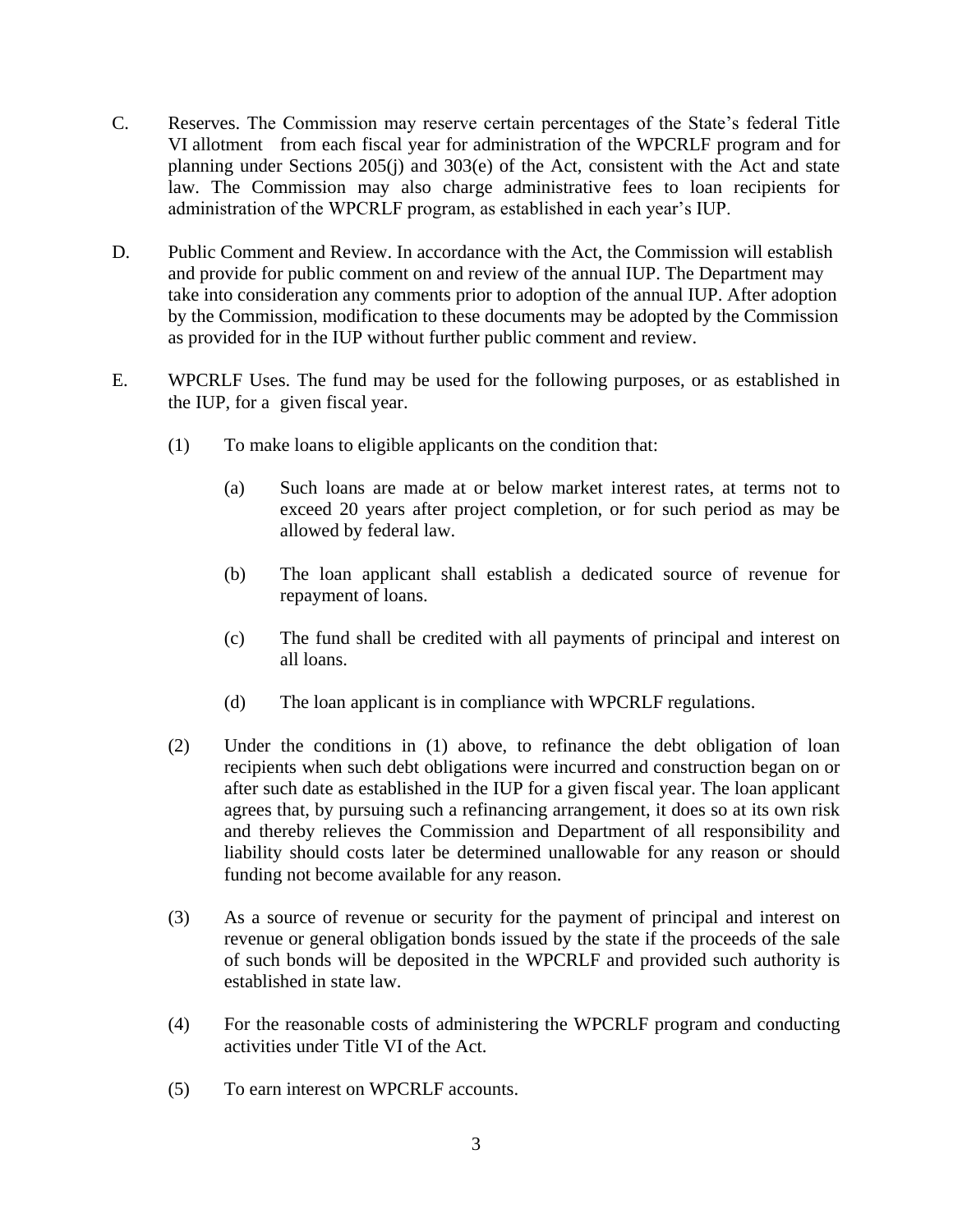- F. WPCRLF Financial Assistance.
	- (1) The WPCRLF has been established to provide loans to eligible loan applicants for the purpose of funding:
		- (a) Construction of publicly owned treatment works as defined in Section 212 of the Act.
		- (b) Implementation of nonpoint source pollution management programs established under Section 319 of the Act.
		- (c) Development and implementation of estuary conservation and management plans under Section 320 of the Act.
	- (2) Basic financial assistance requirements are as follows:
		- (a) Section 212 projects shall be included on the fundable or planning portion of the Priority List in the current year's IUP.
		- (b) Terms of any financial assistance shall be as established in the IUP for the projects to be funded in each fiscal year and shall be further established in the loan agreement.
		- (c) The loan applicant or recipient shall comply with the requirements of the Act, as amended, all applicable state laws, requirements, regulations, and the annual IUP.
		- (d) The applicant must not be in violation of any provisions of a previously awarded WPCRLF, WPCELF or WPALP loan agreement.
		- (e) The applicant must not be in arrears in repayments to the WPCRLF, the WPCELF, the WPALP or on any other loan.
		- (f) Funds will not be disbursed to loan recipients until the loan recipient has entered into a WPCRLF loan agreement with the Department.
		- (g) The WPCRLF program will provide assistance only to projects that are consistent with any water quality management plans developed under sections 205(j), 208, 303(e), 319 and 320 of the Act as applicable.
- G. State Capitalization Grant Application. After the Commission adopts each annual IUP, the Executive Director may submit the IUP with an application to the appropriate federal agency for any available federal funds.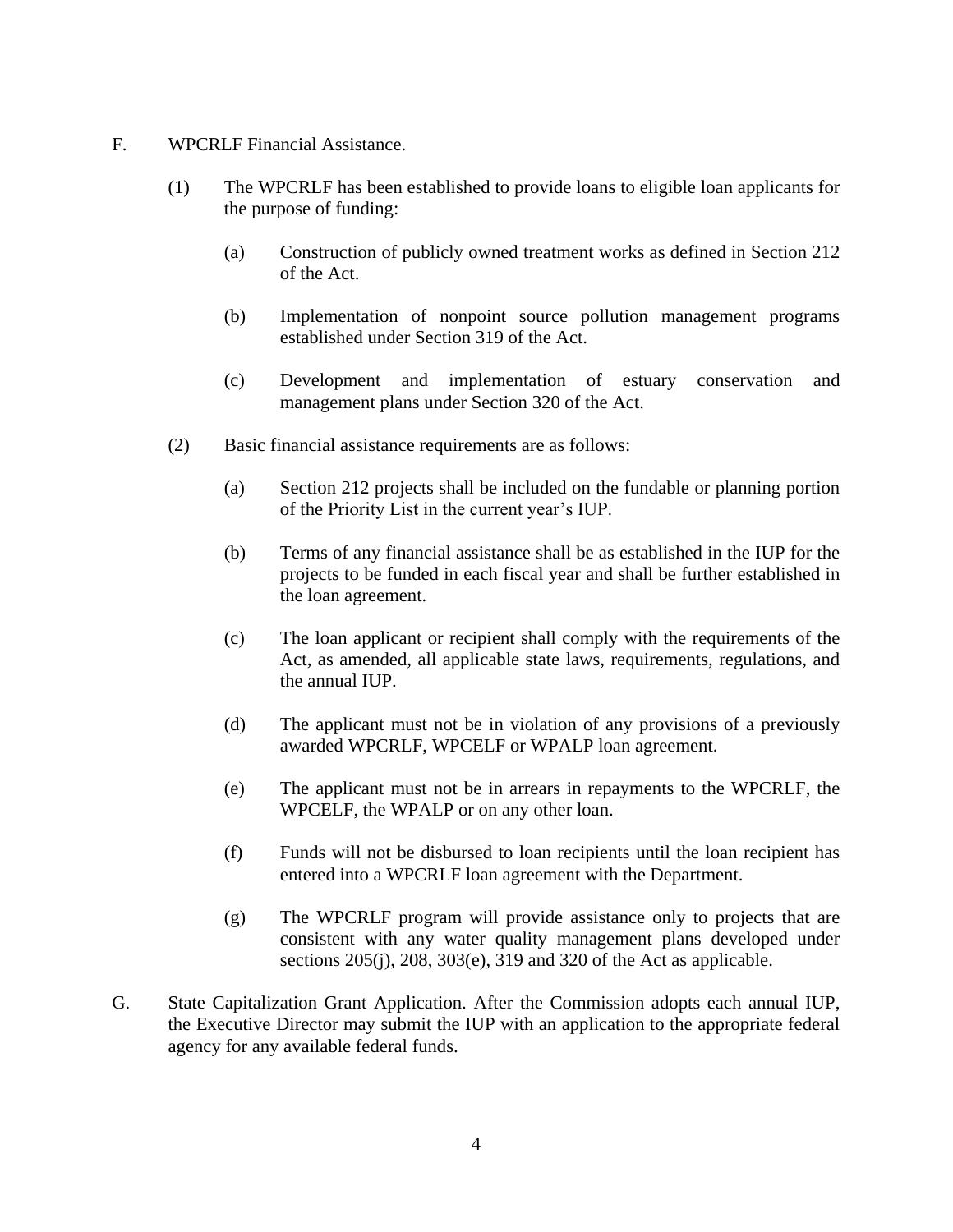- H. WPCRLF Program Administration. The WPCRLF Program will be administered by the Commission acting through the Department, in accordance with the Act, applicable federal regulations, state law and these regulations.
- I Responsibility. The applicant/loan recipient is responsible for compliance with all applicable state and federal laws and regulations, and for the proper planning, design, construction, operation, maintenance, replacement, performance, and fiscal integrity of the project. The Department's approval of any document does not relieve the applicant/loan recipient or any others of any liabilities or responsibilities. Department review and/or approval of any document is for loan eligibility/allowability purposes and does not establish or convey any such liability or responsibility.
- J. Other Approvals. The applicant/loan recipient must obtain approval of all necessary documents from each state, local, and federal agency having jurisdiction over or funding in the project, if so required by that agency.

## Source: *Miss. Code §§ 49-17-81 through 49-17-89, 49-2-1, et seq. and 49-17-1, et seq.*

*Rule 7.3 Project Requirements*. All water pollution control projects funded by the WPCRLF must comply with the following requirements. Non-point source pollution control projects and estuary management projects must comply with these requirements to the extent described in the loan application and loan agreement, as established by the Department.

- A. Facilities Planning.
	- (1) Preplanning Guidance and Conference. The Department will provide facilities planning guidance to the potential applicant and/or its engineer. The potential loan applicant and/or its engineer should attend a preplanning conference with the Department as early in the planning process as practical. During the conference the staff will provide information on the required facilities planning documents necessary to comply with these regulations. All facilities plans must be prepared by or under the responsible supervision of a professional engineer registered under Mississippi law.
	- (2) Contents of the Facilities Plan. The facilities plan must comply with the Department's guidance, including updates, Appendices A, B and J of these regulations and any other requirements of the Department pursuant to review of the facilities plan. The facilities plan must generally contain the following, as determined appropriate by the Department:
		- (a) A description of the existing water pollution control facilities, if any, owned by the applicant.
		- (b) A description of the existing and/or future water pollution problem or threat to be addressed by the proposed project.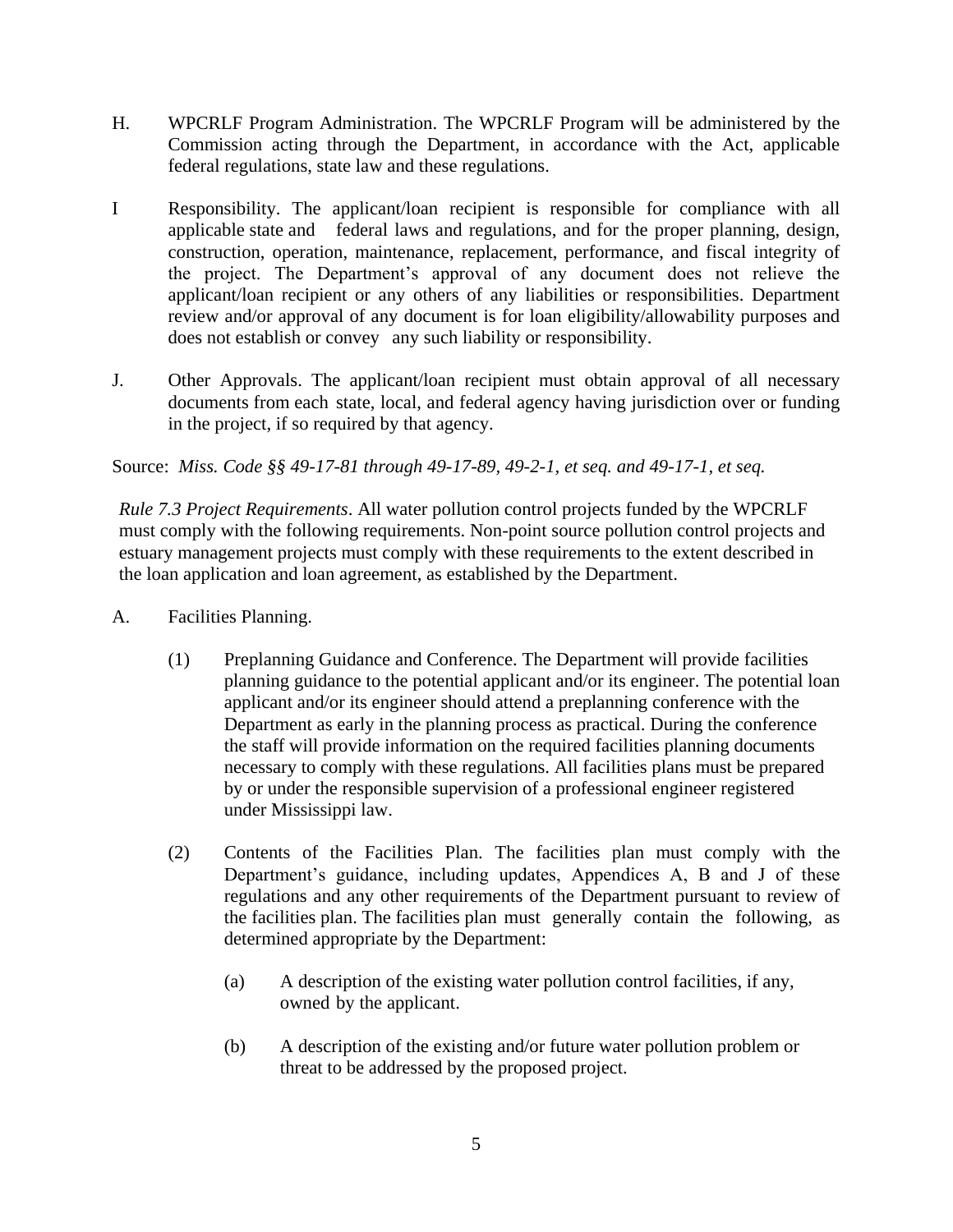- (c) Documentation of sufficient flow monitoring and/or estimation to quantify wastewater, infiltration and inflow, applicable effluent limitations, and any other technical data necessary to provide the basis for preliminary engineering design of the project.
- (d) A description of the proposed facilities, costs, location, and how the proposed facilities will address the existing and/or future water pollution problem or threat identified in the plan.
- (e) A demonstration that minorities within the jurisdictional boundaries of the loan applicant will not be systematically excluded from the benefits of the proposed projects.
- (f) A specific indication that each applicable intergovernmental review agency has been contacted regarding the proposed project, any adverse comments from the applicable intergovernmental review agencies, and an indication of all necessary permit applications and environmental survey clearances that will be required for the project. Intergovernmental review agencies are as follows:
	- (1) Mississippi Department of Archives and History (for archaeological/cultural resources review under the State Antiquities Law)
	- (2) Mississippi Department of Wildlife, Fisheries, and Parks-Natural Heritage Program (for vegetative/wildlife review under the Nongame and Endangered Species Conservation Act)
	- (3) U.S. Army Corps of Engineers, Regulatory Functions Branch (for Section 404 {wetlands}, Section 10 {navigable waterways}, and floodplain impact review)
	- (4) Mississippi Department of Marine Resources (Jackson, Harrison, and Hancock County Projects only; for Mississippi Coastal Program and applicable Mississippi law review)
	- (5) U.S. Forest Service (projects located in a federally designated Wild and Scenic River Basin only, for federal Wild and Scenic Rivers Act compliance)
- (g) For projects defined under Section 212 of the Act, a comparative evaluation of the no-action alternative and the proposed alternative, which accounts for beneficial and adverse consequences that each alternative would have on existing and future environmental resources, as required by Appendix B.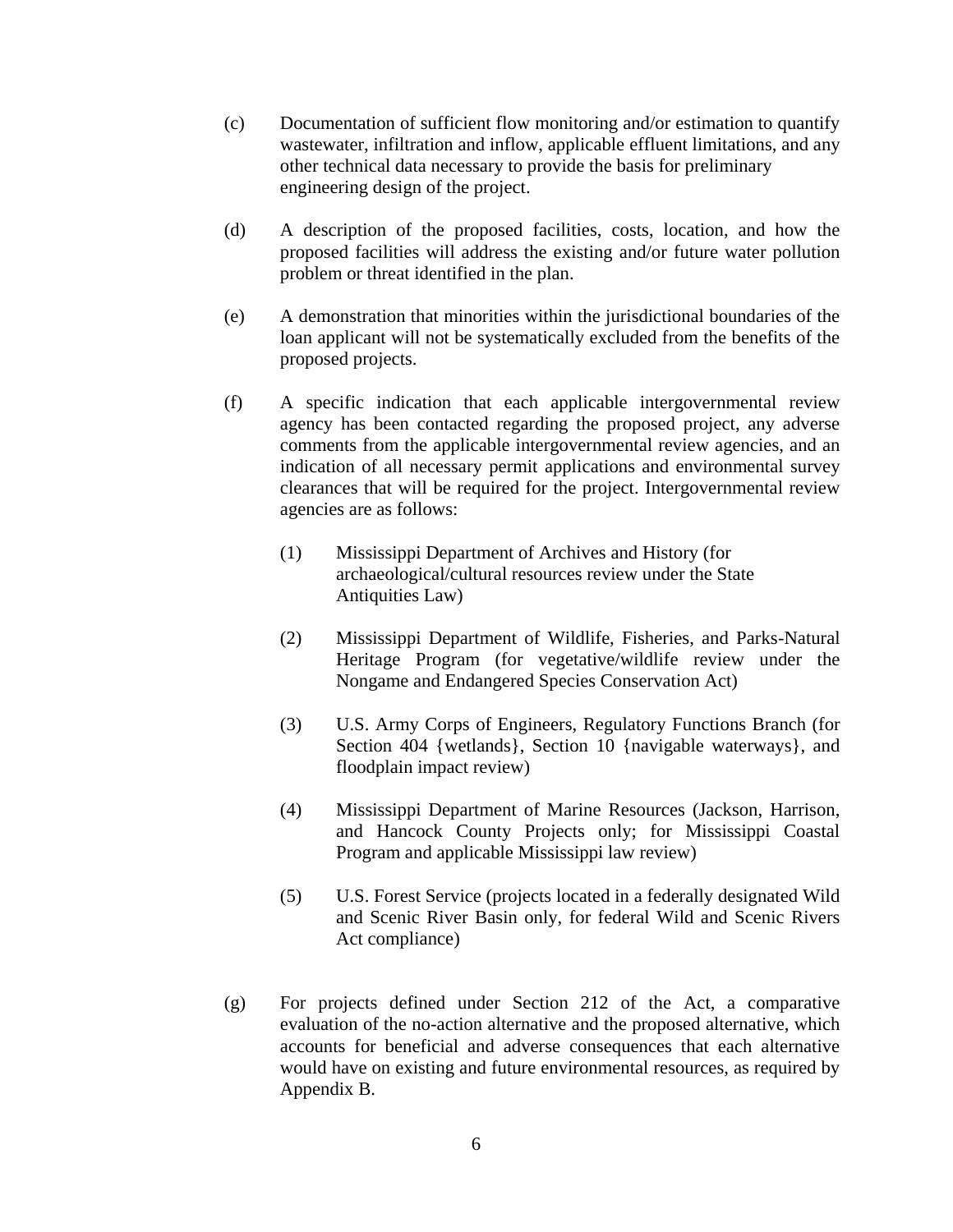- (h) A financial capability summary using planning level cost estimates.
- (i) For projects defined under Section 212 of the Act, (1) proof of publication of the notice to the public of the proposed project and for the opportunity to comment on alternatives and to examine environmental review documents, including the facilities plan and any comments, permits, or clearances from the intergovernmental review agencies, (2) a copy of any comments received from the public, and (3) a description of how all comments were addressed.
- (j) For projects defined under Section 212 of the Act and determined by the Department to be controversial, (1) proof of publication of the public hearing notice published in a local newspaper of general circulation providing at least a 30 day advance notice of a public hearing to be held by the loan applicant, (2) a copy of the transcript of the public hearing and (3) a description of how all comments were addressed.
- (k) Calculations showing the necessary user charges for the project using planning level cost estimates.
- (3) State Environmental Review Process. For projects defined under Section 212 of the Act, prior to approval of the facilities plan, the Department will complete the appropriate portions of the state environmental review process described in Appendix B of these regulations, based upon information provided in the facilities plan.
- (4) Approval of Facilities Plan. The Department will approve the facilities plan after completing any applicable state environmental review process and after determining that all facilities planning requirements appear to be met.
- B. Application for WPCRLF Loan.
	- (1) Preapplication Guidance and Conference. The Department will provide a loan application package to the potential loan applicant and/or its engineer. The potential loan applicant and/or its engineer may request a pre-application conference with the Department as early in the application process as practical.
	- (2) Contents of an Application Package. Forms provided by the Department must be used and may not be altered. The WPCRLF loan application may include assistance only for costs that are allowable in accordance with Appendix A of these regulations and may include a contingency, as determined by the Department, in the project budget. The application package must conform to these regulations, and must include the following: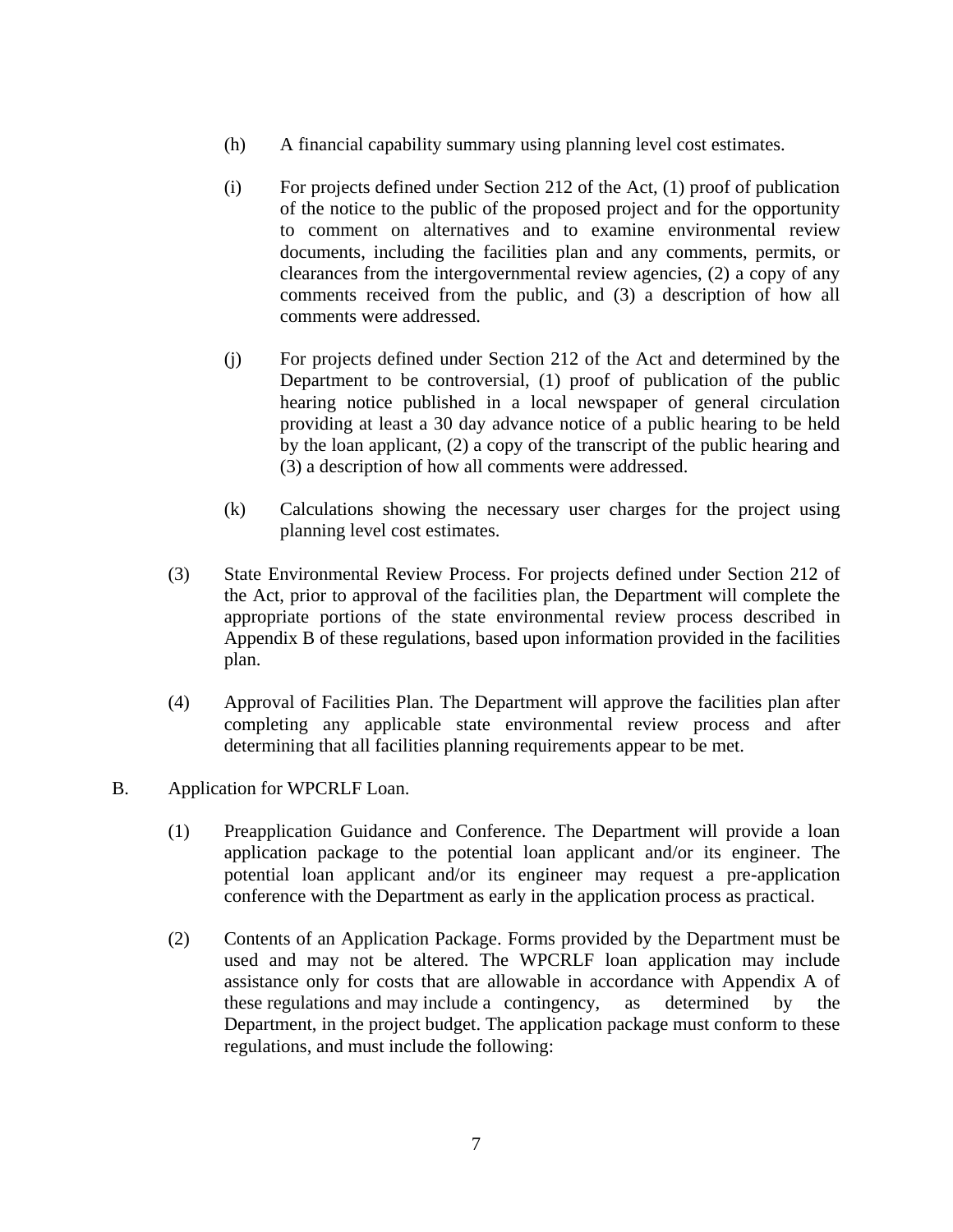- (a) A WPCRLF loan application form with original signature. Sources of all funds other than WPCRLF must be identified. Prior to loan award, the Department must receive an assurance from all other funding sources that other funds necessary to construct an operable project are or will be available on a schedule compatible with that required in the loan agreement.
- (b) A proposed user charge system and ordinance.
- (c) All proposed or executed contracts for construction phase engineering services.
- (d) All other proposed or executed contracts (administration, legal, facilities planning, design, and any other services), if WPCRLF participation is requested.
- (e) An allowable cost certification for each executed contract submitted for WPCRLF participation, wherein the loan applicant and professional certify that all costs associated with professional services are WPCRLF eligible and reasonable.
- (f) A procurement certification, wherein the loan applicant and counsel certify that the loan applicant will adhere to state purchasing laws, as they apply to local governments.
- (g) A revised financial capability summary using the most recent cost estimates, if significantly greater than that shown in the facilities plan.
- (h) Copies of issued permits or clearance letters from all required intergovernmental review agencies.
- (i) A legal certification, wherein the loan applicant and legal counsel certify that the loan applicant is an eligible applicant in accordance with Appendix M of these regulations.
- (j) A resolution by the loan applicant's governing body which 1) authorizes the submission of the application and 2) designates an authorized office or representative to make application for assistance, to execute the loan agreement and any amendments and to sign documents, on behalf of the applicant, required to undertake and complete the project.
- (k) A copy of all existing or proposed interlocal agreements related to the project, if applicable. Such agreements must be executed by all appropriate parties and must be approved by the Department prior to loan offer.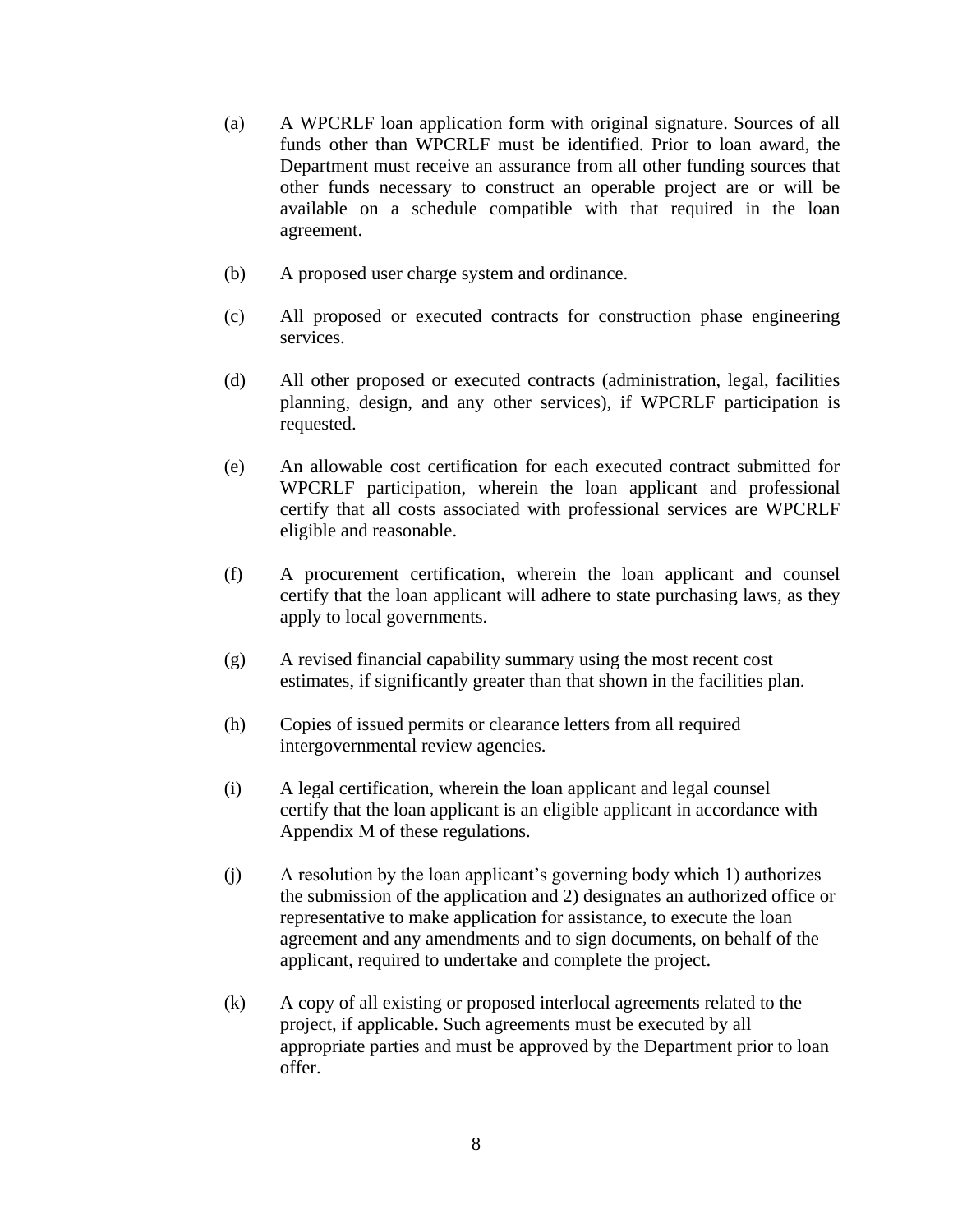- (l) An executed Pre-Award Compliance Review Report (EPA Form 4700-4),
- (m) All waste disposal permit applications.
- (n) All other permits, forms, documents, and supporting information that may be required by the Department.
- C. Offer of a WPCRLF Loan.
	- (1) Upon determination by the Department that (a) all applicable requirements of the WPCRLF loan application have been met, (b) the facilities plan has been approved, (c) the project is on the current year priority list and (d) funds are available for the amount of the WPCRLF loan application, the Executive Director will execute and transmit a WPCRLF loan offer to the loan recipient. The loan agreement will include a project schedule consistent with time frames established in these regulations; however, the Department may vary these time frames and/or establish additional ones.
	- (2) Upon receipt of the WPCRLF loan offer, the loan recipient must execute and return it within the time frame established in the WPCRLF loan offer. The loan offer becomes void if not executed and returned within the time frame specified, unless extended by the Executive Director.
- D. Design.
	- (1) Predesign Guidance and Conference. The Department will provide design guidance to the loan applicant/recipient and/or its engineer, who may request a predesign conference with the Department.
	- (2) Plans, Specifications, Contract Documents, and Related Submittals.
		- (a) General Requirements. By the dates specified in the loan agreement, the loan recipient must submit to the Department complete plans, specifications, contract documents, and the applicable related submittals listed below for each contract. The engineer must prepare plans, specifications, and contract documents on all appropriate elements of the project. These documents must conform to Department requirements, to Appendices A, B, C, D, E, I, J and L of these regulations, and to the requirements of Departmental design guidance.
		- (b) Contents In addition to the above, the plans, specifications, and contract documents must minimally contain the following:
			- (1) Provisions assuring compliance with these regulations and all relevant federal and state laws.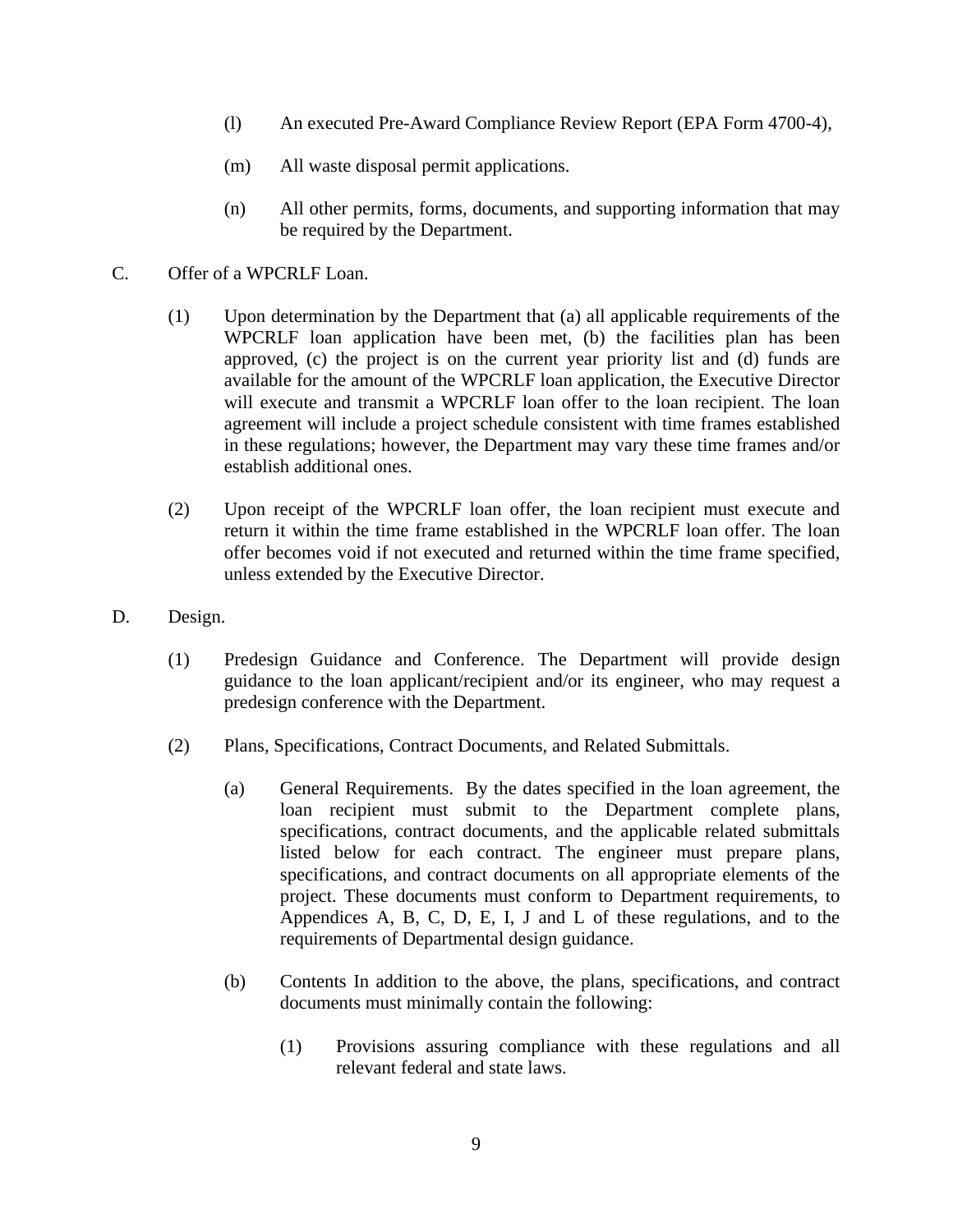- (2) Forms by which the bid bond, performance bond and payment bonds will be provided.
- (3) Provisions for the recipient to retain a certain percentage of the progress payments otherwise due to the contractor, in accordance with state law.
- (4) Provisions requiring the contractor to obtain and maintain the appropriate insurance coverage.
- (5) Provisions giving authorized representatives of the loan recipient access to all construction activities, books, records, and documents of the contractor for the purpose of observation, audit and copying during normal business and/or working hours.
- (6) Provisions for compliance with any applicable Minority Business Enterprise/Women Business Enterprise (MBE/WBE) requirements as described in Appendix D of these regulations.
- (7) Provisions for change orders.
- (8) Provisions for liquidated damages.
- (9) Those conditions, specifications, and other provisions set forth or required by the Department.
- (c) Related Submittals
	- (1) A copy of the issued NPDES permit or the state operating permit, if required.
	- (2) A copy of the issued solid waste disposal permit, if required.
	- (3) A copy of the Permit Board's variance, when it is not possible to provide buffer zones, if project includes wastewater or sludge treatment processes.
	- (4) For all loan ineligible real property necessary for the project, limited site certificates from both the loan recipient and the title counsel ich indicate that all such real property has been secured by at least one of the following actions:
		- (i) Clear title or an easement or lease for the expected life of the project.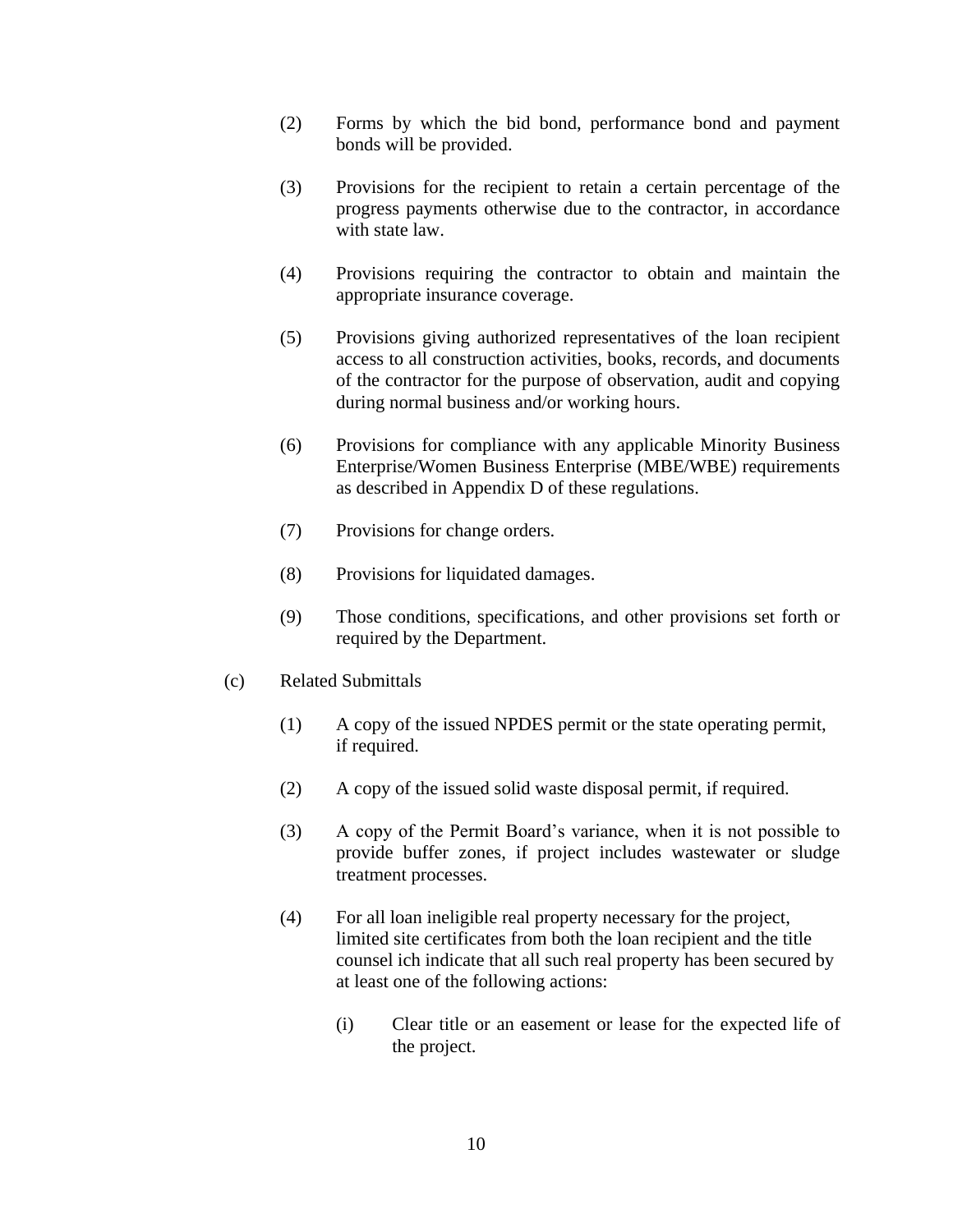- (ii) Execution by both parties of a bona fide option to purchase or lease for the expected life of the project.
- (iii) Initiation of condemnation by filing such action in court.
- (5) For all loan eligible real property necessary for the project, limited site certificates from both the loan recipient and the title counsel which indicate that all such real property has been secured by at least one of the following actions:
	- (i) Execution by both parties of a bona fide option to purchase the property or an easement
	- (ii) Initiation of condemnation by filing such action in court

Prior to execution of the option to purchase and/or filing condemnation, the loan recipient must submit an appraisal and secure Department approval of the purchase price.

- (3) Approval of Plans, Specifications and Contract Documents. By the dates established in the loan agreement, the loan recipient must secure approval of the plans, specifications and contract documents for each contract by the Department. The Department will approve the plans, specifications, and contract documents upon determining that these documents appear to:
	- (a) Conform to the requirements of these regulations,
	- (b) Be approvable pursuant to a technical review, and
	- (c) Be consistent with the approved facilities planning documents and environmental determinations required by these regulations.
- E. Construction Contracting and Loan Amendment.
	- (1) For each construction contract, within the time frame established in the loan agreement and prior to advertisement for construction bids, the loan recipient must a) secure necessary local funds and submit proof of such funds, b) submit any other required permits or clearances, and c) submit clear site certificates from both the loan recipient and the title counsel which indicate that all required real property has been secured.
	- (2) Within the time frames established in the loan agreement, the loan recipient must advertise each construction contract for bids.
	- (3) Within 45 days after advertisement for construction bids on each contract, the loan recipient must receive bids on that construction contract.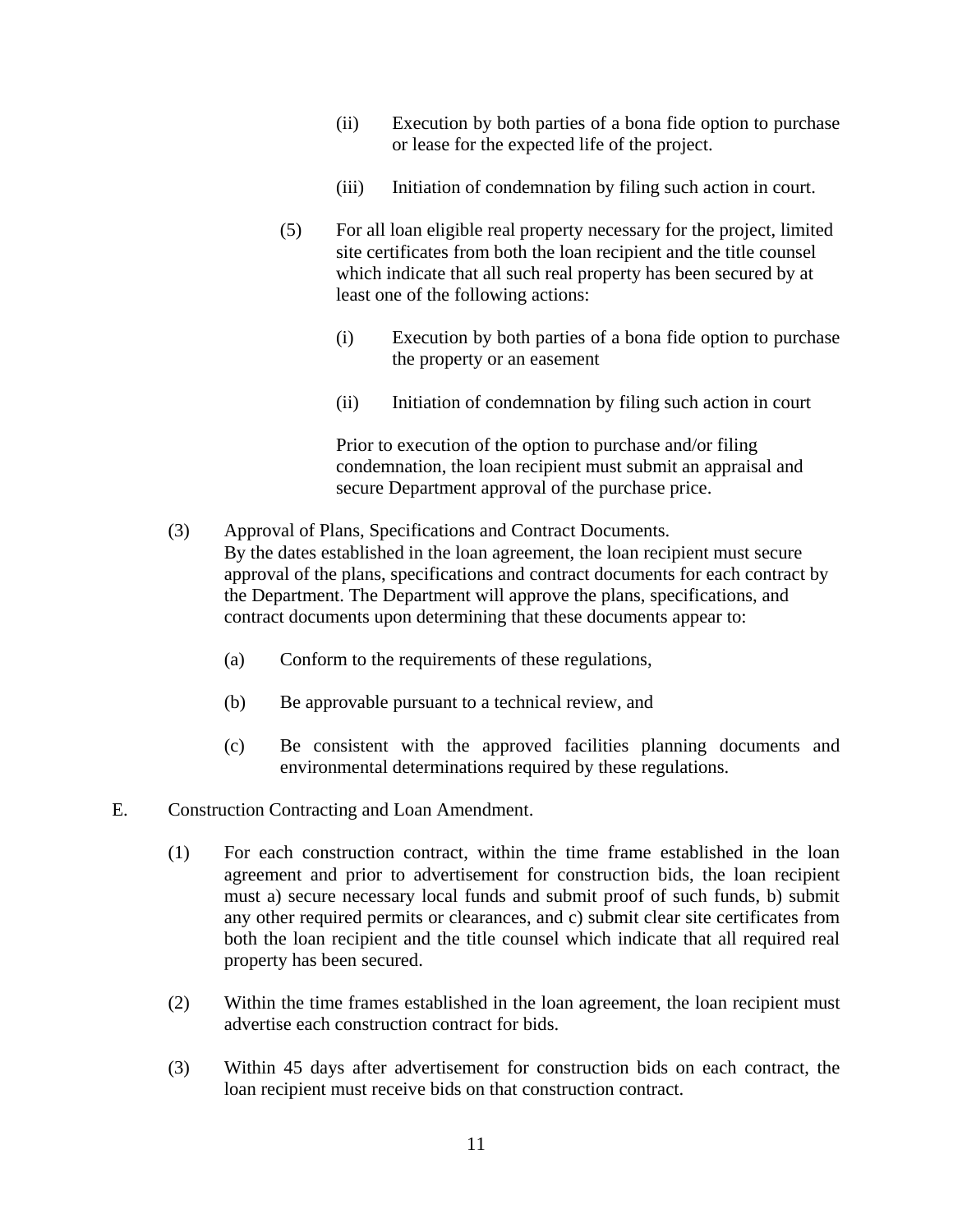- (4) Within 14 days after receipt of construction bids on each contract, the loan recipient must submit the MBE/WBE and related documentation for that contract as required by Appendix D of these regulations.
- (5) Within 21 days after receipt of construction bids on each contract, the loan recipient must submit the bid package for that contract.
- (6) Within 21 days after receipt of construction bids on the last contract, the loan recipient must submit all necessary executed professional services contracts and amendments and a loan agreement amendment request (consistent with as-bid construction costs, actual professional services contract amounts, and a contingency as determined by the Department).
- (7) After approval of the completed MBE/WBE documentation and bid package for each construction contract other than the last, the loan recipient may execute that contract.
- (8) Upon receipt of the MBE/WBE documentation and bid package for the last construction contract, all necessary executed professional services contracts and amendments, and any loan agreement amendment request, the Department will review these documents, determine whether any request for an increased loan amount is justified and allowable, and determine whether funds are available. After approval of the MBE/WBE documentation and bid package for the last construction contract, the loan recipient may execute that contract.
- (9) Within 60 days after receipt of bids for each construction contract, the loan recipient must execute the contract documents, must submit a copy of the executed contract documents, and must issue and submit a copy of the notice to proceed for that contract. The plans, specifications, and executed contract documents must not vary from those approved as loan eligible by the Department. The loan recipient may arrange and hold a preconstruction conference and must allow attendance and participation by the Department if such a conference is held.
- (10) After approval of any loan agreement amendment request, the Department will prepare and transmit an amended WPCRLF loan offer to the loan recipient. Upon receipt of an amended WPCRLF loan offer, the loan recipient must execute and return it to the Department within the timeframe established in the offer letter. Any increased project costs in excess of those approved based upon as-bid construction amounts and a contingency (as established by the Department) must be paid from sources other than WPCRLF loan funds.
- F. Construction.
	- (1) Enacted User Charge System and Ordinance.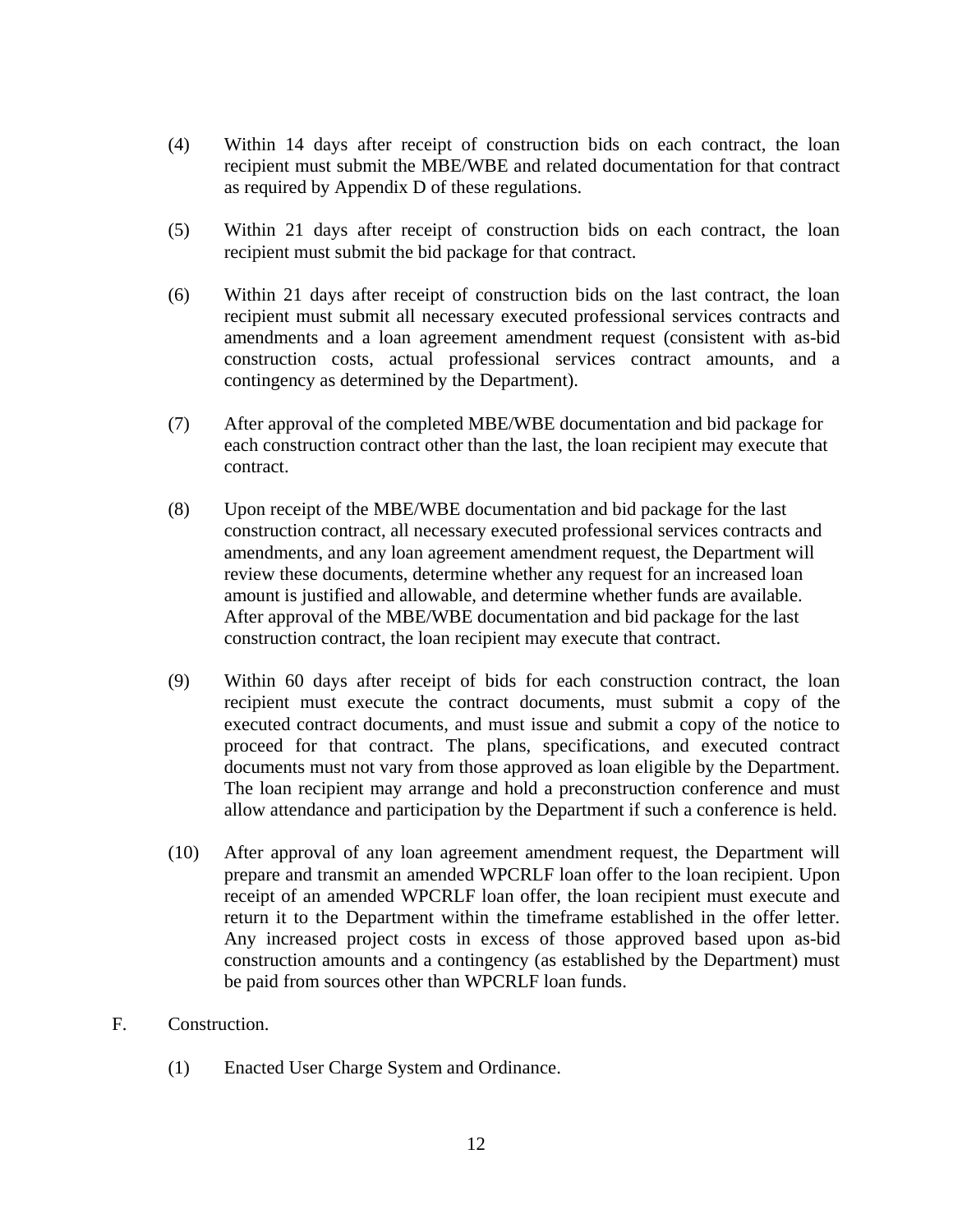By the date established by the Department in the loan agreement (based upon 90% of construction contract time) the loan recipient must enact the approved user charge system and ordinance and submit proof of enactment.

(2) Observation During Construction.

The loan recipient must provide for adequate observation of all parts of the project by the engineer or his staff and must require the engineer's assurance that the work is being performed in a satisfactory manner in accordance with the WPCRLF loan agreement and the approved plans, specifications, contract documents and approved change orders.

The Department is authorized to observe the construction of any project at any time for compliance with the terms of the loan agreement and to determine if the loan recipient and engineer appear to be assuring that plans, specifications and contract documents are being followed. Such observation will not subject the Department to any legal action for claims, damages or any other liability. Such observation will not release the contractor from any obligation to perform the work in accordance with the requirements of the contract documents, or the engineer from determining compliance with the requirements of the contract documents, or the loan recipient from insuring compliance with the contract and the terms of the loan agreement.

The contractor, engineer, and the loan recipient must furnish the Department with every reasonable opportunity and means for determining whether the loan recipient and engineer are assuring that the work is in accordance with the requirements of the approved plans, specifications and contract documents. The Department is authorized to observe and require submission by the loan recipient of daily logs, record drawings, file notes, and any other documents prepared in relation to the WPCRLF funded project.

- (3) Construction Deficiencies.
	- (a) In the event that it appears to the Department that the loan recipient and engineer are not assuring that the construction work, materials, equipment or supplies are in conformity with approved plans and specifications, and contract documents, the Department may determine these items are unallowable for WPCRLF loan participation, unless the loan recipient takes action, through the engineer if applicable, in the manner provided for in the construction contract to correct any such deficiencies.
	- (b) The Department may withhold WPCRLF loan payments for such time that it appears that the loan recipient and engineer are not assuring that construction work, materials, equipment or supplies are in accordance with the approved plans, specifications and contract documents, and may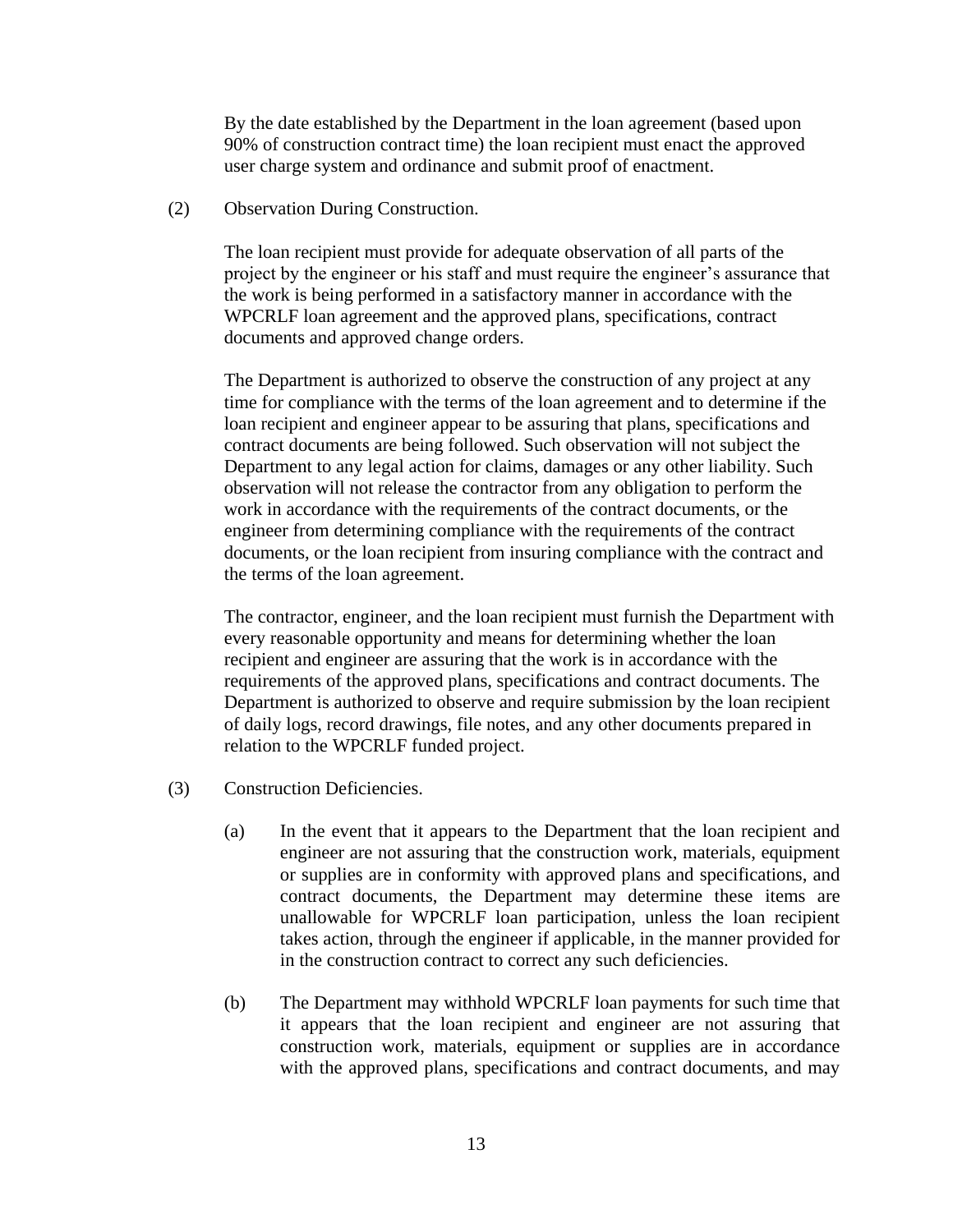require the loan recipient to repay any previously paid amounts related to such items within 30 days of such notification.

- (4) Change Orders.
	- (a) General

The loan recipient may, at its discretion, execute change orders pertaining to the construction that are necessary under the circumstances, as provided in the contract documents and when in accordance with state law. Contract price, time, quantity, and specifications may only be changed by change order. Change orders must not change, vary, or alter the basic purpose or effect of the project. Change orders must be technically adequate and conform to Department design guidance and regulations. Eligible/ineligible costs must be appropriately separated.

(b) Change Order Submittals

After completion of the change order negotiation process and/or claims resolution between the loan recipient and the contracting party, an executed change order must be submitted to the Department for review and approval, in order to obtain a WPCRLF loan eligibility/allowability determination.

If any change order is submitted to the Department that is not complete and executed by the loan recipient, the contracting party, and the engineer if appropriate, the Department may return such change order without review. However, unilateral change orders executed by the loan recipient, and the engineer if appropriate, and identified as such, that are issued in accordance with the contract documents may be submitted to the Department for review and approval, in order to obtain a WPCRLF loan eligibility/allowability determination.

The loan recipient may submit a complete change order which has been executed conditional upon a WPCRLF loan eligibility/allowability determination by the Department.

If possible, approval of a change order should be secured from the Department before the work is started, particularly for change orders including time extensions. Approval may also be secured after the work is started; however, the loan recipient must bear the cost if the work is later determined to be ineligible or unallowable.

When the eligible cost of a project will be significantly reduced by a change order(s), the Department may issue an amendment to the loan agreement decreasing the loan amount, and the loan recipient must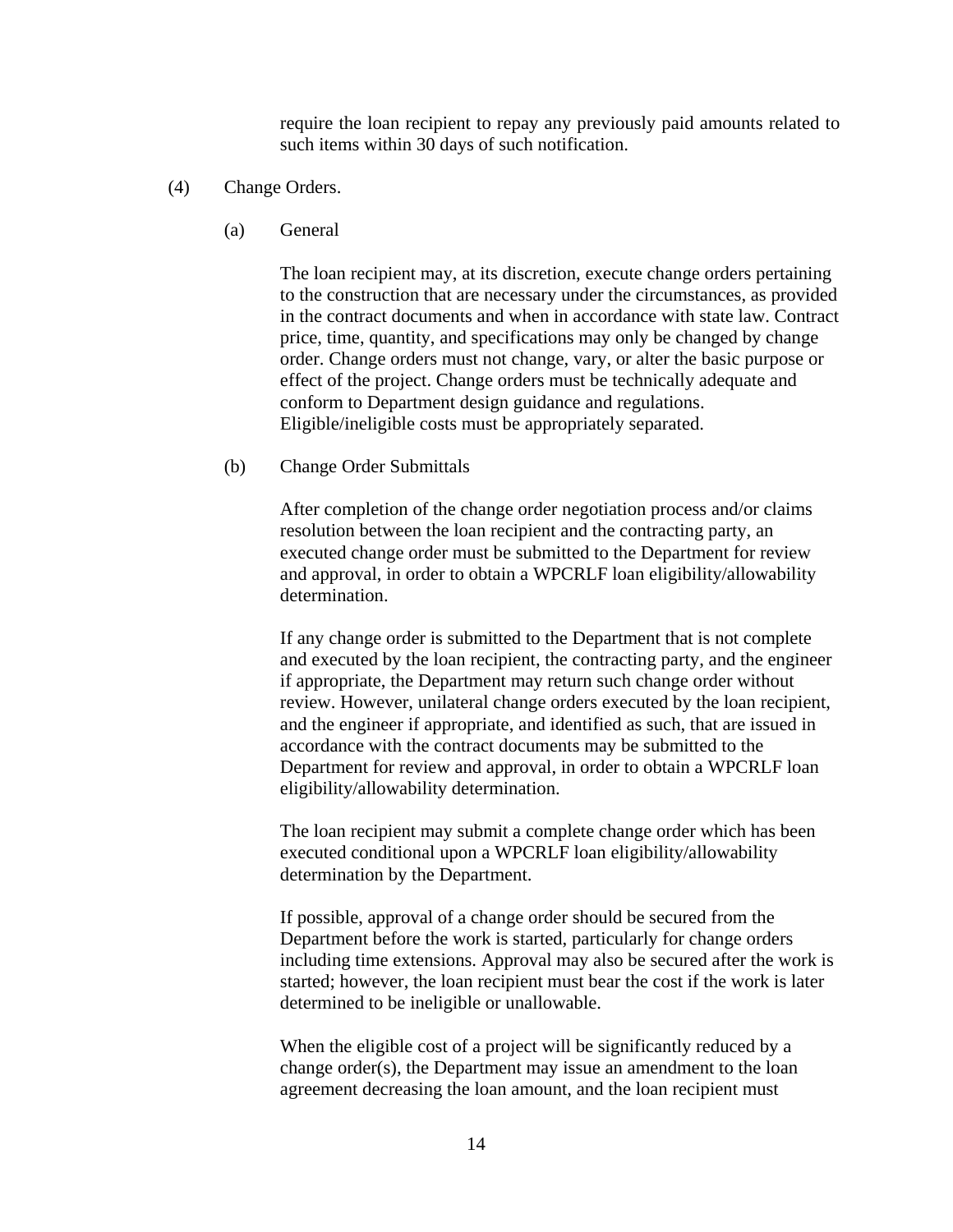execute the amendment within the time frame established by the Department.

(c) Time Extensions

Justification for all contract time extensions need not be submitted to the Department unless the total time extensions for the contract exceed 25% of the original contract time.

(5) Contractor Bankruptcy or Default.

In the event of a contractor bankruptcy or default, any proposed agreements with the bonding company (other than the bonding company serving as general contractor or hiring another contractor acting as their agent) must be submitted for a WPCRLF loan allowability determination by the Department prior to execution. If the loan recipient determines that re-award of the construction contract or a portion thereof is necessary due to contractor bankruptcy or default, such proposed re-award contracts must be submitted for a WPCRLF loan allowability determination by the Department prior to execution. The loan recipient will be responsible for assuring that every appropriate procedure and incidental legal requirement are observed in advertising for bids or otherwise re-awarding a construction contract, if this course of action is taken.

- (6) Project Completion.
	- (a) Within 10 days after construction completion of each construction contract, the loan recipient must notify the Department of construction completion.
	- (b) Within 30 days after the current construction contract completion date for each contract, all change orders which include time extensions and/or the request and justification for delay required in (c) below must be submitted to the Department for an allowability determination.
	- (c) The Department will perform a final construction observation within 30 days after the current construction contract completion date of the last contract, unless further delayed by the Department pursuant to review of the loan recipient's request and justification for such delay. If, for any reason, the construction completion is being unreasonably delayed, as determined by the Department, a final construction observation may be immediately performed. The final construction observation by the Department is only for the purpose of determining loan allowable costs.
	- (d) Within 30 days after the Department's final construction observation, the loan recipient must submit: final loan payment requests, approvable summary change orders for all construction contracts; record drawings for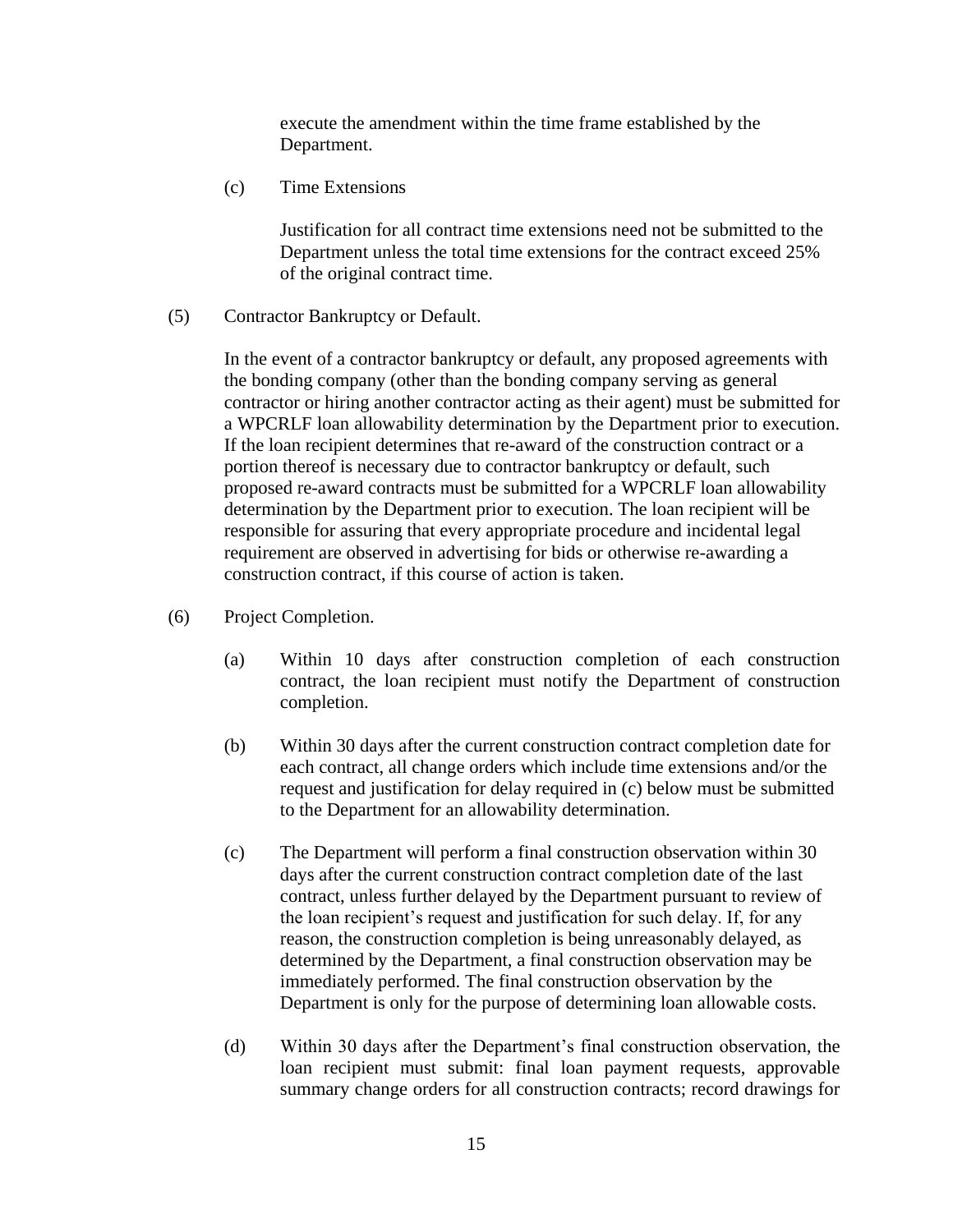the entire project funded in whole or in part with WPCRLF funds; the engineer's certification of compliance with plans, specifications, and contract documents; final professional services contract amendments, if any; and all other administrative forms and documents required by the loan agreement. **Loan payment requests submitted after this date are not allowable, regardless of when the costs were incurred.** 

- (e) Any other submittals or actions required by the loan agreement must be performed when required and are subject to review and approval by the Department.
- G. Loan Closeout Phase.
	- (1) The Department or other designated parties may perform an audit of the WPCRLF loan project for the purpose of determining compliance with the WPCRLF loan agreement and to determine allowable costs, payments made to date, and any additional payments due the loan recipient or repayment due the Department. The Department will transmit to the loan recipient a copy of the audit report, if performed.
	- (2) Upon submittal of the items required or upon expiration of the deadline in Rule 7.3.F.(6)(d) of these regulations, the Department will determine the final allowable costs. However, if at any time the loan recipient fails to comply with any deadline or requirement of these regulations or the loan agreement, the Department may immediately issue a final determination of allowable costs.
	- (3) Upon determination of final allowable costs by the Department, the Department will transmit to the loan recipient the final determination of allowable costs and payments due the loan recipient or repayments due the State, and a final loan agreement between the loan recipient, the Department, and the State Tax Commission. The final determination letter will establish a 30-day appeal deadline and will require repayment of any overpayments with an interest penalty to begin accruing on the appeal deadline. The interest penalty will be as established in Rule 7.3.H.(6) of these regulations.
	- (4) Unless, within 30 days after the date of the above final determination, the loan recipient submits a written appeal of the final determination, including a written justification of the reason for the appeal, and supporting documentation for any disputed costs of the final determination, the final determination of allowable costs will become the final allowable costs for purposes of WPCRLF loan payments and the loan agreement, and the loan recipient must execute and submit the final loan agreement within the timeframe established by the Department.
	- (5) Should an appeal be submitted in accordance with (4) above, the disputes procedures established in Appendix F of these regulations will be followed in order to resolve the dispute and establish the final allowable costs. Upon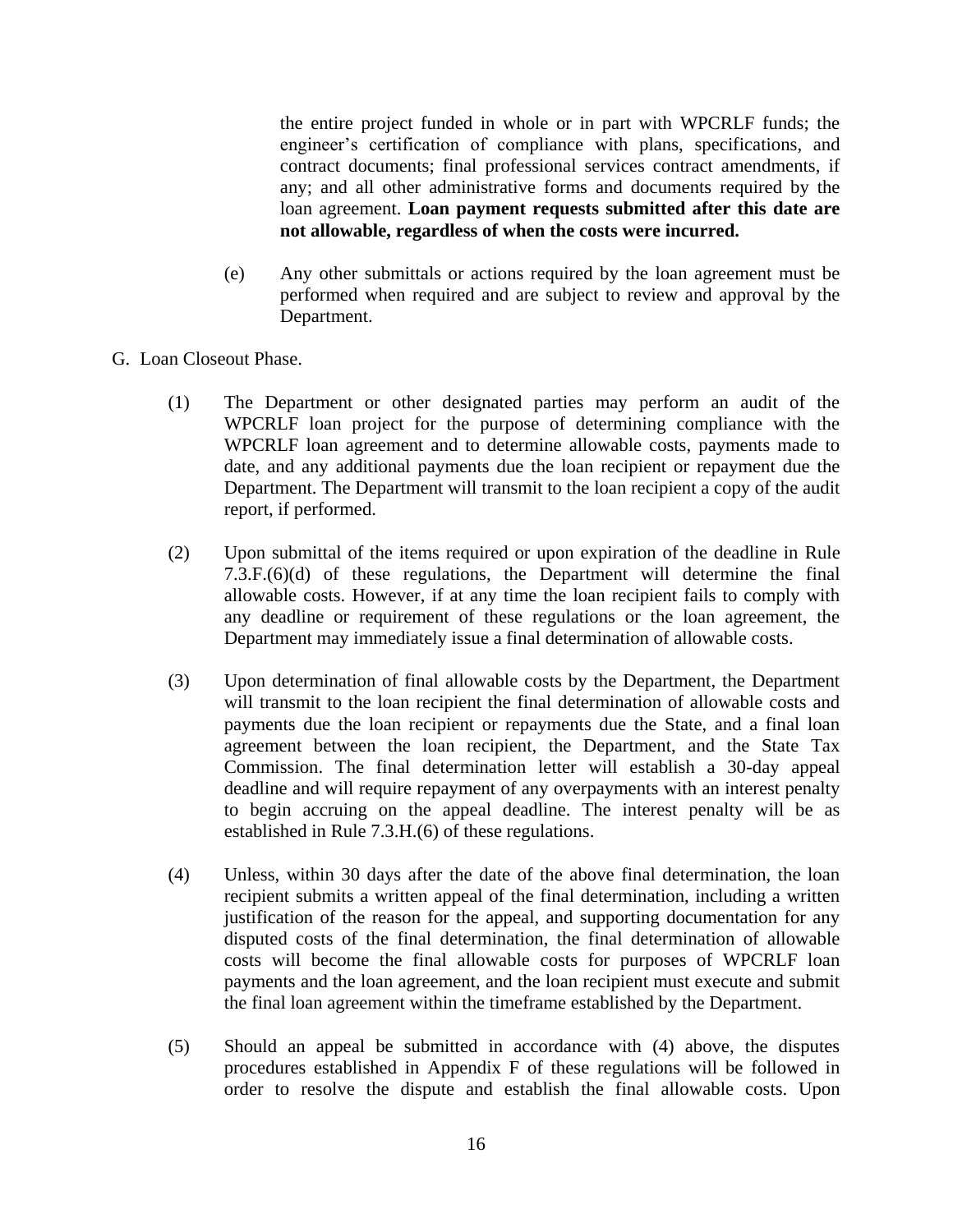resolution of a dispute of the final determination, the Department will transmit to the loan recipient a revised final loan agreement. The loan recipient must execute and submit to the Department the final loan agreement within the deadline established by the Department.

- (6) Upon receipt of an executed final loan agreement from the loan recipient, the Department will transmit the final loan agreement to the State Tax Commission for execution and return to the Department.
- (7) Upon receipt of the executed final loan agreement from the State Tax Commission, the Department will transmit a copy to the loan recipient, and repayment of the WPCRLF loan will commence under the terms of the executed final loan agreement.
- (8) If the project fails to perform properly at any time within the first year after the final construction observation performed by the Department, the loan recipient must immediately notify the Department of the reasons for lack of performance, submit an approvable schedule of corrective actions, and implement the corrective actions in accordance with the approved schedule.
- H. Payments to WPCRLF Loan Recipients. Payments from the WPCRLF may be made under the following conditions:
	- (1) Payments may only be requested by and made to loan recipients, in accordance with the WPCRLF loan agreement and the loan recipient's executed and approved contracts for eligible and allowable services and construction, for work performed within the project scope and budget period.
	- (2) Payments may be requested no more often than on a monthly basis, except as allowed by the Department.
	- (3) The loan recipient must deduct from all WPCRLF payment requests the amount of funds provided or to be provided from all other state and federal agency funding sources for allowable WPCRLF project costs.
	- (4) Payment requests must be submitted by the loan recipient to the Department and must include the following:
		- (a) WPCRLF payment request form.
		- (b) Cumulative invoices, in accordance with the contracts for such work, for all costs for which payment is requested.
		- (c) Any other documents required by the loan agreement.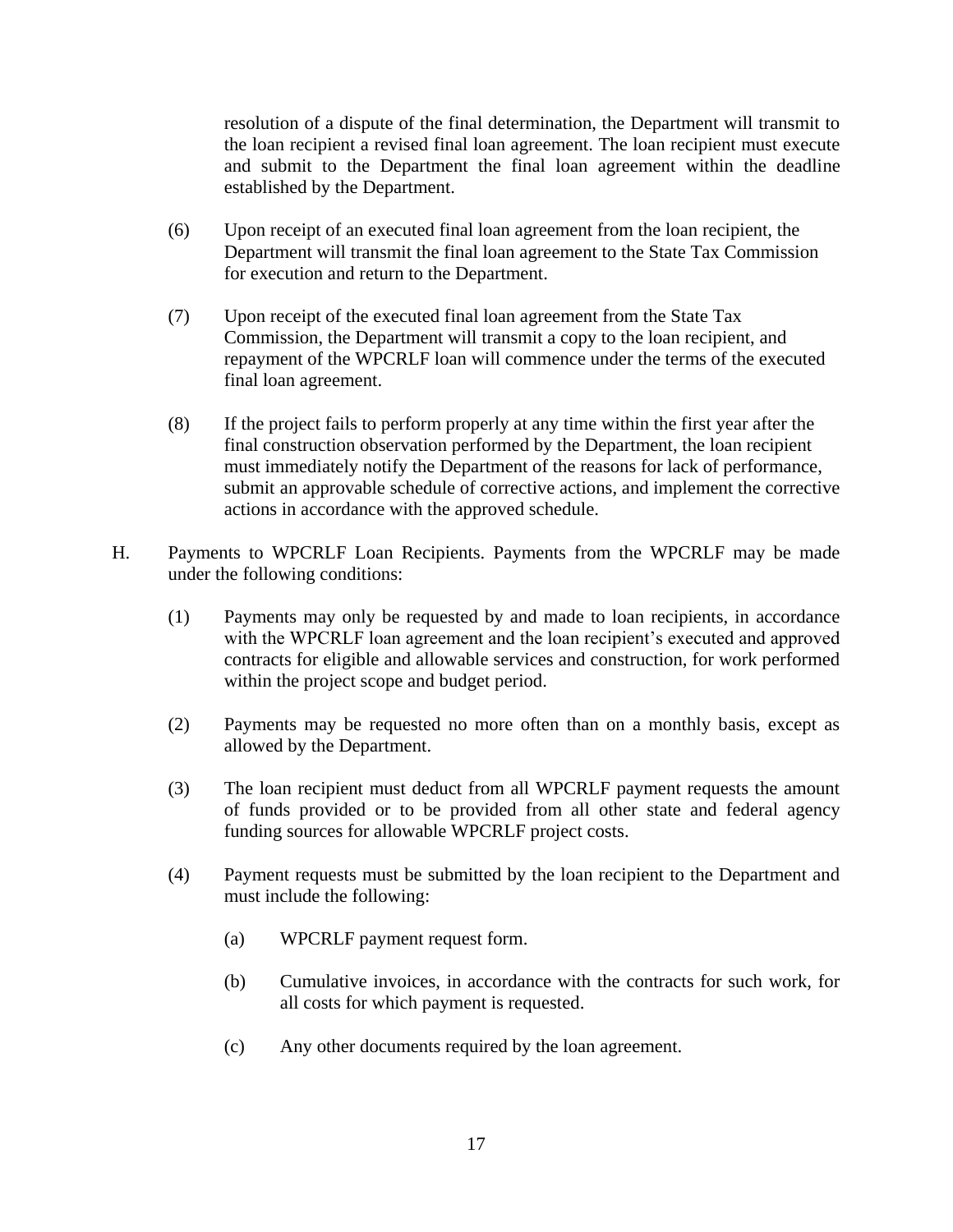- (5) The timing of WPCRLF payments to the loan recipient will be as follows, provided the loan recipient is in compliance with the requirements of these regulations and provisions of the WPCRLF loan agreement:
	- (a) Upon execution of the loan agreement, facilities planning and application costs may be requested and paid. No further payments may be requested and paid except as allowed below.
	- (b) Payments for eligible land may be requested and paid immediately after loan agreement execution if the Department has approved the purchase price and the loan recipient has submitted a bona fide option to purchase or clear site certificates.
	- (c) For each independent construction contract, upon completion of the requirements of Rule 7.3.D.(2) and (3) and E.(1) of these regulations, design and land acquisition costs related to that independent construction contract may be requested and paid.

Where any construction contract is dependent upon another to function, the requirements of Rule 7.3.D.(2) and (3) and E.(1) of these regulations must be met for all such construction contracts in order for the related design and land acquisition costs for the dependent contract to be requested and paid. No further payments may be requested and paid except as allowed below.

(d) For each independent construction contract, upon receipt by the Department of the executed contract documents and the notice to proceed, professional services costs related to that independent construction contract may be requested and paid.

Where any construction contract is dependent upon another to function, all such executed construction contract documents and notice(s) to proceed must be submitted in order for the related professional services costs for the dependent contract to be requested and paid.

(e) For each independent contract, upon receipt of the executed construction contract documents and notice to proceed for each construction contract, payments for allowable construction work may be requested and paid based upon in-place work or materials and equipment delivered to the construction location and as supported by invoices and verified as accurate by the engineer and loan recipient, less any retainage.

For any construction contract that is dependent upon another to function, upon receipt of all such executed construction contract documents and notice(s) to proceed, payments for allowable construction work may be requested and paid based upon in-place work or materials and equipment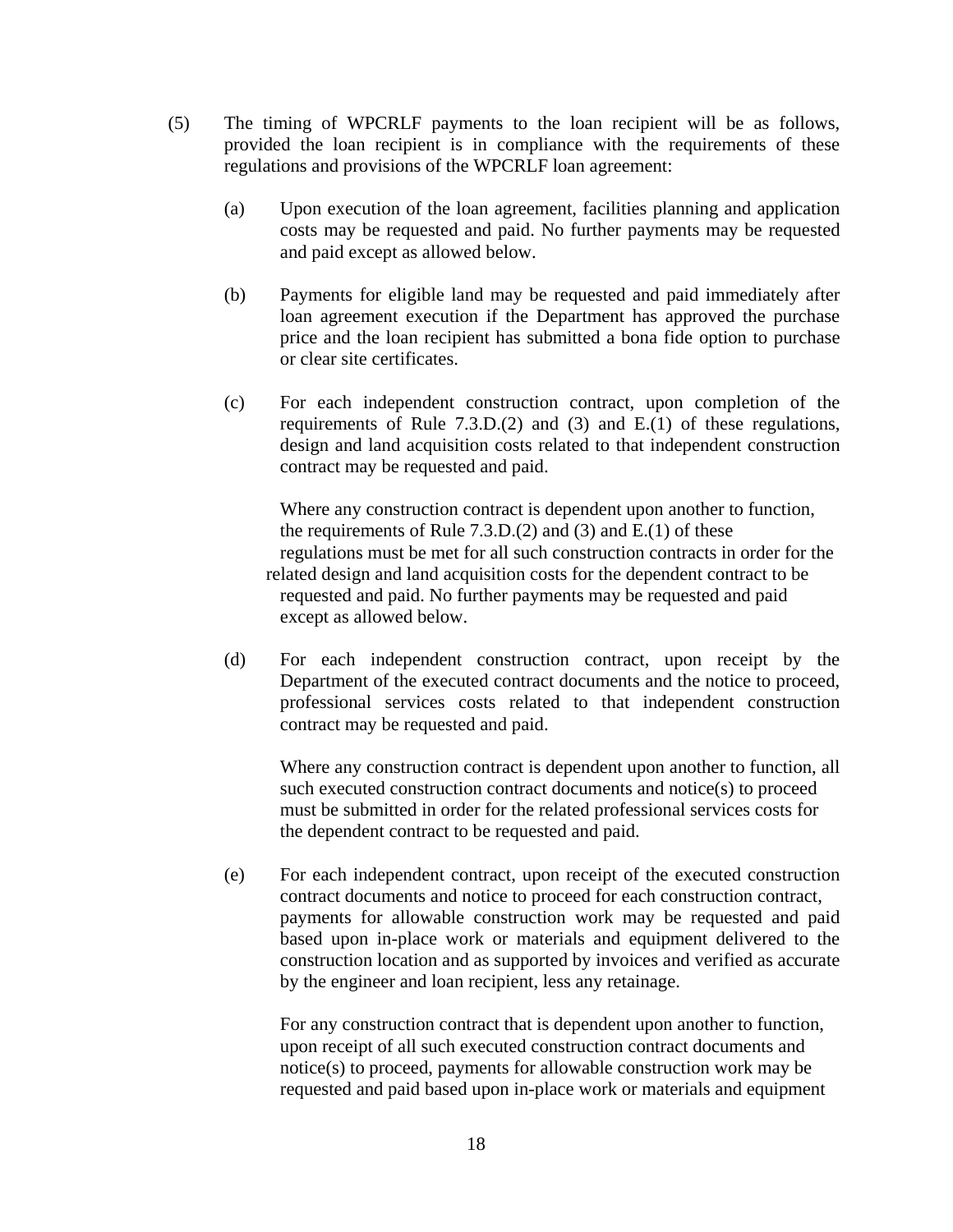delivered to the construction location and as supported by invoices and verified as accurate by the engineer and loan recipient, less any retainage.

- (f) No more than 95% of all construction phase professional services will be paid prior to completion of the requirements of Section III.F.(6) of these regulations, and until the Department has determined the final allowable project costs. The remaining amount may only be paid with the final payment.
- (g) The final payment may be paid after the Department has determined the final allowable costs. Additional amounts from prior payments may be withheld by the Department until the final payment, if the Department determines that the final payment amount would otherwise be insufficient for loan closeout purposes.
- (h) The Department may establish conditions in the loan agreement that vary from the above, including delaying payments, when determined prudent.
- (6) Any payments made to the loan recipient which are at any time determined by the Department to be for costs not in accordance with the WPCRLF loan agreement, for ineligible or unallowable costs, or for costs apparently related to waste, fraud, abuse or illegal acts under state or federal law, must be repaid to the WPCRLF fund within 30 days of such notification by the Department. Interest may be charged on such delinquent repayments after expiration of the 30-day period at a rate of ten (10) percent per annum, compounded monthly. Alternatively, the Department may withhold such amounts including interest from subsequent payment requests.
- I. WPCRLF Loan Repayment Requirements. All WPCRLF loan repayments are subject to the following requirements:
	- (1) Interest on amounts paid to the loan recipient shall commence on the last construction contract completion date as established in the initial loan agreement for the project, or one year after the date in the initial loan agreement for issuance of the notice to proceed for the earliest construction contract, whichever occurs first.
	- (2) The amount of interest accrued between the date established in (1) above and the initiation of the repayment process will be added to the final allowable project costs to determine the principal amount to be repaid by the loan recipient.
	- (3) Repayments shall commence when determined by the Department, as established in the final loan agreement, and shall continue for the period established in the final loan agreement, in accordance with Rule 7.2  $E(1)(a)$  of these regulations. Repayments are to be made by counties on a semi-annual basis through homestead exemption annual tax loss reimbursement withholdings if adequate to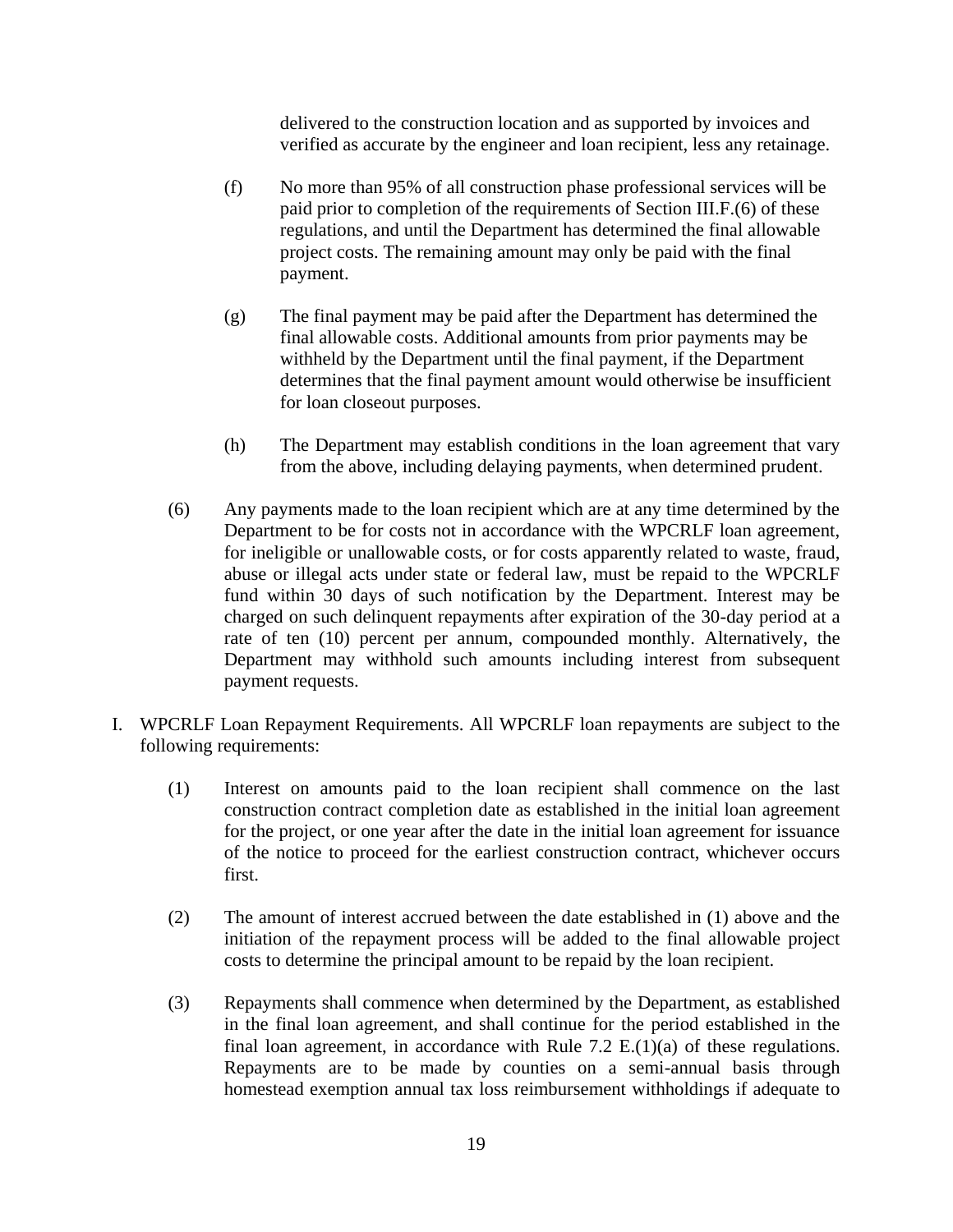provide such repayments, by municipalities on a monthly basis through state sales tax withholdings if adequate to provide such repayments and by all other loan recipients through submission of monthly repayments, in accordance with state law.

- (4) The repayment interest rate and the frequency of interest compounding will be as established in the IUP under which the project is funded.
- J. Administrative Fee.

An administrative fee in the amount of five percent (5%) of the final loan principal amount will be collected from the loan repayment amounts to defray the costs of administering the WPCRLF program. Beginning with the initiation of the repayment process and until such time that the total administrative fee is collected, the interest portion of each repayment will not be charged, and, in lieu of the interest portion, an equal amount of the repayment will be collected as the administrative fee.

Source: *Miss. Code §§ 49-17-81 through 49-17-89, 49-2-1, et seq. and 49-17-1, et seq.*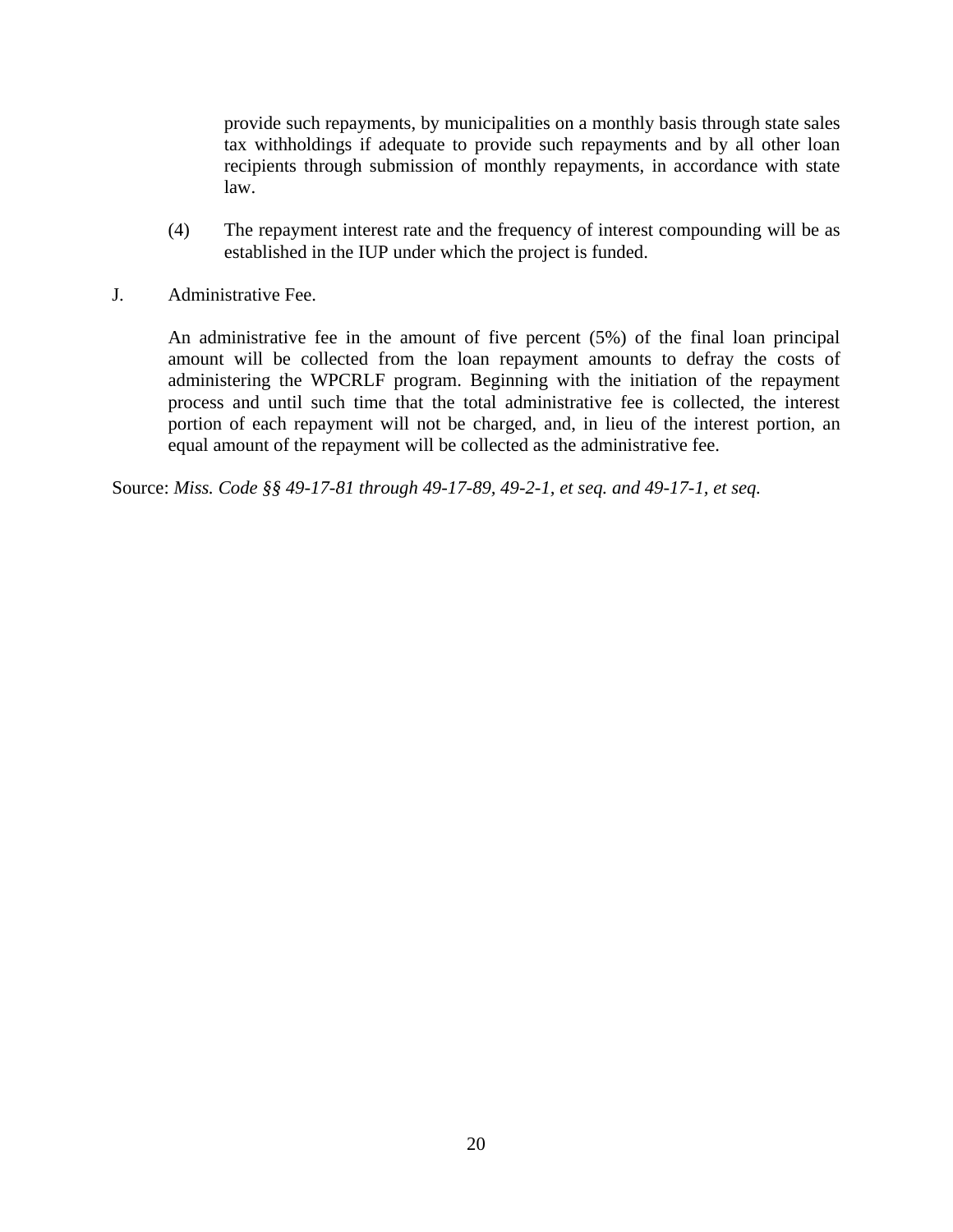# **APPENDIX A**

Determination of Eligible and Allowable Costs

# **CONTENTS**

- A. General
- B. Professional Services
	- (1) Allowable
	- (2) Unallowable

## C. Construction

- (1) Allowable
	- (2) Unallowable
- D. Equipment, Materials, and Supplies
	- (1) Allowable
	- (2) Unallowable
- E. Change Orders

#### F. Claims

- (1) Allowable
- (2) Unallowable

# G. Mitigation

- (1) Allowable
- (2) Unallowable

# H. Publicly Owned Onsite Systems

- (1) Allowable
- (2) Unallowable
- I. Real Property and Existing Improvements
	- (1) Allowable
	- (2) Unallowable
- J. Miscellaneous Costs
	- (1) Allowable
	- (2) Unallowable
- K. Project Income
- A. General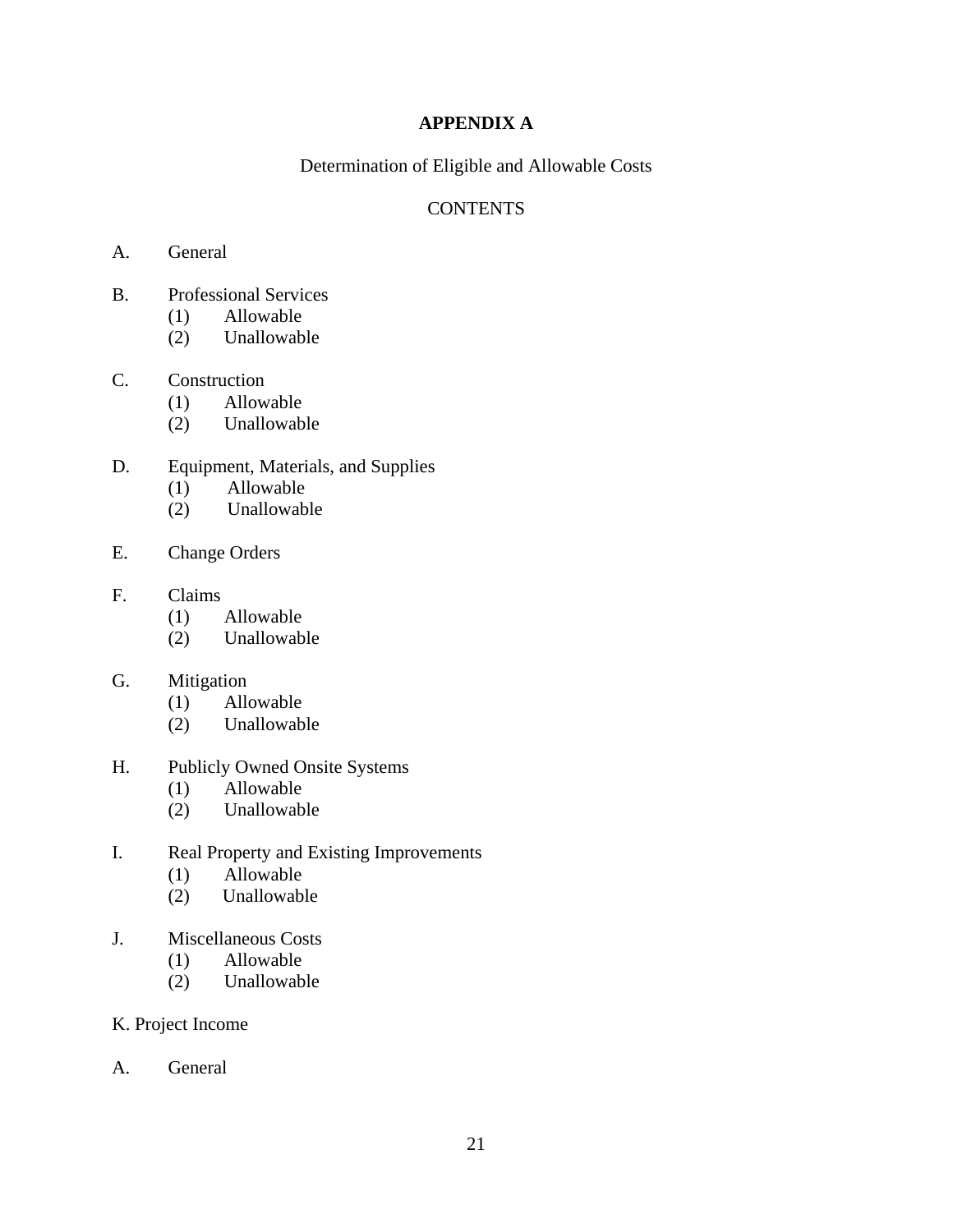Eligible costs are those costs in which WPCRLF loan participation is authorized pursuant to applicable statute. Allowable costs are eligible costs that meet the following general criteria in addition to any specific identification as an allowable cost within Appendix A:

- (1) Are necessary and reasonable for the proper and efficient administration and construction of the project, be allocable to the project, and not be a general expense required to carry out the overall responsibilities of the loan recipient.
- (2) Are authorized or not prohibited under state or local laws or regulations.
- (3) Conform to any limitations or exclusions set forth in state laws or other governing limitations as to types or amounts of cost items.
- (4) Are consistent with policies, regulations, and procedures that apply uniformly to both state assisted and other activities of the loan recipient.
- (5) Are accorded consistent treatment through the application of generally accepted accounting principles appropriate to the circumstances.
- (6) Are not allocable to, or included as, a cost of any other federally or state financed program in either the current, prior, or future period.
- (7) Are determined allowable by the Department after review of necessary books, records and other documents related to the costs. Failure to cooperate with the Department regarding access to project records or refusal to provide such records when requested by the Department may result in costs being determined unallowable for WPCRLF participation.
- (8) Are within the scope and budget period of the project as described in the loan agreement.
- (9) Are determined without regard to any previous federal grant, WPALP, WPCELF or WPCRLF loan funding provided for facilities to be replaced, upgraded, or rehabilitated, except as described in Rule 7.2. F.(2)(d) and (e) of these regulations.
- (10) Not withstanding this appendix, are eligible and allowable under the federal Clean Water Act and any implementing federal regulations.
- (11) Are procured in accordance with Appendix C.

# B. Professional Services

The term "professional services" refers to engineering, legal, administrative, and similar services.

(1) Allowable costs include: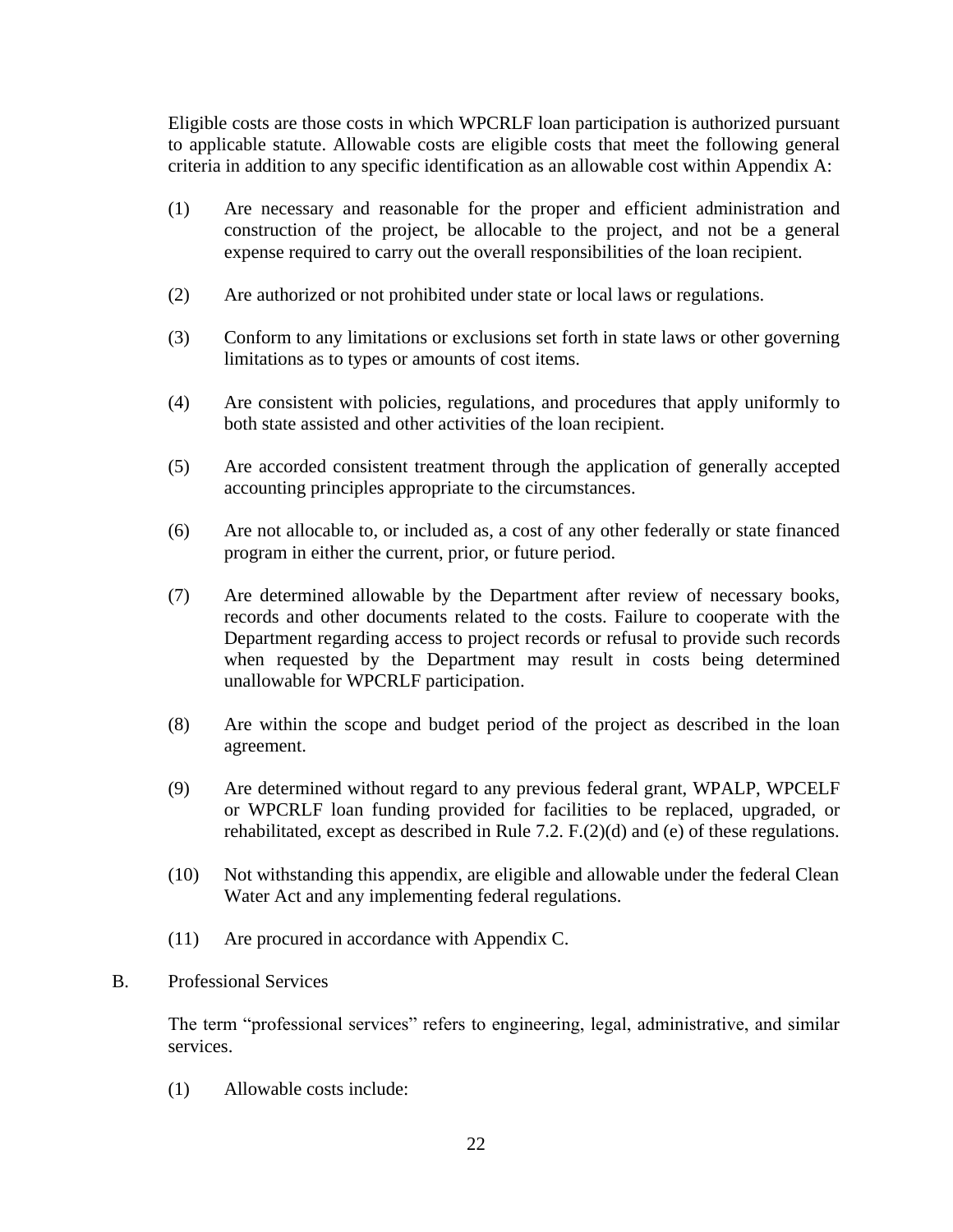- (a) Costs that are normally included in the fringe benefits and indirect cost of the firm except those costs specifically excluded in these regulations.
- (b) Profit, not to exceed the amount normally charged by the firm for similar work.
- (c) Preparing the facilities plan.
- (d) Preparing the plans, specifications, and contract documents, including value engineering.
- (e) Preparing the loan application package.
- (f) Costs associated with the acquisition of real property, permanent and temporary construction easements and compliance with the requirements of the Mississippi Real Property Acquisition Policies Law.
- (g) The costs of services incurred during the advertisement, award and construction of a project.
- (h) The costs associated with acquiring minority and women's business services.
- (i) The cost of developing an operation and maintenance manual.
- (j) Start-up services for onsite training of operating personnel in operation and control of specific treatment processes, laboratory procedures, and maintenance and records management.
- (k) Administrative services associated with the construction of the project and administering the WCPRLF loan.
- (l) The cost of services, other than engineering services during construction, such as railway or highway flagmen, or utility or highway inspectors, required during the construction of the project, are allowable provided that:
	- i. The entity responsible for the affected railway, highway, or utility requires such services for all parties conducting similar types of work, regardless of the source of construction funding for the project, or the services are required by law.
	- ii. The cost of such services has not been included in the construction contractor's bid price.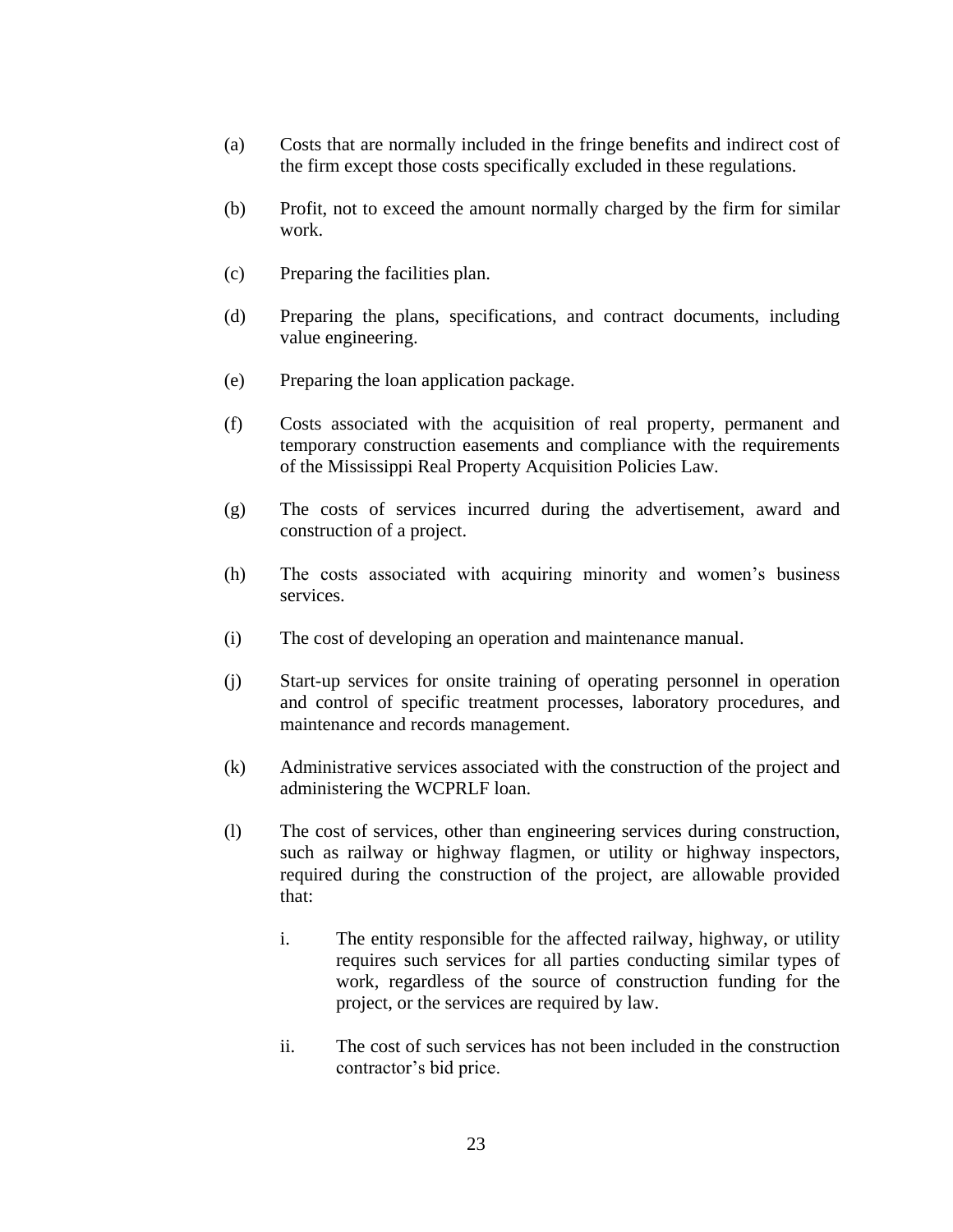- (m) Engineering services or other services necessary to correct omissions in the facilities plan, design drawings and specifications or other documents to the extent that such costs would have been allowable for preparing omission free documents.
- (2) Unallowable costs include:
	- (a) Engineering services or other services necessary to correct defects in the facilities plan, design drawings and specifications, or other documents.
	- (b) Public liaison services.
	- (c) Bad debt.
	- (d) Entertainment costs.
- C. Construction

Eligible projects may include treatment works, nonpoint source management projects, and estuary conservation and management projects.

- (1) Allowable costs include:
	- (a) The costs of contracts for allowable construction work on the project, including prime contracts, subcontracts and the direct purchase of equipment, materials and supplies by the loan recipient.
	- (b) The costs of sewer system rehabilitation (including rehabilitation of allowable service lines) necessary to eliminate or prevent infiltration/inflow, bypasses or overflows, or to provide proper operation of the treatment works.
	- (c) The cost of treatment works capacity adequate to transport and treat infiltration/inflow that will remain in the system.
	- (d) Treatment works which serve industrial or commercial users when such works are publicly owned.
	- (e) Reserve capacity within a design period of up to twenty years (forty years for interceptors, including pump stations and force mains serving as interceptors).
	- (f) Implementation of a nonpoint source management program established under Section 319 of the Act and development and implementation of an estuary conservation and management plan under Section 320 of the Act.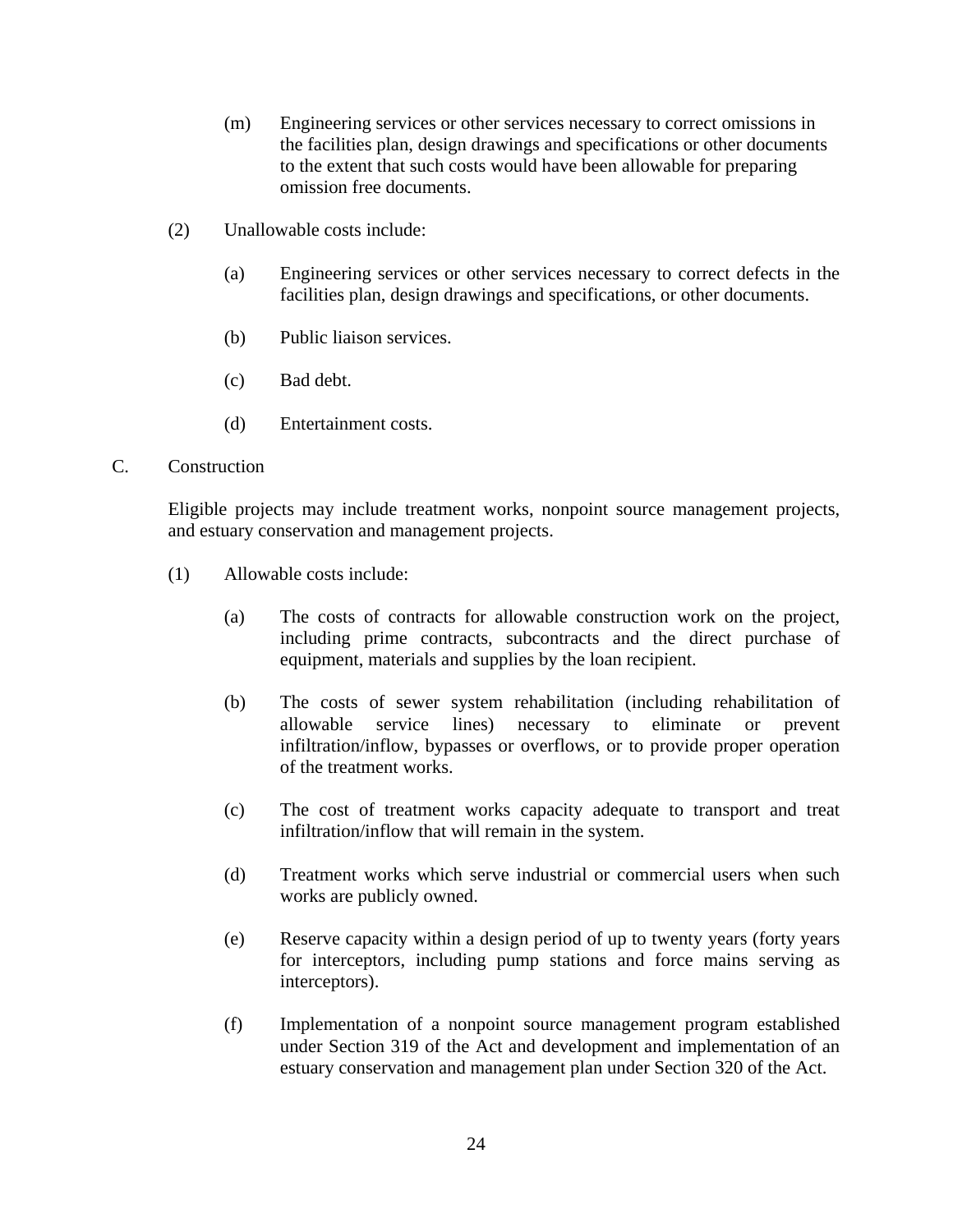On projects which are also designed to provide for drainage, flood control, or any purposes other than control of pollutants or estuary conservation, only the portion of the project needed for control of pollutants or estuary conservation shall be allowable.

(g) Construction of treatment and transportation facilities for control of pollutant discharges from a separate or combined storm sewer system.

On such projects which are also designed to provide for drainage, flood control, or any purposes other than control of pollutants, only the portion of the project needed for control of pollutants is allowable.

- (h) The cost associated with the preparation of the project site before, during and, to the extent provided in the loan agreement, after construction. These costs include:
	- (i) The cost of demolition of existing structures on the project site if construction cannot be undertaken without such demolition. Demolition of existing structures on the project site when not required for constructing the project, will be considered to be an allowable cost only if the existing structures constitute a real and present hazard to safety, public health, or water quality which can best be abated by the removal of the existing structures.
	- (ii) The cost of removal, relocation or replacement of utilities, provided the loan recipient is legally obligated to pay for such by law.
	- (iii) The cost of restoring streets and rights-of-way to their original condition. The need for such restoration must result directly from the construction and is generally limited to repaving the width of trench.
- (i) For wastewater collection projects which provide sewers to existing buildings, service lines between the public sewer and the point five (5) feet from the outside wall of existing residences and public buildings are allowable. Service lines between the public sewer and the property line of existing businesses are allowable.
- (2) Unallowable costs include:
	- (a) Construction and construction related costs which occur after the allowable completion date established by the Department.
	- (b) Treatment works which serve federal users exclusively or almost exclusively.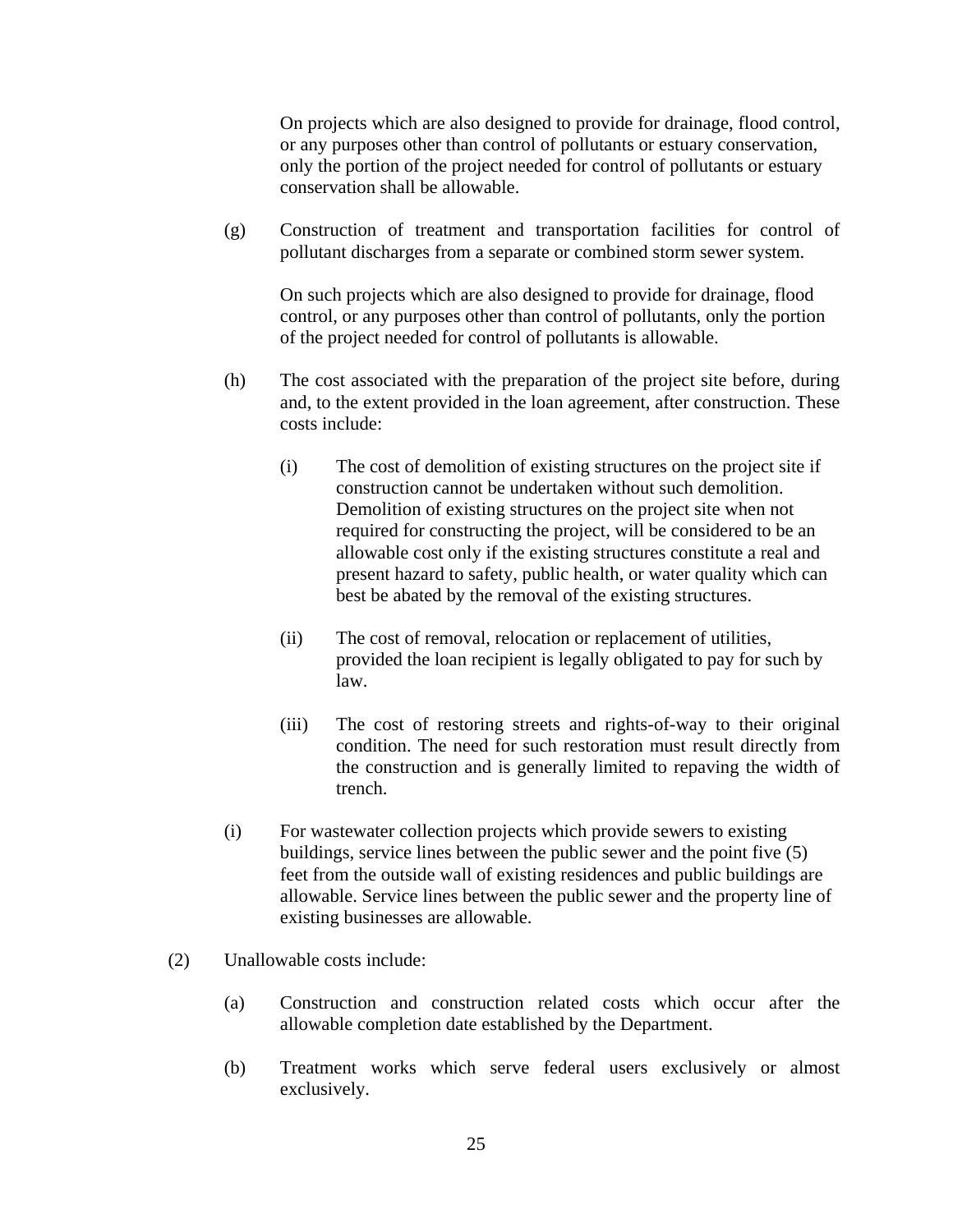- (c) Bonus payments for completion of construction before a contractual completion date unless required by state law.
- D. Equipment, Materials, and Supplies
	- (1) Allowable costs include:
		- (a) The cost of a reasonable inventory of laboratory chemicals and supplies necessary to initiate plant operations and laboratory items necessary to conduct tests required for plant operation.
		- (b) The costs for purchase and/or transportation of biological seeding materials required for expeditiously initiating the treatment process operation.
		- (c) The cost of shop equipment installed at the treatment works necessary to the operation of the works. The need will depend on the specific item, its frequency of expected use, and the size and complexity of the treatment facility. Larger treatment facilities will have a greater need for installed shop equipment than smaller ones. Where the proposed items of equipment are inappropriate to the size and/or complexity of the treatment works, the Department may determine that the proposed equipment is unallowable.
		- (d) The costs of necessary and reasonable safety equipment, provided the equipment meets applicable federal, state, local or industry safety requirements.
		- (e) The costs of necessary and reasonable collection system maintenance equipment.
		- (f) The cost of mobile equipment necessary for the operation of the overall wastewater treatment facility, transmission of wastewater or sludge, or for the maintenance of equipment. These items include:
			- (i) Portable stand-by generators.
			- (ii) Large portable emergency pumps to provide "pump-around" capability in the event of pump station failure or pipeline breaks.
			- (iii) Sludge or septage tankers, trailers, and other vehicles having as their sole purpose the transportation of liquid or dewatered wastes from the collector point (including individual or onsite systems) to the treatment facility or disposal site.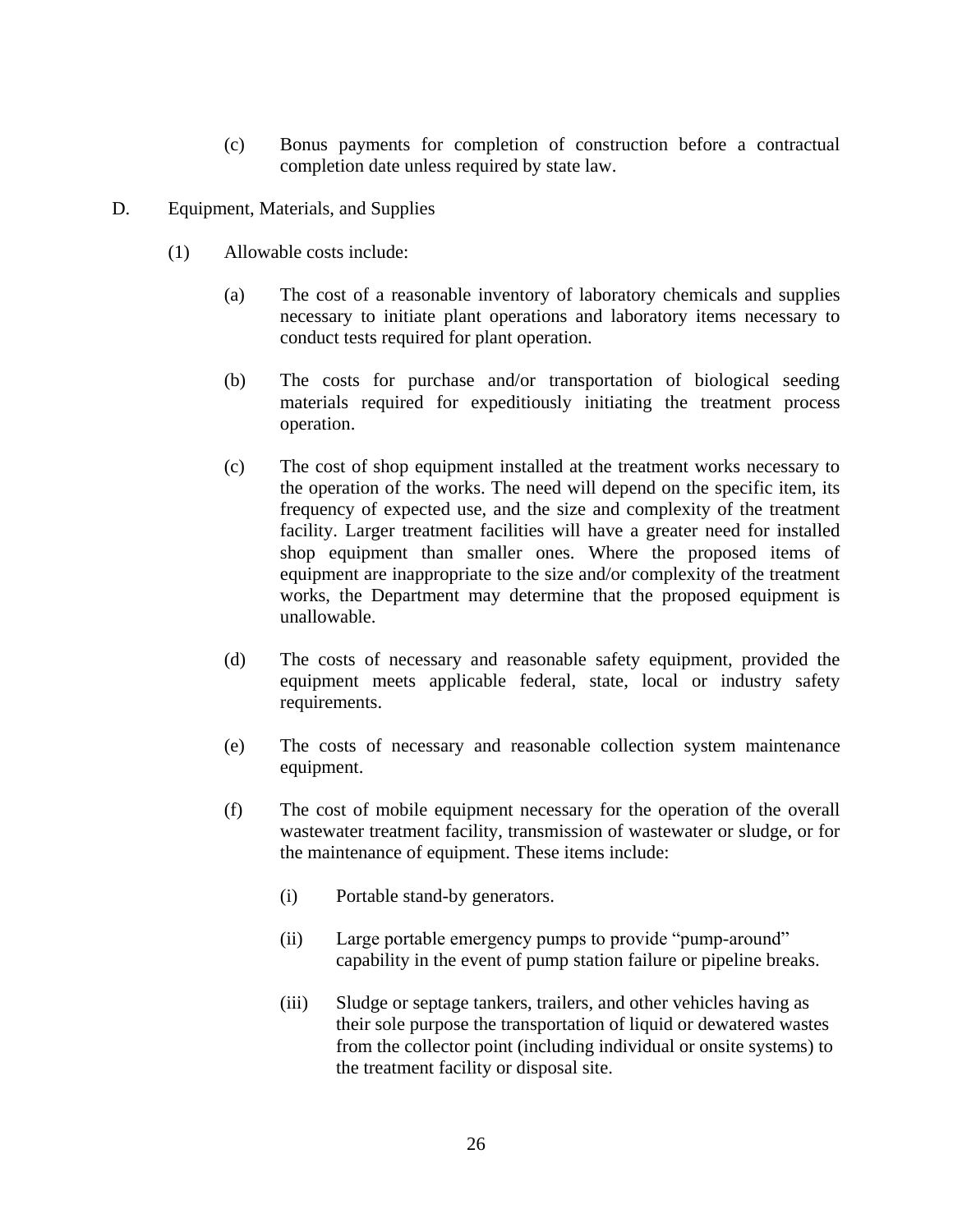- (iv) Tillage, planting, landspreading and harvesting equipment that is documented as necessary and reasonable for land treatment process and other vehicles demonstrated necessary to the facility and approved in advance by the Department.
- (g) Replacement parts identified and approved in advance by the Department as necessary to assure uninterrupted operation of the facility, provided they are critical parts or major systems components which are:
	- (i) not immediately available and/or whose procurement involves an extended "lead-time" or
	- (ii) identified as critical by the equipment supplier(s), but not included in the inventory provided by the equipment supplier(s).
- (h) Wastewater and drinking water flow metering devices used for wastewater billing purposes.
- (i) The cost of furnishings, office equipment, and maintenance equipment dedicated solely to the pollution control project. Necessary and reasonable office furnishings and equipment include chairs, desks, file cabinets, typewriters, coffee tables, telephones, office supplies, calculators, copiers, book cases, shelves and lamps. Ordinary site and building maintenance equipment such as lawnmowers, rakes, shovels, brooms, picks, hedge trimmers, and other such equipment. Hand tools such as screw drivers, pliers, socket wrenches, electric drills or saws, etc.
- (j) Computers. Computers, display monitors, and computer software which are designed into the control system for the daily operations of the treatment works.

Computers are also allowable if they are to be used for the operational control and analysis of the treatment works. Examples of such allowable uses include the scheduling of equipment maintenance and replacement, the operation of the loan recipient's pretreatment program, including the scheduling of tests to verify industrial compliance with pretreatment requirements, and for accounting and billing services.

The cost of computer software specifically designed for the operation and maintenance of the treatment works is also allowable for loan participation. This includes the cost of developing unique operation programs for the specific loan funded project.

- (2) Unallowable costs include:
	- (a) The costs of equipment or material procured in violation of Appendix C.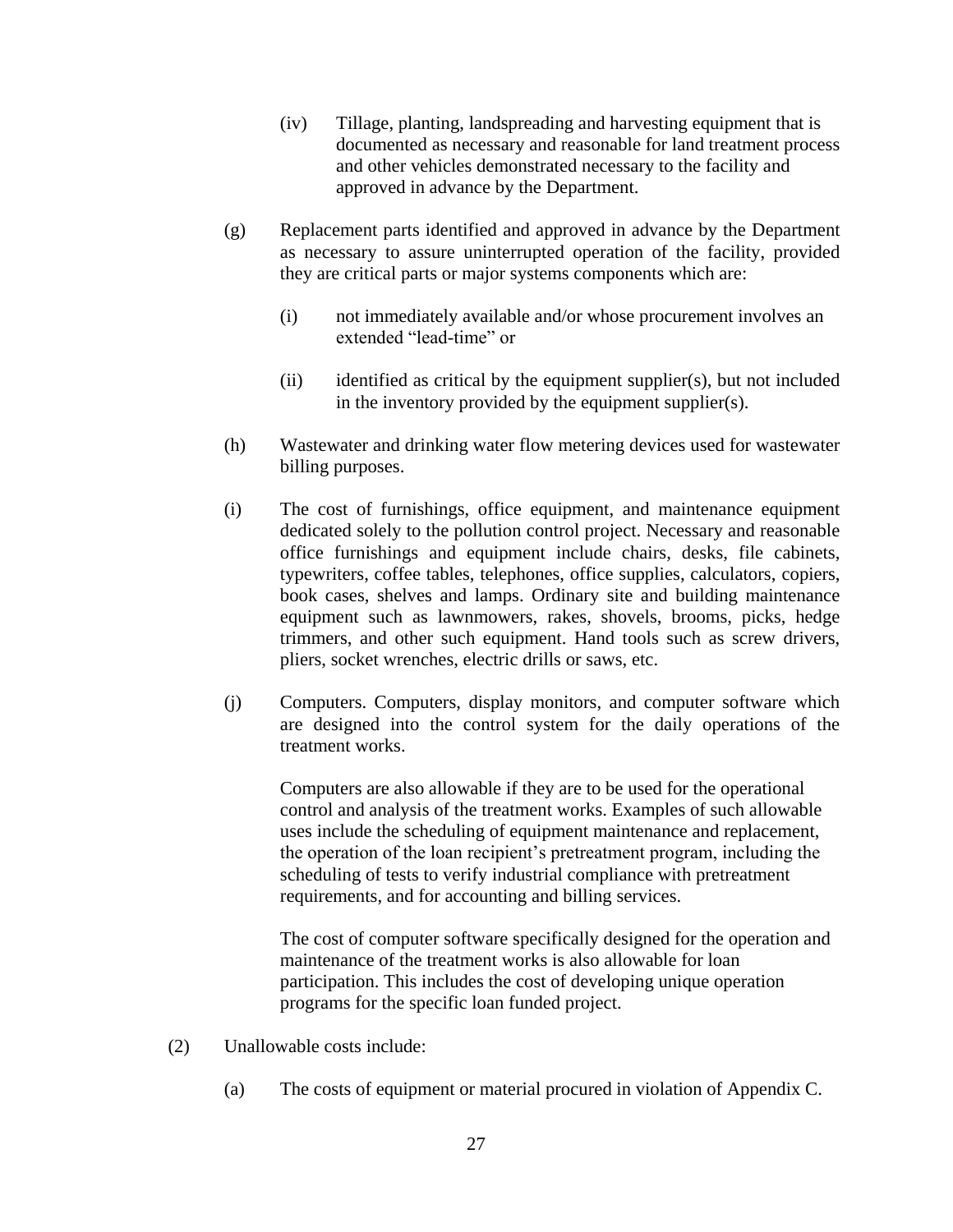- (b) The cost of vehicles for the transportation of the loan recipient's employees, including buses, trucks, cars, motorcycles, golf carts, bicycles, etc.
- (c) Items of routine "programmed" maintenance such as ordinary piping, air filters, couplings, hoses, belts, etc.
- (d) Radios, televisions, VCRs, camcorders, and other items of a similar nature.
- (e) Large stocks of laboratory and other chemicals and supplies above a reasonable inventory necessary to initiate plant operations.

#### E. Change Orders

- (1) Change order costs are allowable provided they are:
	- (a) Necessary and reasonable.
	- (b) Within the scope of the project.
	- (c) Not caused by the loan recipient's mismanagement.
	- (d) Not caused by the loan recipient's vicarious liability for the improper actions of other.
	- (e) In conformance with the WPCRLF regulations.
- (2) Provided the above requirements are met, the following costs are allowable change orders.
	- (a) Construction costs resulting from defects in the plans, design drawings and specifications or other contract documents only to the extent that the costs would have been incurred if the contract documents on which the bids were based had been free of the defects and excluding the costs of any rework, delay, acceleration or disruption caused by such defects.

If the defect is realized after substantial construction work has been completed, and therefore required rework, delay, or additional work beyond that which would have been required by defect free drawings, the cost would still be allowable, but the additional cost of rework or delay is unallowable.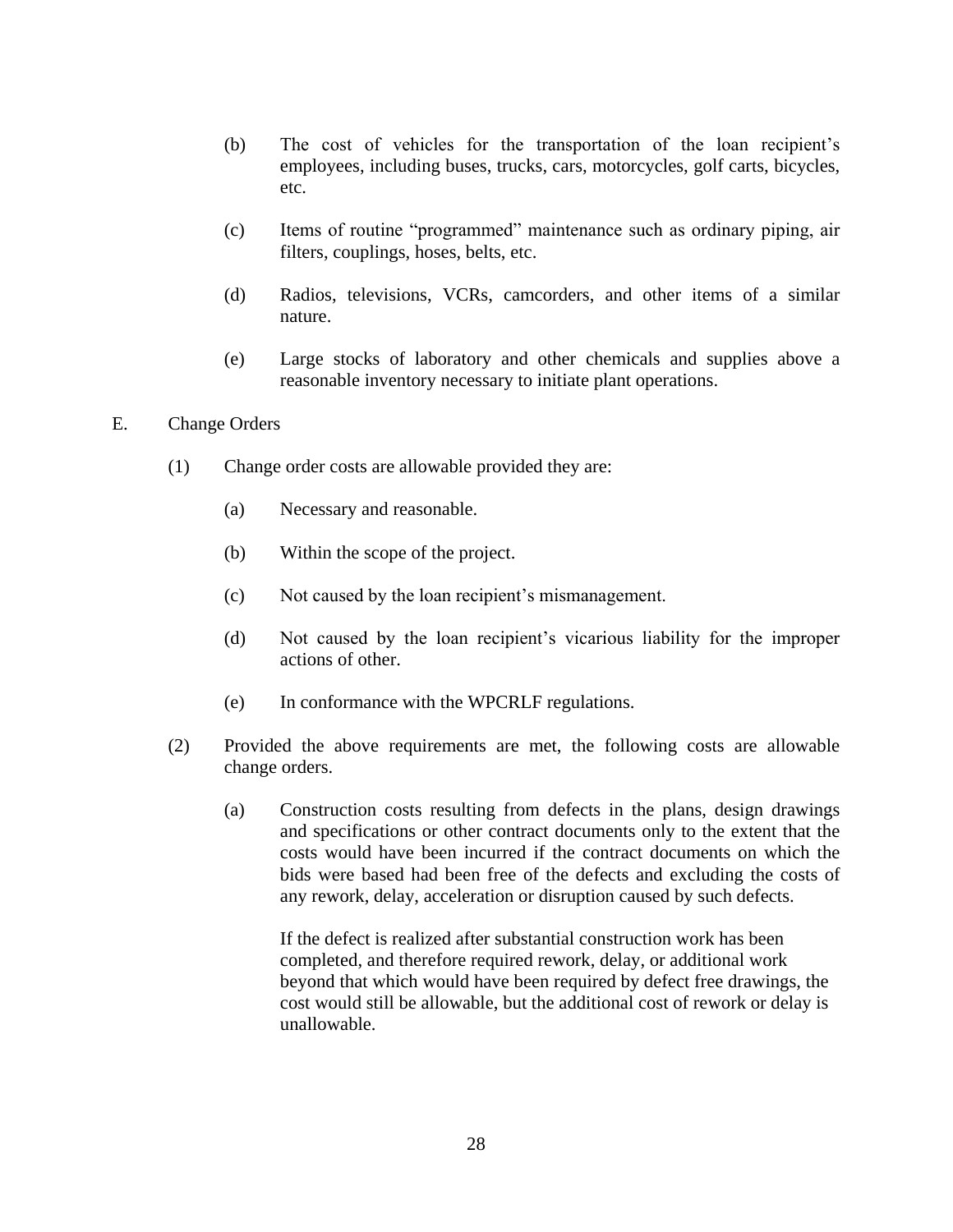The additional cost is measured as the difference between the cost which would have been included in the bid based on defect free drawings and the actual cost of the change order.

(b) Equitable adjustments for differing site conditions.

## F. Claims

- (1) Allowable costs, provided the costs are properly documented, incurred and requested prior to the end of the 30 day period established by Rule 7.3.F.(6)(d) of these regulations, include:
	- (a) The costs of legal, engineering, and other services incurred by the loan recipient in deciding procurement protests and defending their decisions in protest appeals under Appendix I are allowable regardless of the outcome of the protest, provided there was not an attempt by the loan recipient to violate or circumvent state law.
	- (b) The costs of assessing the merits of, negotiating, or defending against a claim against the loan recipient are allowable, regardless of the outcome, provided that the matter under dispute is not the result of fraudulent or illegal actions or mismanagement on the part of the loan recipient.
	- (c) Amendments or change orders in construction, engineering, legal, etc., contracts as a result of settlements, arbitration awards, or court judgments are allowable to the same extent that they would have been allowable had there not been a claim.
- (2) Unallowable costs include:
	- (a) Claims arising from work outside the scope of the loan.
	- (b) Claims resulting from fraudulent or illegal activities.
	- (c) Claims resulting from mismanagement by the loan recipient.
	- (d) Claims resulting from the loan recipient's vicarious liability for the improper action(s) of others.
	- (e) The cost of settlements, arbitration awards or court judgments over and beyond the allowable costs had there not been a claim, as established in these regulations.
- G. Mitigation
	- (1) Allowable costs include: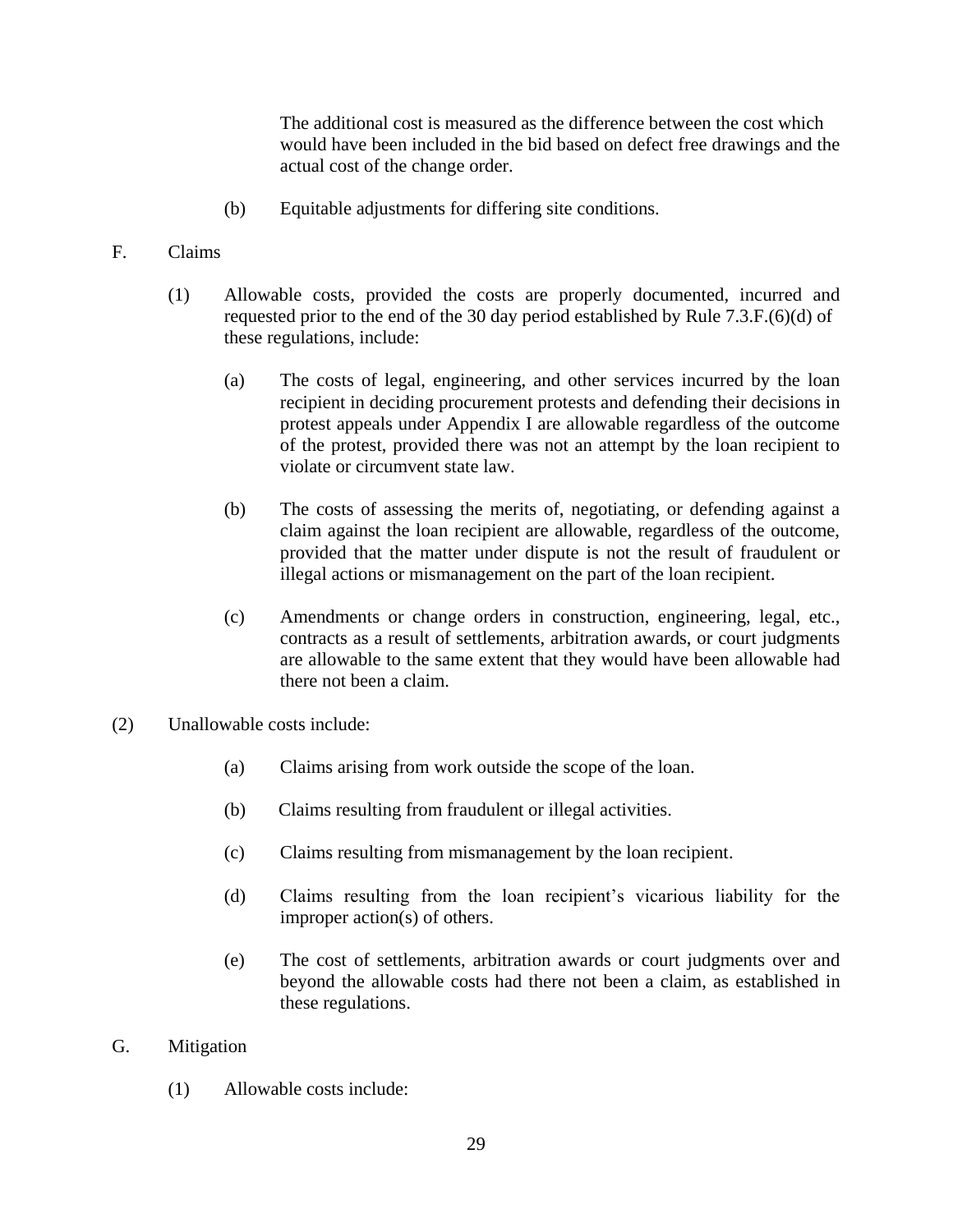- (a) Costs necessary to mitigate only direct, adverse, physical impacts resulting from construction of the project.
- (b) The costs of reasonable site screening necessary to comply with facilities plans and necessary to screen adjacent properties.
- (c) The cost of groundwater monitoring facilities necessary to determine the possibility of groundwater deterioration, depletion or modification resulting from construction of the project.

The extent of the allowable costs for groundwater monitoring facilities is decided on a case-by-case basis and depends on the size and complexity of the project and the present and potential future use of the groundwater.

- (2) Unallowable costs include:
	- (a) The costs of solutions to aesthetic problems, including design details which require expensive construction techniques and architectural features and hardware, that are unreasonable or substantially higher in cost than approvable alternatives and that neither enhance the function or appearance of the treatment works nor reflect regional architectural tradition.
	- (b) The cost of land acquired for the mitigation of adverse environmental effects identified pursuant to an environmental review.
- H. Publicly Owned Onsite Systems
	- (1) Allowable costs include:
		- (a) The cost of major rehabilitation, upgrading, enlarging, and installation of onsite systems.

Major rehabilitation may include the demolition and removal of an existing privately or publicly owned onsite system in accordance with Section  $C.(1)(h)(i)$  of this appendix.

- (b) Collection or service lines to an offsite treatment unit which serves a cluster of buildings.
- (c) The cost of restoring individual system construction sites to their original condition.
- (2) Unallowable costs include: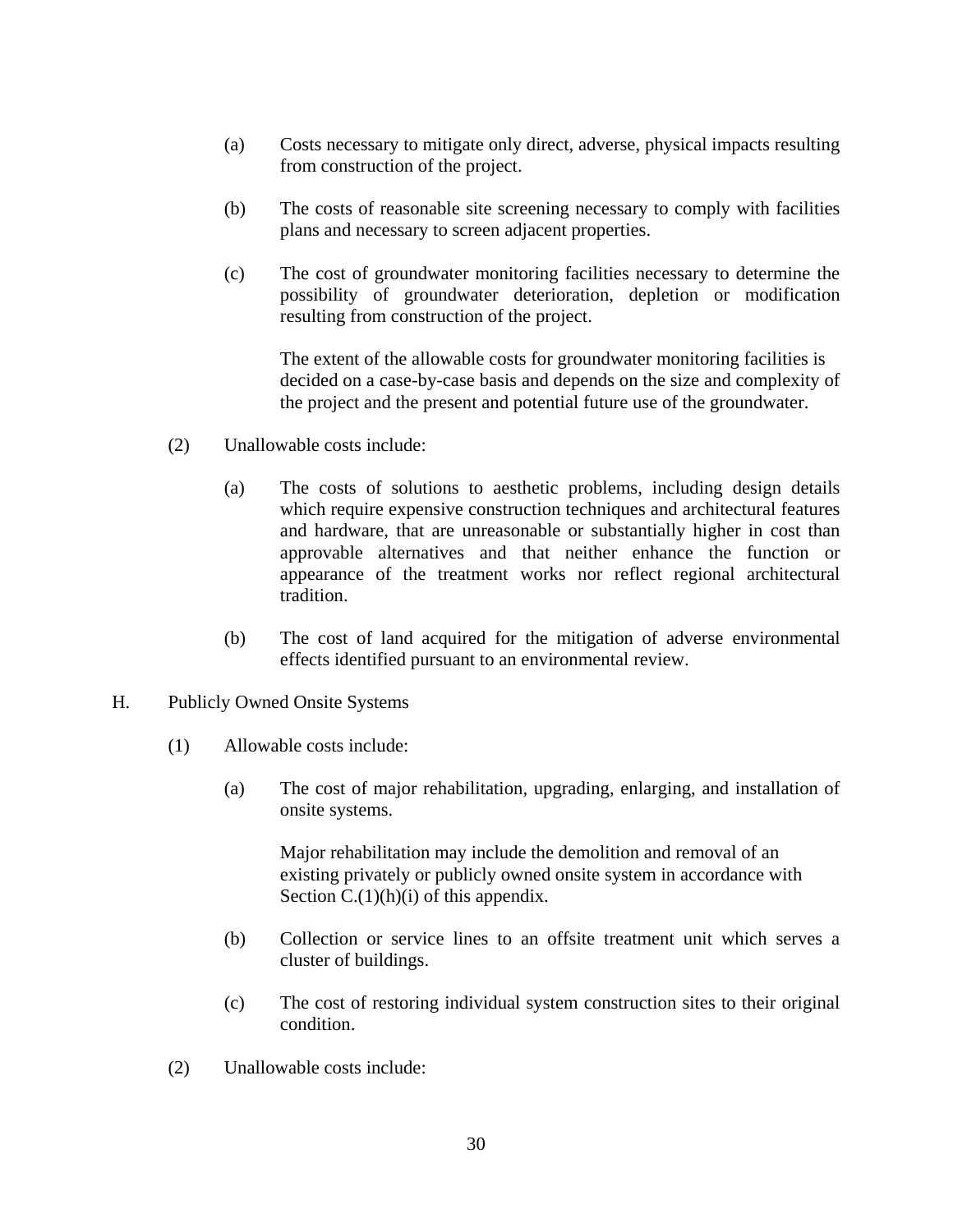- (a) Those portions of treatment works which have surface discharges from individual residences or clusters, unless each discharge has a valid NPDES permit.
- (b) Modification to physical structure of homes, commercial buildings, or any other structures which are not a part of the public treatment works project.
- (c) Wastewater generating fixtures such as commodes, sinks, tubs, and drains.
- I. Real Property and Existing Improvements
	- (1) Allowable costs include:
		- (a) The cost of land that will be an integral part of the treatment process, such as for land treatment facilities, acquired in accordance with the Mississippi Real Property Acquisition Policies Law in fee simple title or by easement.

Except as allowed under Section I.(2) below, such land must be acquired at fair market value based on an appraisal or a condemnation proceeding, unless the purchase price of a parcel is \$10,000 or less. These costs include:

- (i) The cost of a reasonable amount of land acquired for the construction of land treatment works, considering the need for buffer areas, berms, and dikes. Buffer areas may be designed as part of the project to conform with Mississippi Environmental Quality Permit Board regulations, to screen sites from public view, to control public access, and to improve aesthetics.
- (ii) The cost of land acquired for land application of sludge, composting or temporary storage of compost residues which result from wastewater treatment.
- (iii) Where properties are only partially acquired for project purposes, necessary compensation of property owners for the reduced value of their remaining land.
- (b) The cost of acquiring all or part of an existing publicly or privately owned wastewater treatment works and necessary land for a consolidation project, provided all of the following criteria are met:
	- (i) The acquisition is for the purpose of providing new pollution control benefits from the acquisition itself or through the subsequent action committed to by the loan recipient, including but not limited to upgrade, expansion, rehabilitation or removal from service of the treatment works. The costs associated with these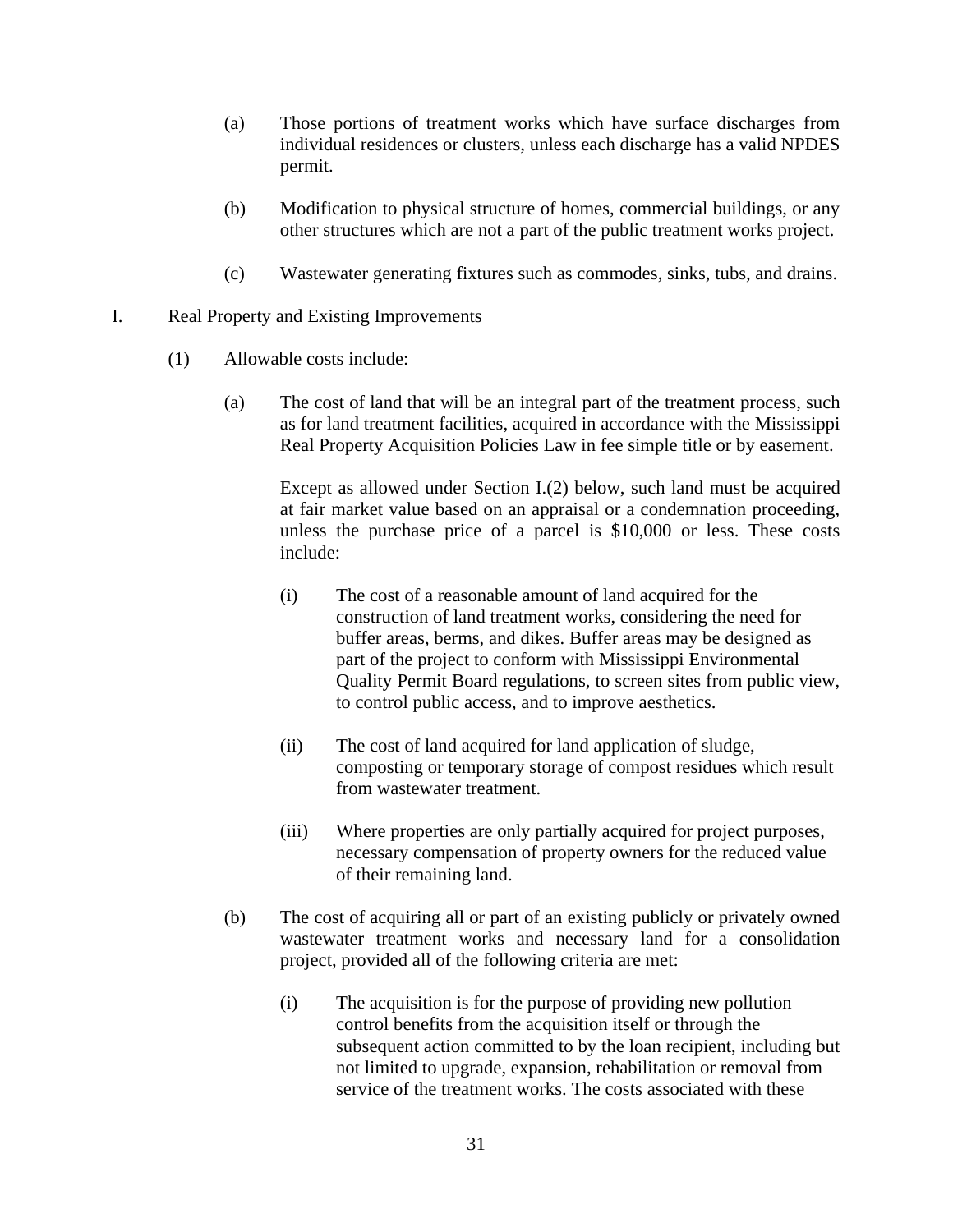actions may be a part of the loan project as allowed by Section C of this appendix.

- (ii) The primary purpose of the acquisition is not the reduction, elimination, or redistribution of public or private debt; and
- (iii) The acquisition does not circumvent federal, state or local requirements.
- (c) The cost of complying with the requirements of the State's Real Property Acquisition Policies Law.
- (2) Unallowable costs include:
	- (a) For parcels costing over \$10,000, any amount paid by the loan recipient for allowable land in excess of fair market value, based on an appraisal or any condemnation proceeding.
	- (b) For parcels costing over \$10,000, an amount other than the determination of fair market value may be found allowable through an administrative settlement if the loan recipient provides sufficient written documentation to the Department that it is reasonable, prudent and in the public interest, such as when negotiated purchase is unsuccessful and condemnation action may entail a long delay or excessive costs. Documentation may include evidence of purchase negotiations, real property sales data, estimated court settlement and legal costs based on previous condemnation proceedings.
	- (c) The cost of land acquired for the mitigation of adverse environmental effects identified pursuant to an environmental review.
- J. Miscellaneous Costs
	- (1) Allowable costs include:
		- (a) On force account projects, the costs of equipment, materials and supplies necessary for the project.
		- (b) Unless otherwise specified in these regulations, the costs of meeting specific legal requirements directly applicable to the project.
		- (c) Costs for necessary travel directly related to accomplishment of project objectives, such as costs of loan recipient employees attending training workshops/seminars that are necessary to provide instruction in administrative, fiscal or contracting procedures required to complete the construction of the treatment works.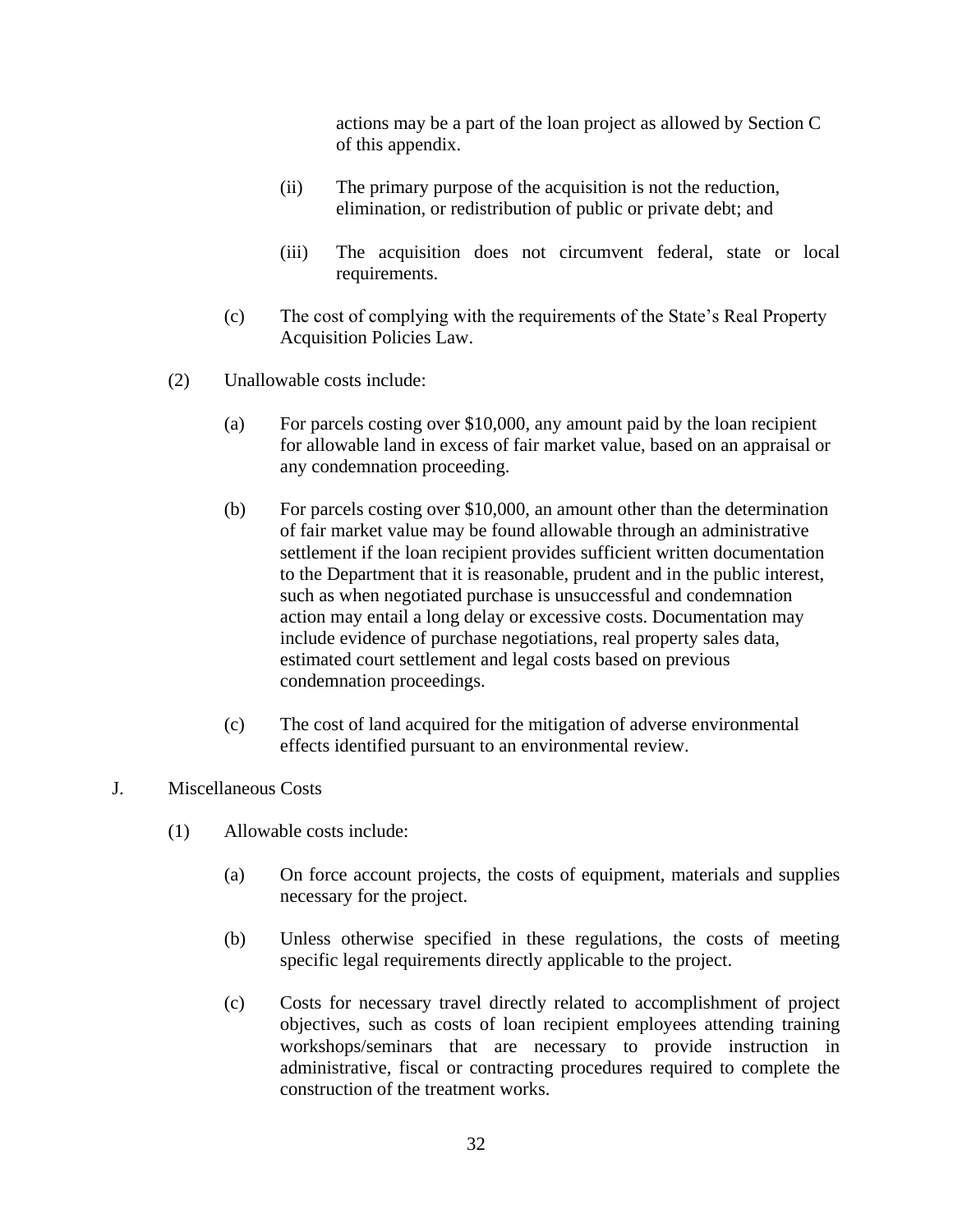(d) Cost of royalties for the use of, or rights in, a patented process or product.

Royalties associated with the procurement of the right to use, or the rights in, a patented product, apparatus, or process are allowable costs, provided that they are based on a published fee schedule or on reasonable fees charged to other users under similar conditions.

(e) Buildings

Allowable costs for buildings include those portions of the buildings which are directly related to the project, including buildings housing equipment and unit processes, laboratories; employee locker rooms; workshop areas, storage facilities for operational supplies, spare parts and equipment; necessary lavatory facilities, operator office space; etc. Those portions of an administration building which are not necessary for the daily operation and maintenance of the project are unallowable costs, including portions of the building used for public works functions (other than wastewater treatment), general accounting functions, conference rooms with associated audio-visual equipment, or other general uses not necessary for the operation of the project. Where larger facilities include conference rooms to be used exclusively for training of employees, such space is allowable if reasonable and if approved by the Department as part of the loan award.

Where unallowable building space is included in an otherwise allowable administration building, the allowable cost is determined by using the ratio of allowable floor space divided by the total floor space in the building. The costs of buildings and portions of buildings which are unallowable are to be deducted from the allowable project construction costs for loan computation purposes. Costs associated with unallowable buildings and portions of buildings (e.g., landscaping, driveways, parking spaces, electrical service, and other utility costs) are also unallowable and must be deducted proportionately from the allowable construction costs.

(f) Facilities For Income Generation from Processed Sludges and Crops

Facilities which have the potential for generating project income to offset O&M costs are allowable if they are necessary to provide stabilized and processed sludges which are to be managed for income generation or crops which are grown for sale as an integral part of the wastewater land treatment or sludge utilization process.

Facilities and equipment built for processing crops grown on land to which sludge or wastewater has been applied may be an allowable cost if the recipient has all financial interest in the crop and if those facilities are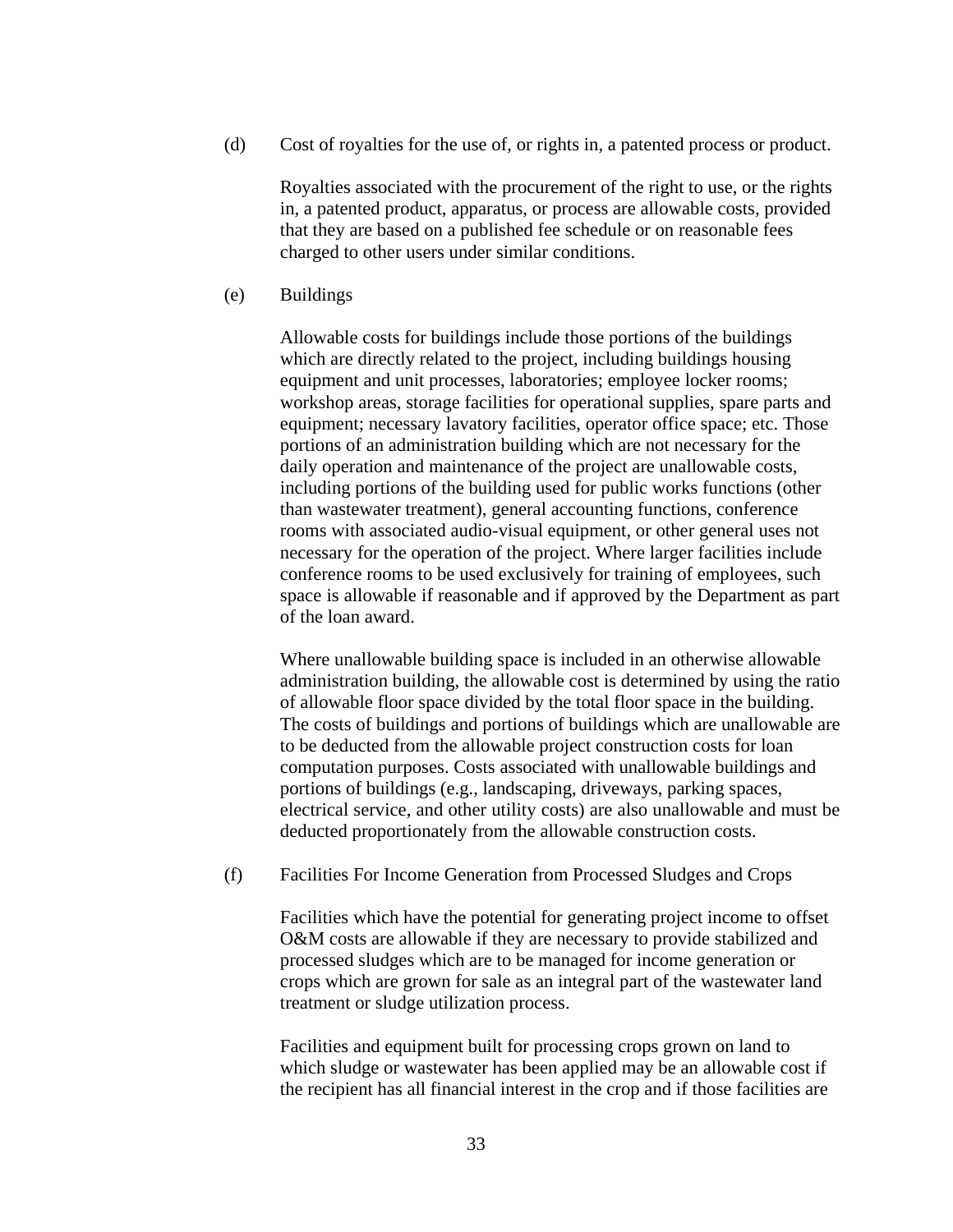necessary and reasonable to prepare the crop for prompt delivery to its market.

Facilities built for processing crops or sludge into marketable products such as compost or heat-dried pellets may be allowable if those facilities are necessary and reasonable to cost-effectively prepare the product for prompt delivery to its market. Facilities to store the marketable products to get more favorable prices, to transport the product for sale to a market, or to optimize marketing of the product, such as bagging operations, are also allowable.

- (2) Unallowable costs include:
	- (a) Ordinary operation expenses of the loan recipient including salaries and expenses of the loan recipient's employees and elected and appointed officials and preparation of routine financial reports and studies.
	- (b) Administrative, engineering and legal activities associated with the establishment of departments, agencies, commissions, regions, districts or other units of government.
	- (c) Approval, preparation, issuance and sale of bonds or other forms of indebtedness required to finance the project and the interest on them.
	- (d) Personal injury compensation or damages arising out of the project.
	- (e) Fines and penalties due to violations of, or failure to comply with, federal, state or local laws, regulations or procedures, and related legal expenses.
	- (f) Costs outside the scope or budget period of the approved project.
	- (g) Costs for which payment has been or will be received from another state or federal source.
	- (h) If a treatment works includes any reserve capacity which induces development on environmentally sensitive lands such as wetland, flood plains, etc. the cost of the entire treatment works will be unallowable.
	- (i) Operation and maintenance costs of the treatment works.
	- (j) Lease payments.
	- (k) Periodic payment of royalties for the right to operate under a patent is considered an operational cost and is unallowable for loan participation.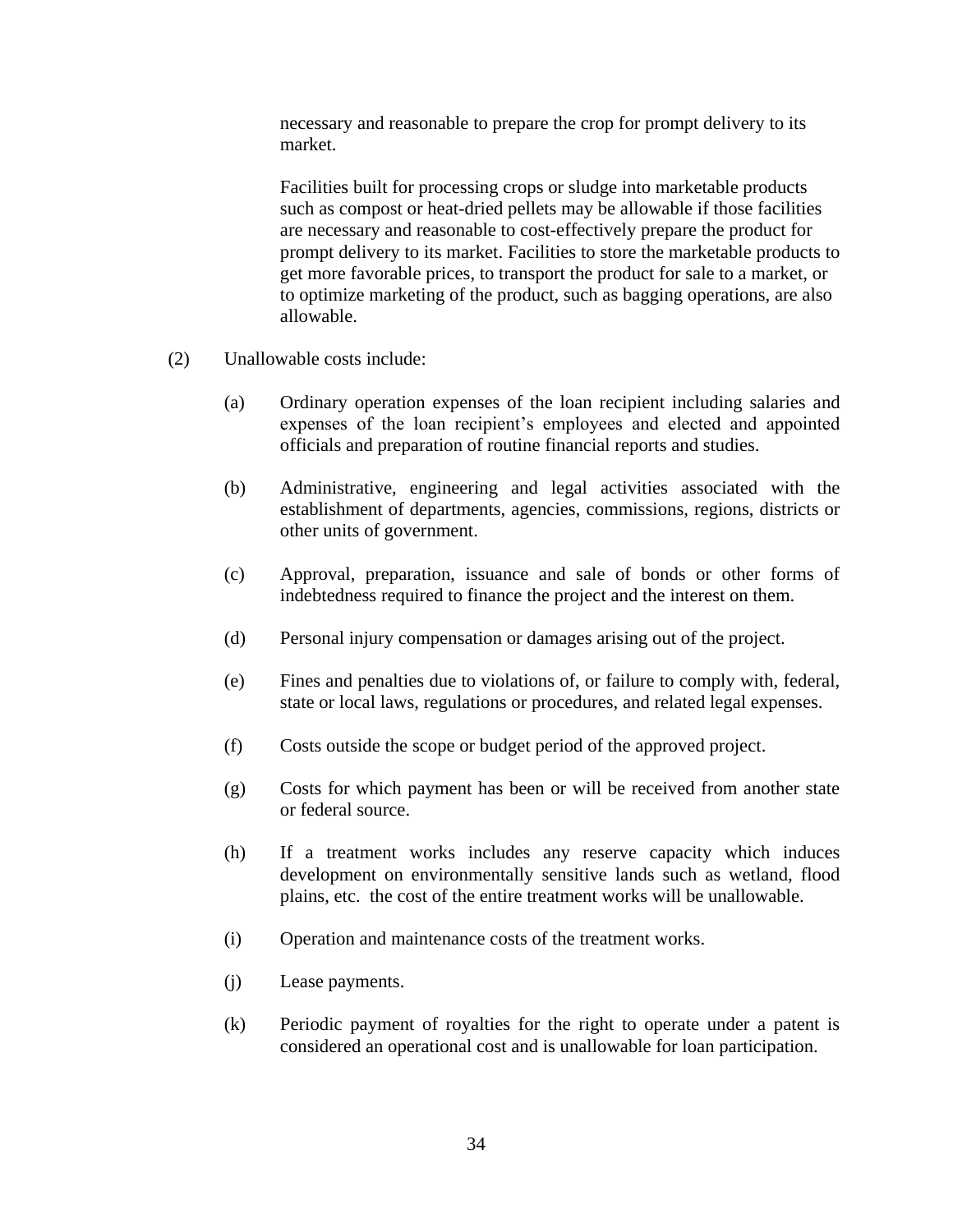# K. Project Income:

Project income from the following sources shall have no effect on the determination of allowable and unallowable costs:

- (1) Bid bond forfeitures.
- (2) Liquidated damages.
- (3) Interest income on WPCRLF payments to loan recipients.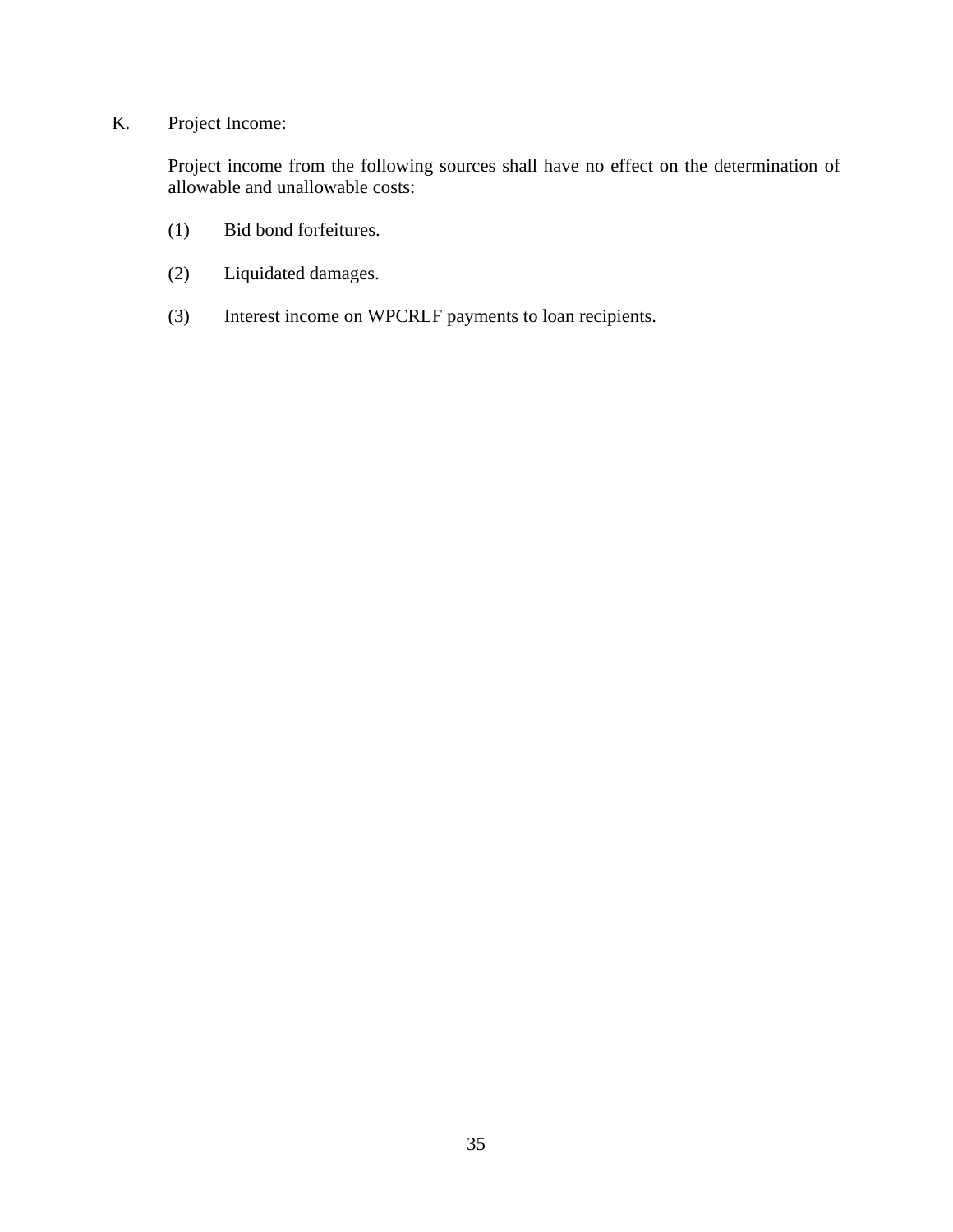## **APPENDIX B**

### State Environmental Review Process [For Projects Defined Under Section 212 of the Act]

#### A. Facilities Plan Description of Environmental Impacts

Each project's facilities plan must contain a comparative evaluation of the no-action alternative and the proposed alternative which accounts for the beneficial and adverse consequences to the existing and future environmental resources as follows and any corresponding mitigative measures necessary to protect these resources:

- (1) Surface and groundwater resources.
- (2) Archaeological/historical/cultural resources.
- (3) Vegetative/wildlife resources.
- (4) Wetlands and navigable waterways.
- (5) Floodplains.
- (6) Coastal zones.
- (7) Wild and scenic rivers.
- (8) Air Quality.
- B. Environmental Review

The information, processes, and premises that influence an environmental determination are as follows. The Department will take one or more of the following actions pursuant to the review of the facilities plan description of environmental impacts and any comments generated by the Intergovernmental Review Agencies:

(1) Finding of No Significant Impact on the Environment

The Department will issue a Finding Of No Significant Impact (FONSI) when, based upon review of the facilities plan and any intergovernmental review agency comments, it appears that a project will not have a significant adverse environmental impact.

(2) Environmental Impact Statement

If the Department determines that the project does not qualify for a FONSI, an Environmental Impact Statement (EIS) will be prepared in general conformance with EPA regulation 40 CFR Part 6, or as deemed appropriate by the Department.

(3) Amendments

Amendments are occasionally needed to describe changes to proposed facilities that have already been described in a FONSI or EIS. The Amendment will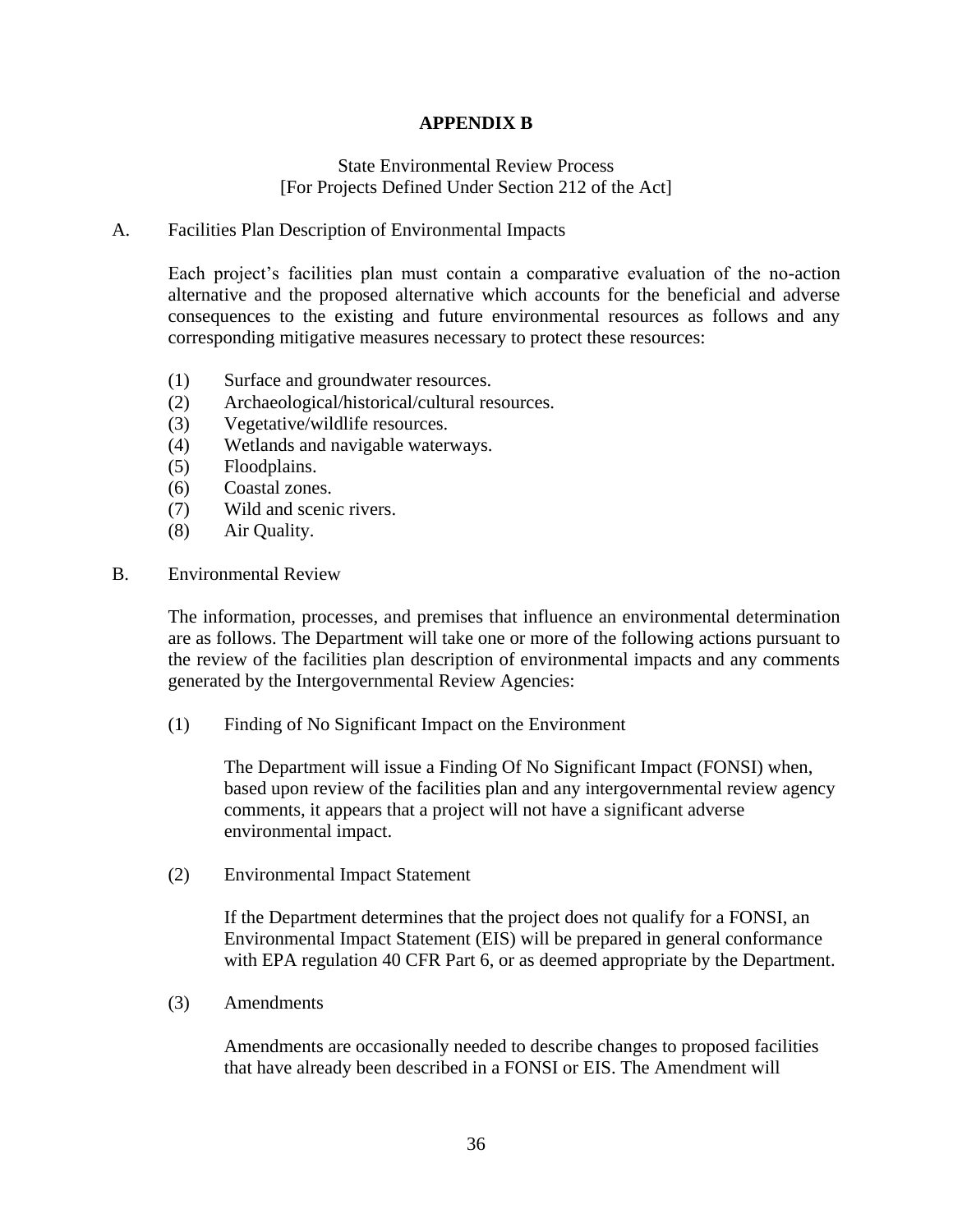describe the changes and any expected new impacts on the environment due to the changes.

(4) Reaffirmation of an Environmental Action

If five years will pass between the issuance of a FONSI, EIS or Amendment and the offer of WPCRLF funding, the environmental impact of the project will be reevaluated. If there have been no significant changes, the Department will issue a reaffirmation of the environmental action. If the original environmental action cannot be reaffirmed, the Department will issue a new environmental action, as appropriate.

(5) No Further Action

The Department will issue a FONSI or EIS for all WPCRLF projects. If there are significant changes in the project after the issuance of the environmental document, those changes will be described in an Amendment. Some changes are minor, however, and the Department may determine that a separate Amendment need not be issued. Such minor changes may include, but are not limited to:

- (a) Changes in the size of pump stations, force mains, interceptor sewers, or collection sewers.
- (b) Minor changes in the size of wastewater treatment unit processes.
- (c) Minor rerouting of sewer lines when the new route will not adversely affect cultural resources, habitats of endangered or threatened species, environmentally important natural resource areas, or other environmental resources. All affected property owners must be notified of the rerouting by the loan recipient and must be provided an opportunity to comment on the proposed rerouting prior to initiation of construction.
- C. Issuance of the Environmental Action

Copies of all environmental actions will be provided to the appropriate intergovernmental review agencies listed in Rule 7.3.A.(2)(f). Copies of environmental actions will also be sent to any agency, group or individual requesting them. All environmental actions will also be published in an appropriate local newspaper.

All environmental actions will provide for at least a thirty day period from the date of publication to receive comments from agencies groups, or individuals. All such comments will be evaluated by the Department before finalizing any environmental action.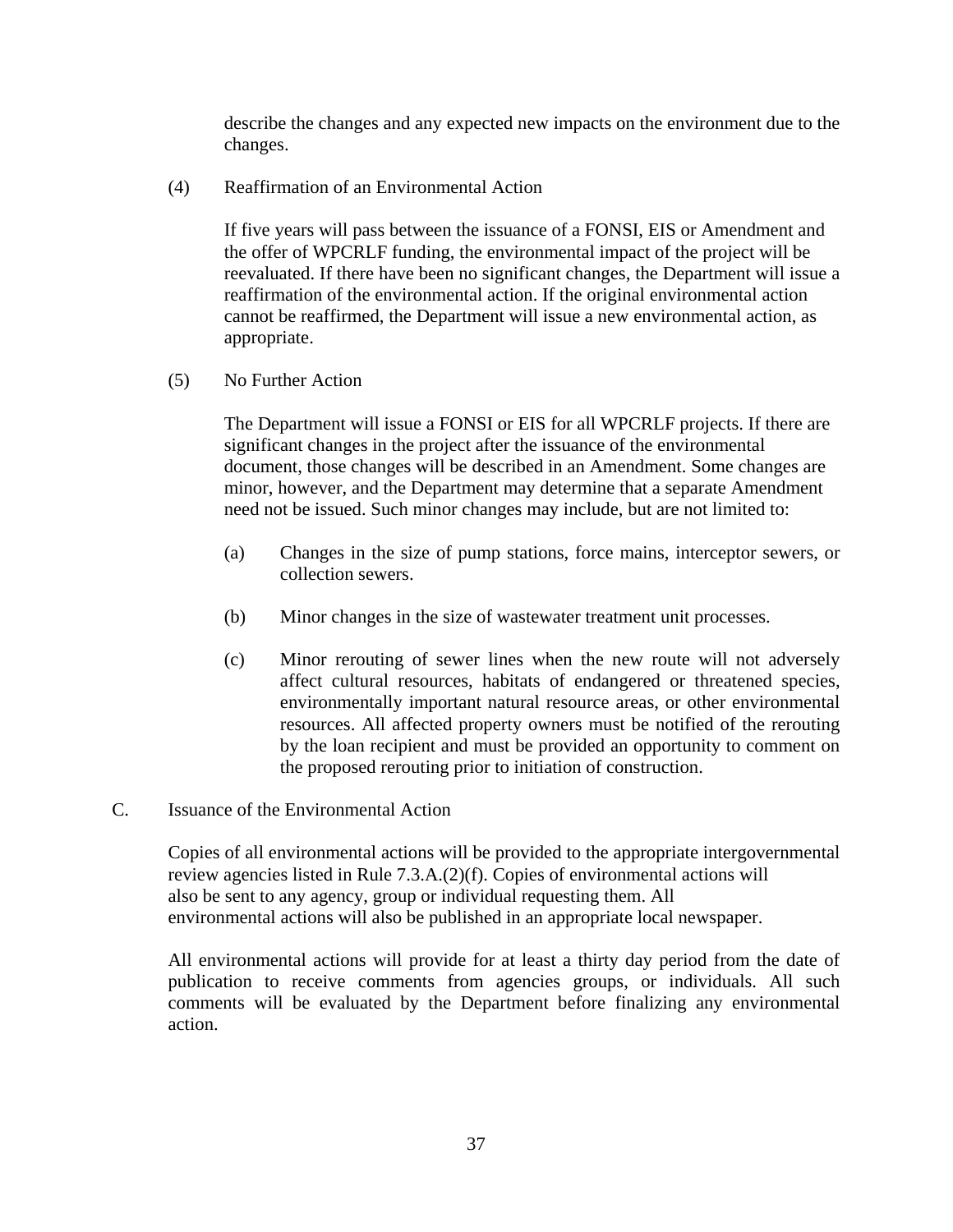#### D. Resolution of Adverse Comments

Adverse comments received as a result of the environmental review process will be addressed in the following manner:

- (1) The Department will first require the loan recipient to attempt to resolve the adverse comments.
- (2) If the loan recipient is unable to resolve the adverse comments, the Department will render a decision concerning the adverse comments.
- (3) Should the loan recipient or the party which originally made the adverse comments desire to appeal the above decision, a request for an informal hearing must be received by the Department within 30 days after the date of such decision. Upon receipt of such a request, an informal hearing will be held with staff members, as designated by the Executive Director, and the affected parties. The Executive Director will render a decision on the appeal as a result of the informal hearing.
- (4) Should the loan recipient or the party which originally made the adverse comments desire to appeal the above informal hearing decision, a request for a formal hearing by the Commission must be received by the Department within 30 days after the date of such decision. Upon receipt of such a request, the Commission will hold a formal hearing to consider the matter and will render a decision.
- (5) Appeals of the above formal hearing decision may be made to the Chancery Court in accordance with state law.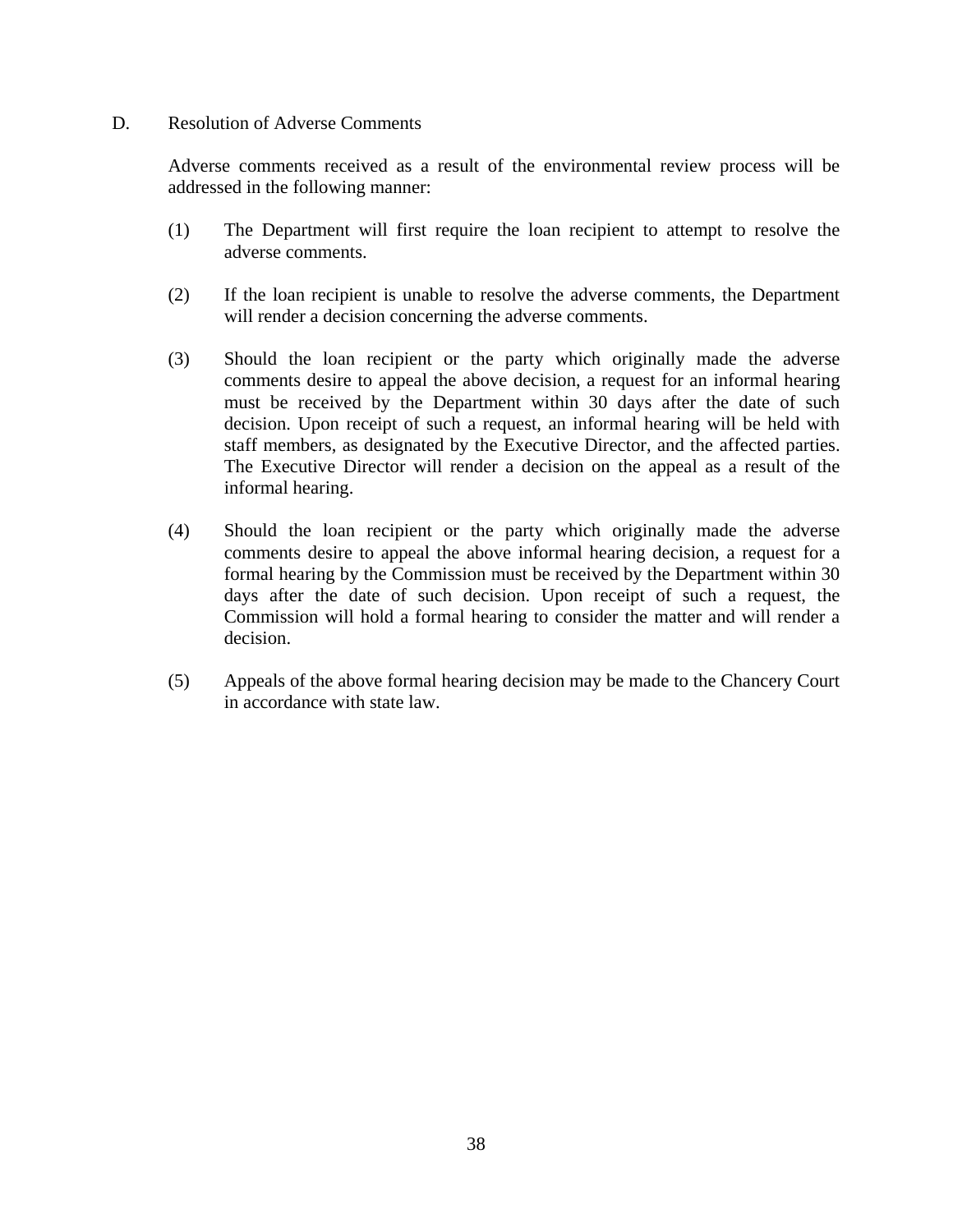## **APPENDIX C**

#### Procurement Requirements for WPCRLF Loan Recipients

In the procurement of all construction, equipment, materials, supplies, professional and nonprofessional services and all other costs related to the WPCRLF project, all loan recipients must comply with state purchasing laws as they relate to local governments.

The procurement and conduct of all professional engineering and land surveying services must also be in accordance with the Code of Conduct and other guidance and interpretations established by the Mississippi State Board of Registration for Professional Engineers and Land Surveyors.

The procurement and conduct of all construction contracts must also be in accordance with the rules and regulations of the Mississippi State Board of Contractors and other guidance and interpretations established by the Mississippi State Board of Contractors.

The loan recipient understands and agrees that it will include in all its contracts those contract provisions required in Appendix L of these regulations.

All loan recipients must submit a procurement certification stating that the loan recipient has reviewed the proposed costs in sufficient detail to determine that these costs are reasonable and indicating that all of the above referenced requirements have been and will be met. If any of the above procurement requirements are violated, the Department may determine that the related costs are unallowable and may require repayment of all WPCRLF Loan funds paid for such costs, in accordance with Rule 7.3.H.(6) of these regulations.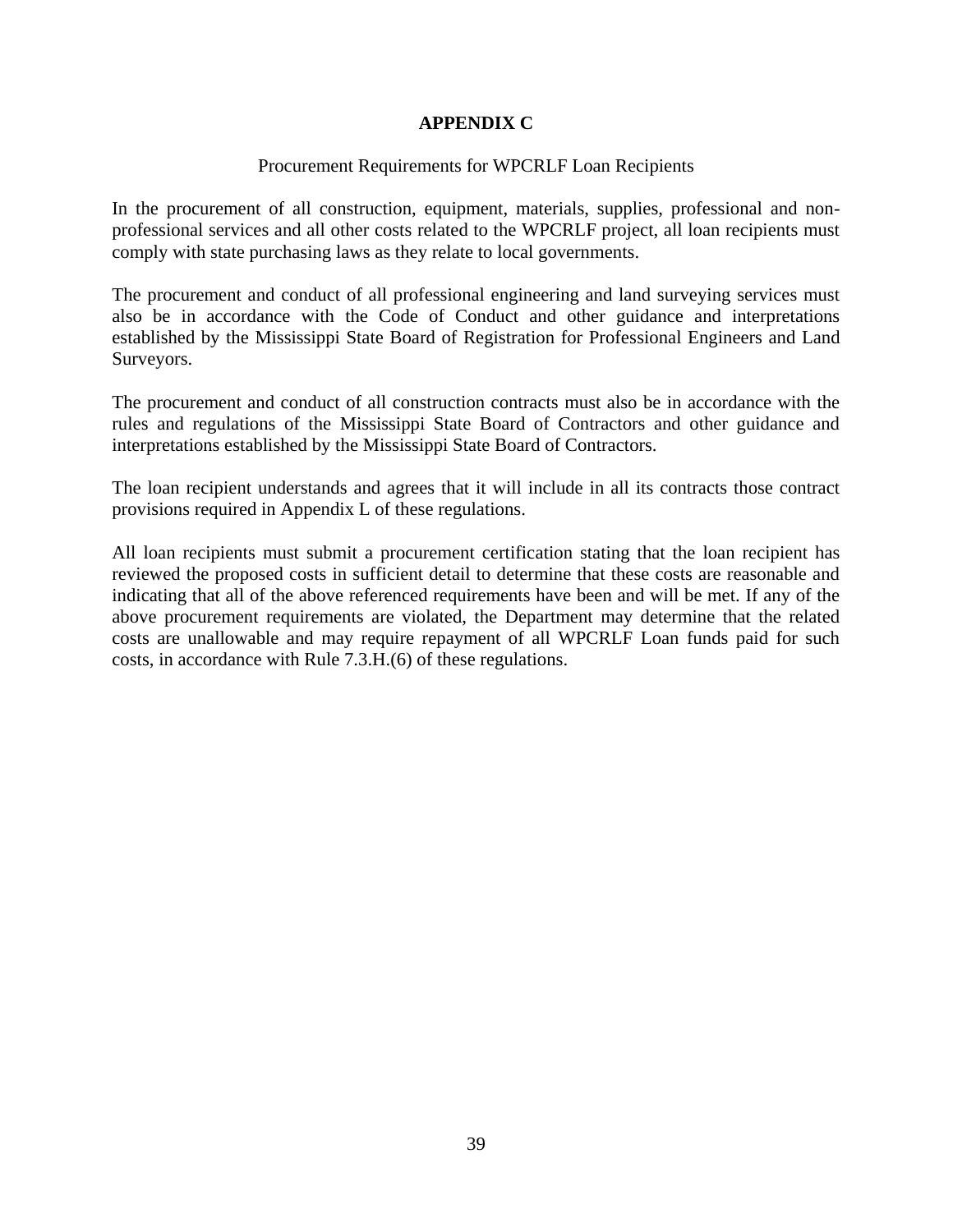## **APPENDIX D**

#### Minority and Women's Business Enterprise (MBE/WBE) Requirements

These MBE/WBE requirements apply to all projects funded within a fiscal year in which federal capitalization grants to the Department require such compliance. The Department will establish "fair share" objectives for participation by minority and women's business enterprises in WPCRLF funded projects. The loan recipient must undertake the following steps in the procurement of materials, equipment, supplies, and construction:

- (1) Include qualified minority and women's businesses on solicitation lists,
- (2) Assure that minority and women's businesses are solicited whenever they are potential sources,
- (3) Divide total requirements, when economically feasible, into small tasks or quantities to permit maximum participation by minority and women's businesses,
- (4) Establish delivery schedules, when practical which will encourage participation by minority and women's businesses,
- (5) Use the services of the Minority Business Enterprises Division of the Mississippi Development Authority and the Contract Procurement Centers of the U.S. Department of Commerce, as appropriate, and
- (6) Require the contractor to take the five (5) steps listed above, if the contractor awards subcontracts.

The loan recipient, engineer, and prime contractor(s) must also follow the guidance in the Department document "Utilization of Minority and Women's Business Enterprises."

Minority and women's business enterprises must be certified by the Mississippi Development Authority or the Mississippi Department of Transportation.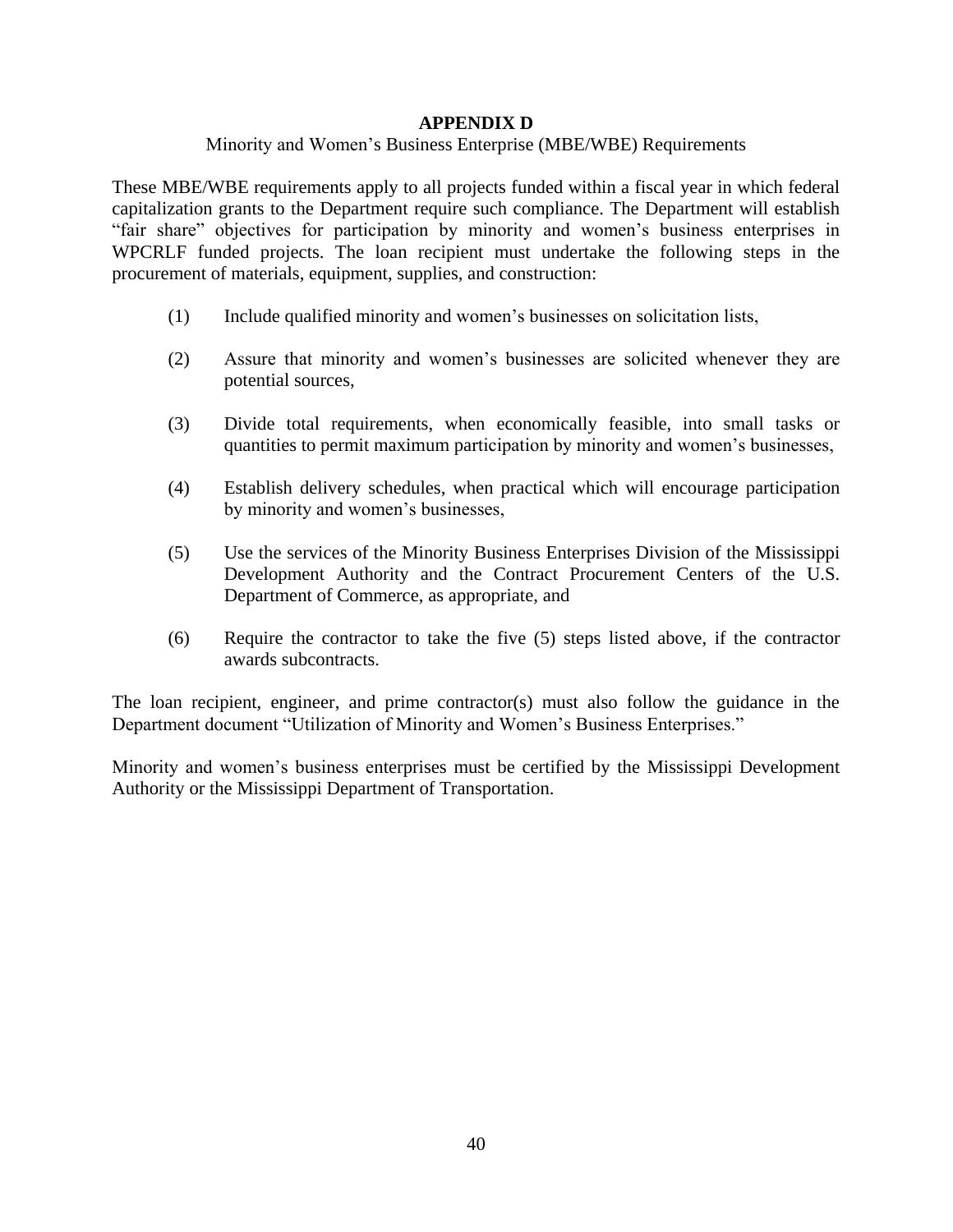## **APPENDIX E**

#### Debarment and Suspension

The Department is prohibited from entering into loan agreements with loan applicants that have been debarred or suspended by any state or federal agency.

Loan recipients are prohibited from entering into contractual agreements with individuals, businesses, organizations, or any other entities that have been debarred or suspended by any state or federal agency.

Loan recipients are responsible for ensuring that prime contractors utilized on the project are not debarred or suspended. Likewise, prime contractors are responsible for ensuring that subcontractors utilized on the project are not debarred or suspended.

Anyone may contact the Department concerning the existence of a cause for debarment or suspension. The Department may refer the matter to the State Attorney General or other appropriate office for further investigation. If, after review or investigation, the Department reasonably believes that a cause for debarment exists, the Department may propose debarment or suspension and may initiate procedures similar to, but not necessarily identical to, federal regulation 40 CFR Part 32: Debarment and Suspension Under EPA Assistance Programs.

Such above described debarment or suspension actions will not affect existing executed contractual agreements, unless such agreements have been terminated or suspended under the terms of the agreement by the loan recipient.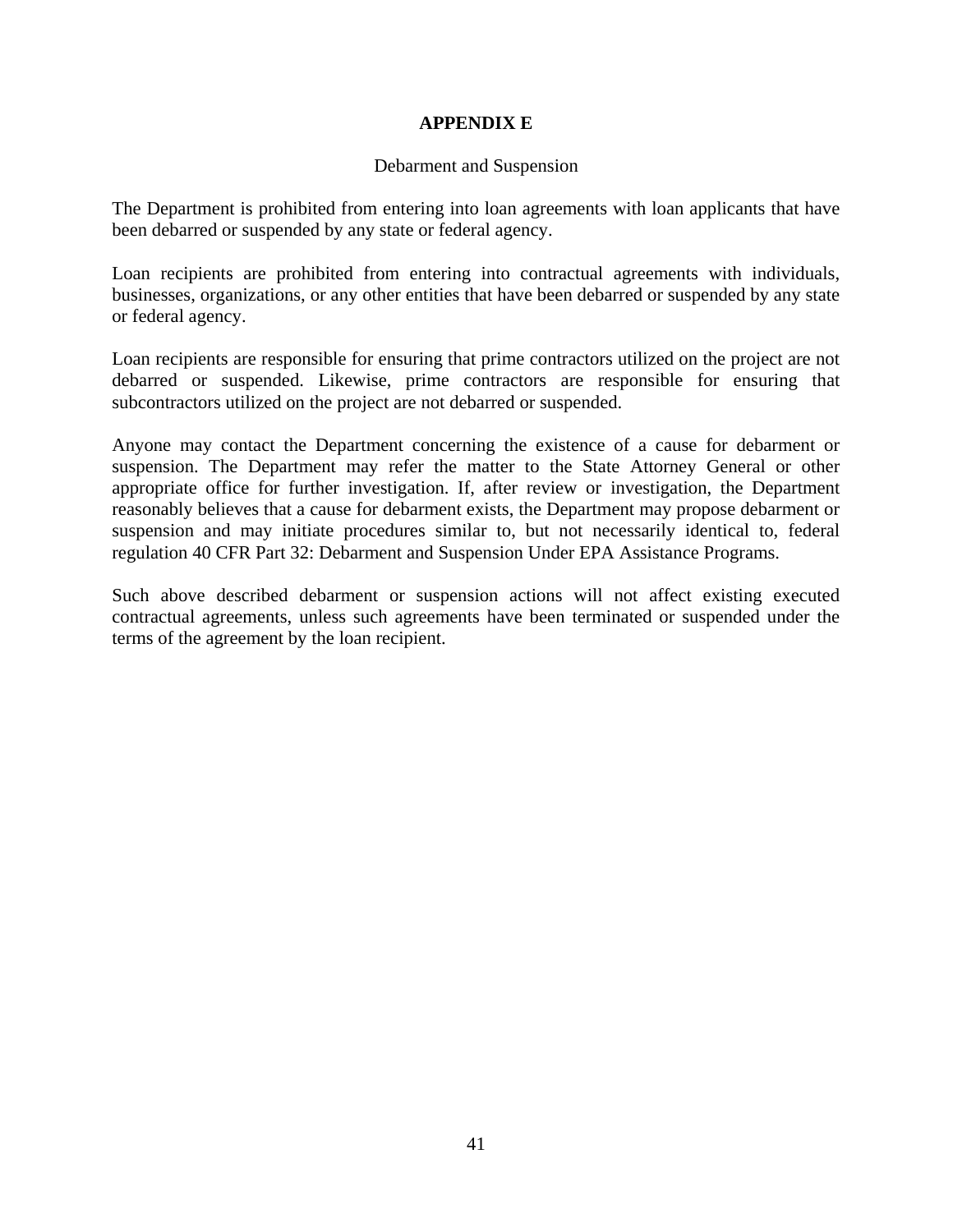## **APPENDIX F**

## WPCRLF Loan Recipient/Department Disputes Procedures

Only WPCRLF loan recipients may submit a notice of dispute (disagreement) with a decision made by the Department, with the exception of decisions regarding Appendix B, State Environmental Review Process, of these regulations. The following procedures will be used to resolve disputes between the loan recipient and the Department:

- (1) Within any deadlines established by the Department, the loan recipient must submit a written notice of dispute with a Department decision, including a summary of the dispute and reasons the loan recipient believes the Department decision should be reversed.
- (2) The Department staff will then render a written decision on the dispute and will include reasons for the decision.
- (3) Should the loan recipient desire to appeal the Department staff decision, a request for an informal hearing must be received by the Department within 30 days after the date of the Department staff decision. Upon receipt of such a request, an informal hearing will be held with staff members, as designated by the Executive Director, and the affected parties. The Executive Director will render a decision on the appeal as a result of the informal hearing.
- (4) Should the loan recipient desire to appeal the above informal hearing decision, a request for a formal hearing before the Commission must be received by the Department within 30 days after the date of such decision. Upon receipt of such a request, the Commission will hold a formal hearing to consider the matter and will render a decision.
- (5) Appeals of the above formal hearing decision may be made to the Chancery Court in accordance with state law.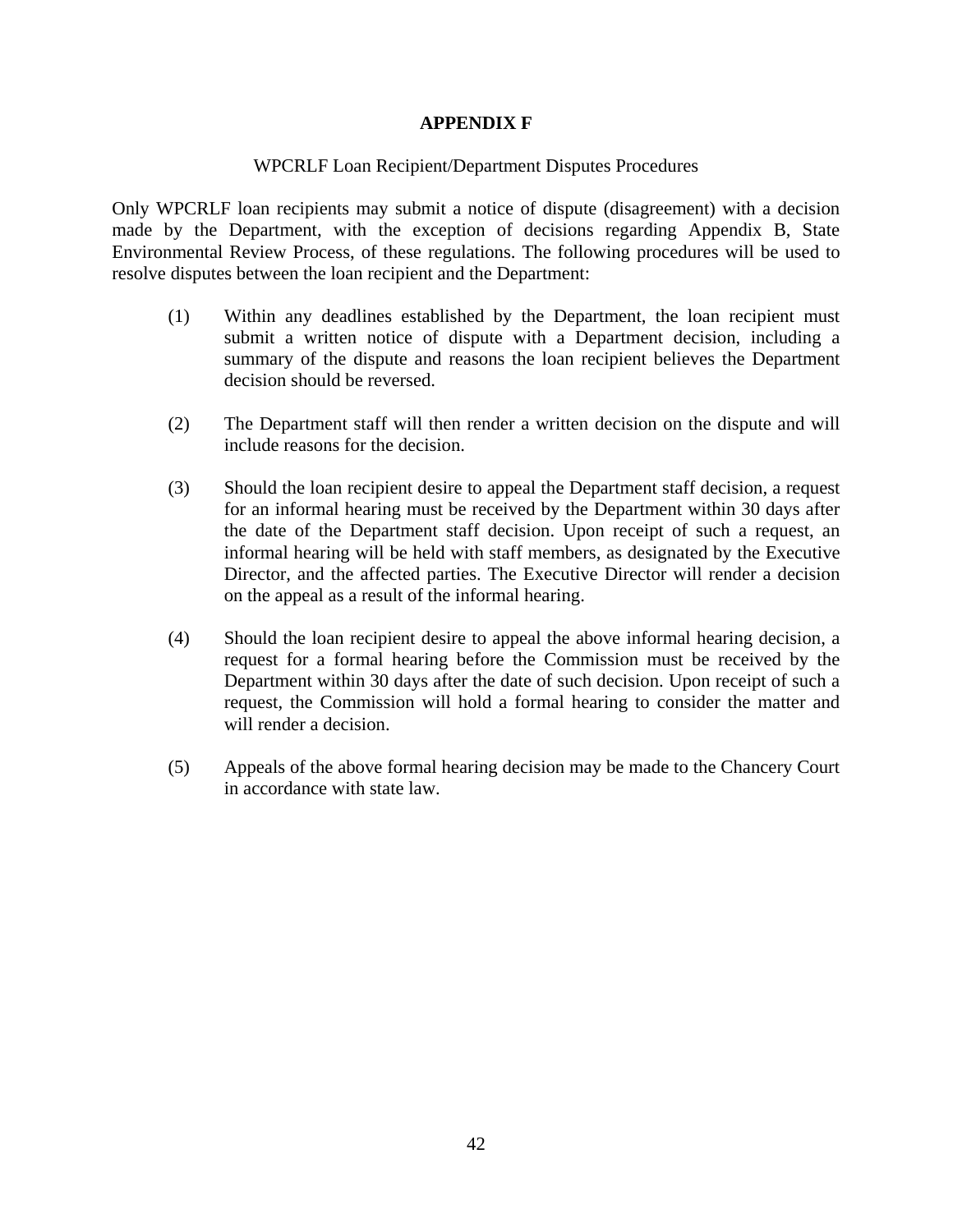# **APPENDIX G**

#### Waste, Fraud and Abuse

The loan recipient is responsible for preventing, detecting, and prosecuting waste, fraud, abuse, and all other corrupt practices which occur in relation to the WPCRLF loan project. If the loan recipient becomes aware of any allegation, evidence, or the appearance of corrupt practices, the loan recipient must:

- (1) Immediately inform the Department in writing.
- (2) Promptly pursue available state and local legal, administrative, and contractual remedies.

The Department may disallow costs under the WPCRLF loan agreement when the costs are determined to be related to waste, fraud, abuse or other corrupt practices. The Department may also require repayment of WPCRLF loan funds paid for such costs in accordance with Rule 7.3.H.(6) of these regulations.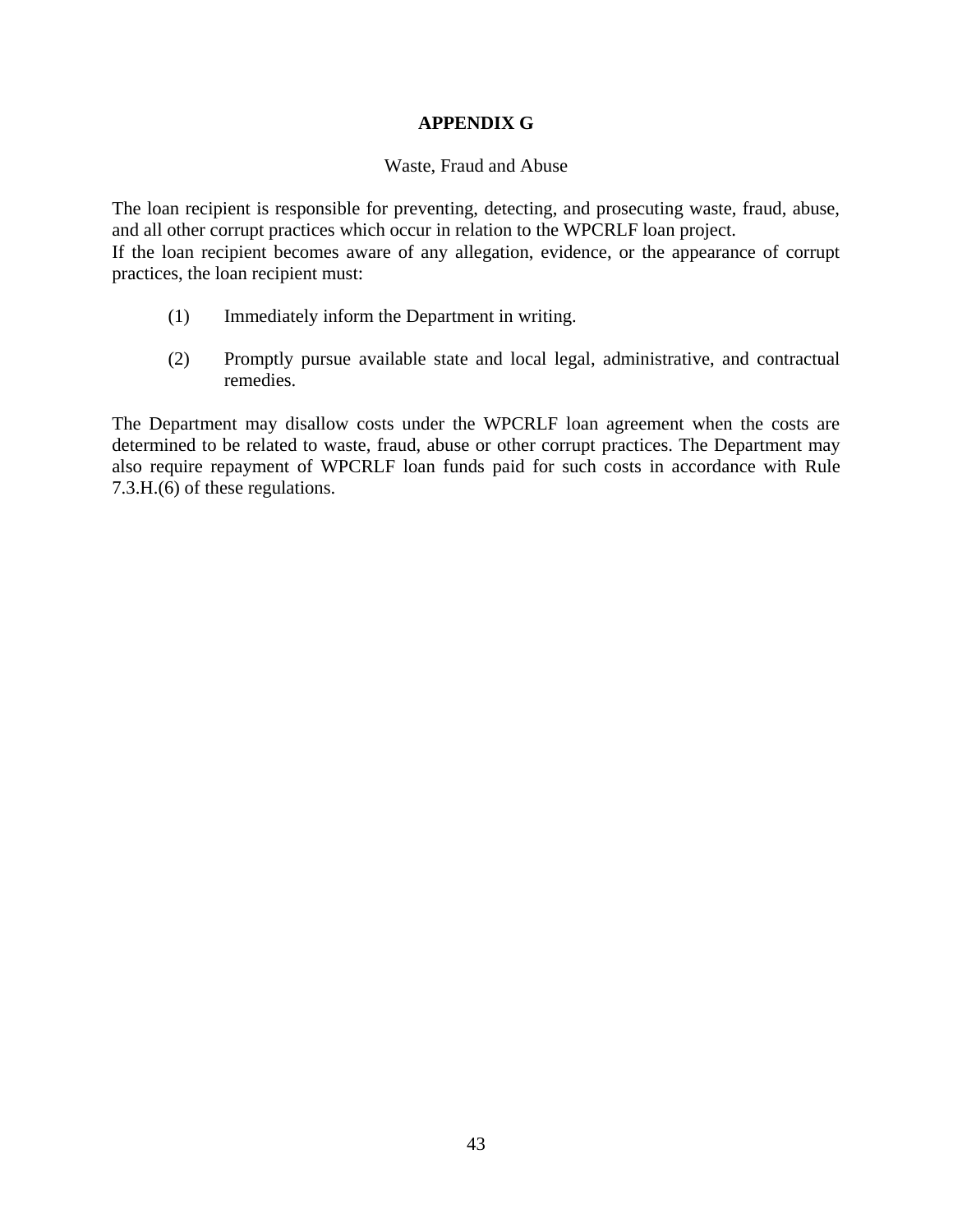#### **APPENDIX H**

#### Loan Recipient Accounting and Auditing Requirements

All WPCRLF loan recipients must maintain project accounts in accordance with generally accepted government accounting standards, as defined by the Guidelines of the Municipal Accounting and Audit Manual, as prescribed by the State Auditor's Office. Charges to the project account must be properly supported, related to allowable construction costs, and documented by appropriate records. These project accounts must be maintained as separate accounts. Projects shall have audits conducted in accordance with the Federal Single Audit Act Amendments of 1996, P.C. 104-156, and Section 21-35-31 of the Mississippi Code.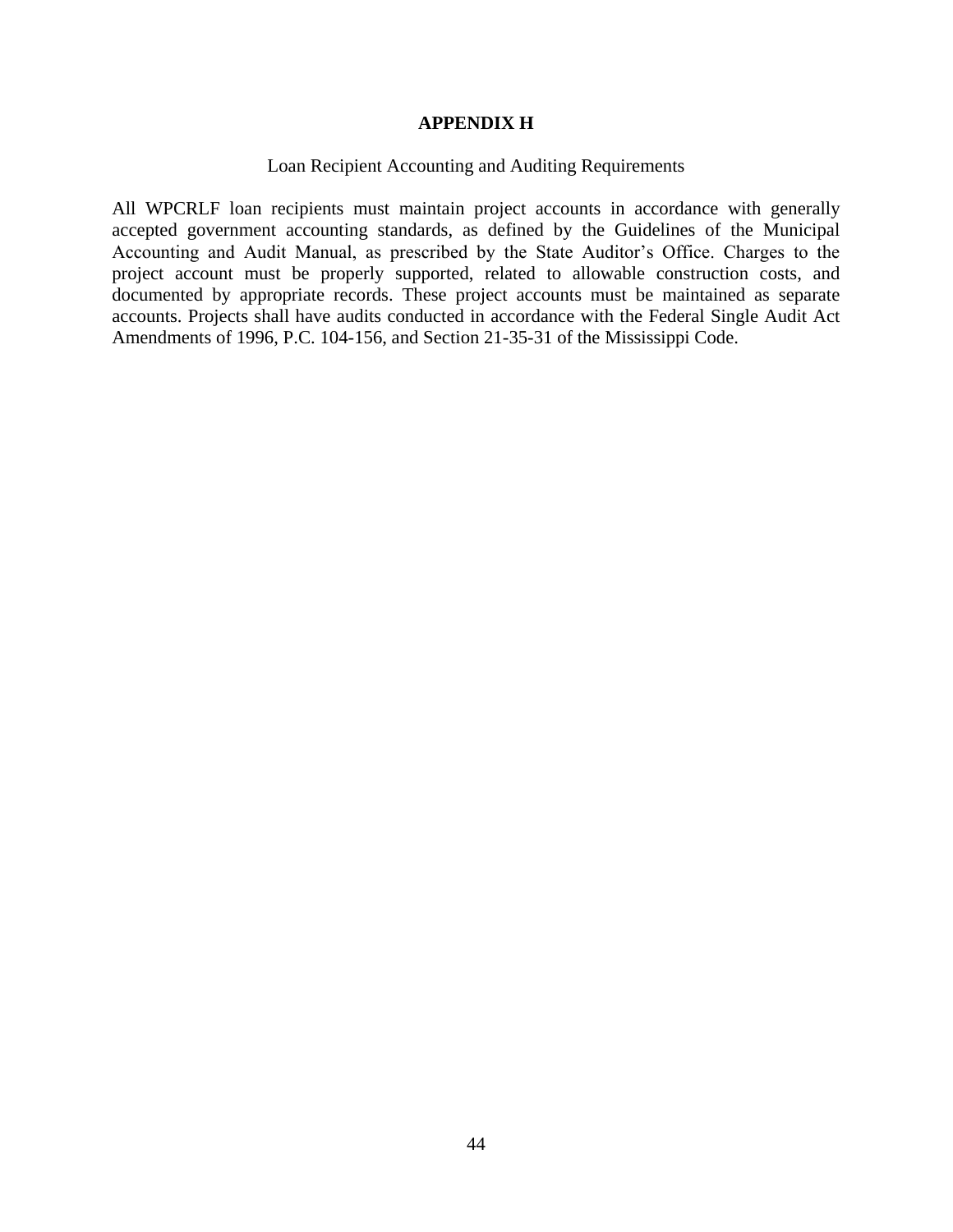## **APPENDIX I**

#### Procurement Protest Procedures

This Appendix sets forth the process for the resolution of procurement protests filed with the loan recipient by an adversely affected party. The Loan Recipient's protest procedures must include these requirements:

- (1) Prior to advertisement for bids, the loan recipient must establish its own procedures for prompt consideration of initial protests concerning solicitations or contract awards. A "protest" is a written complaint concerning the loan recipient's solicitation or award of a contract. The protest must be filed with the loan recipient by a party with a direct financial interest adversely affected by a loan recipient's procurement action and must be filed in accordance with and within the time frame established by the loan recipient's protest procedures.
- (2) Any party which transmits any document concerning the protest during the course of a protest and protest resolution must simultaneously furnish all other affected parties with a copy of all documents in the transmittal.
- (3) Upon receipt of a protest, the loan recipient must make a determination on the protest in accordance with the loan recipient's protest procedures within thirty (30) calendar days after such protest or sooner, if so required by the loan recipient's procurement protest procedures.
- (4) The party with a direct financial interest adversely affected by a loan recipient's determination of the protest may appeal such a determination only through the appropriate court of competent jurisdiction, provided such appeal is initiated within seven (7) calendar days after receipt of the determination.
- (5) Any delay due to a protest or protest resolution will not relieve the loan recipient of the requirement to meet the project schedule established in the loan agreement, nor will such delays prevent the Department from pursuing the remedies for default established in the loan agreement.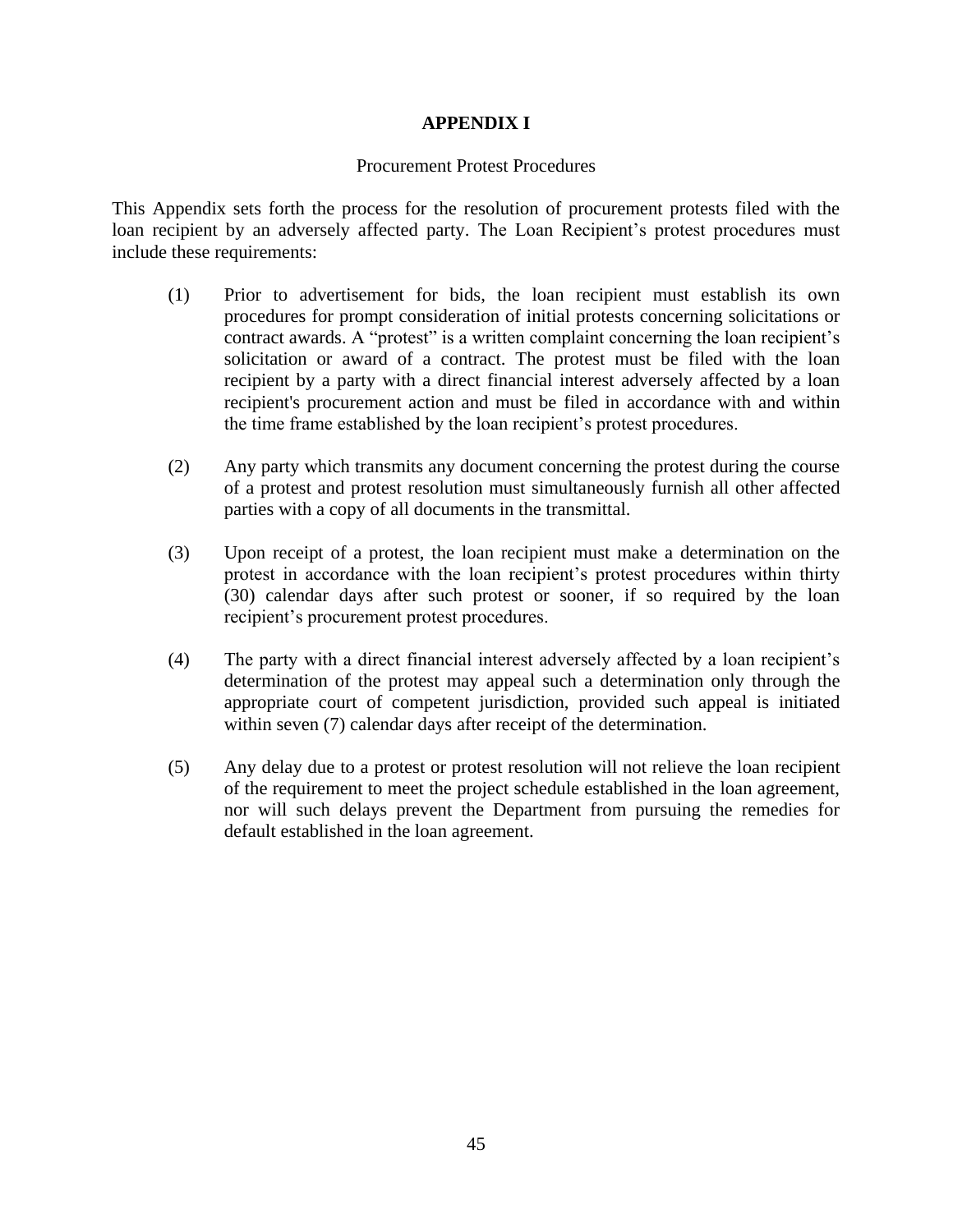## **APPENDIX J**

## Applicable State and Federal Laws, Regulations, and Executive Orders

During the planning, design, construction, and operation of the project, the loan recipient shall comply with all applicable laws and regulations and shall acquire all applicable permits as described in the Departmental publication "Environmental Permit Directory," or its successor. The applicable related state and federal laws and regulations are listed below. The WPCRLF regulations are not complete without these laws and regulations:

State Laws and Regulations

- A. Guidelines for Review of Siting Criteria in Applications for Air and Water Pollution Control Permits.
- B. Mississippi Water Quality Criteria for Intrastate, Interstate and Coastal Waters.
- C. Mississippi Nonhazardous Waste Management Regulations.
- D. Mississippi Coastal Wetlands Protection Law, Section 49-27-1 through 49-27-69 of the Mississippi Code Annotated, (Supp. 1989) et seq.
- E. Mississippi Air Emission Regulations for the Prevention, Abatement, and Control of Air Contaminants.
- F. Wastewater Permit Regulations for National Pollutant Discharge Elimination System (NPDES), Underground and Injection Control (UIC) and State Operating Permits.
- G. The Nongame and Endangered Species Conservation Act, Sections 49-5-101 through 45- 5-119 of the Mississippi Code.
- H. The State Antiquities Law, Section 39-7-3, et seq. of the Mississippi Code of 1972.
- I. State of Mississippi Regulations for the Certification of Municipal and Domestic Wastewater Facility Operators.
- J. Mississippi Municipal and Domestic Water and Wastewater System Operators Certification Act of 1986, Sections 21-27-201 through 21-27-221 Mississippi Code of 1972 Annotated.
- K. Mississippi State Purchasing Laws, Title 31, Mississippi Code 1972 Annotated.
- L. Mississippi State Engineering and Surveying Law, Sections 73-13-1 through 73-13-99 Mississippi Code 1972 Annotated, and rules and regulation of procedure promulgated thereunder by Mississippi State Board of Registration for Professional Engineers and Land Surveyors.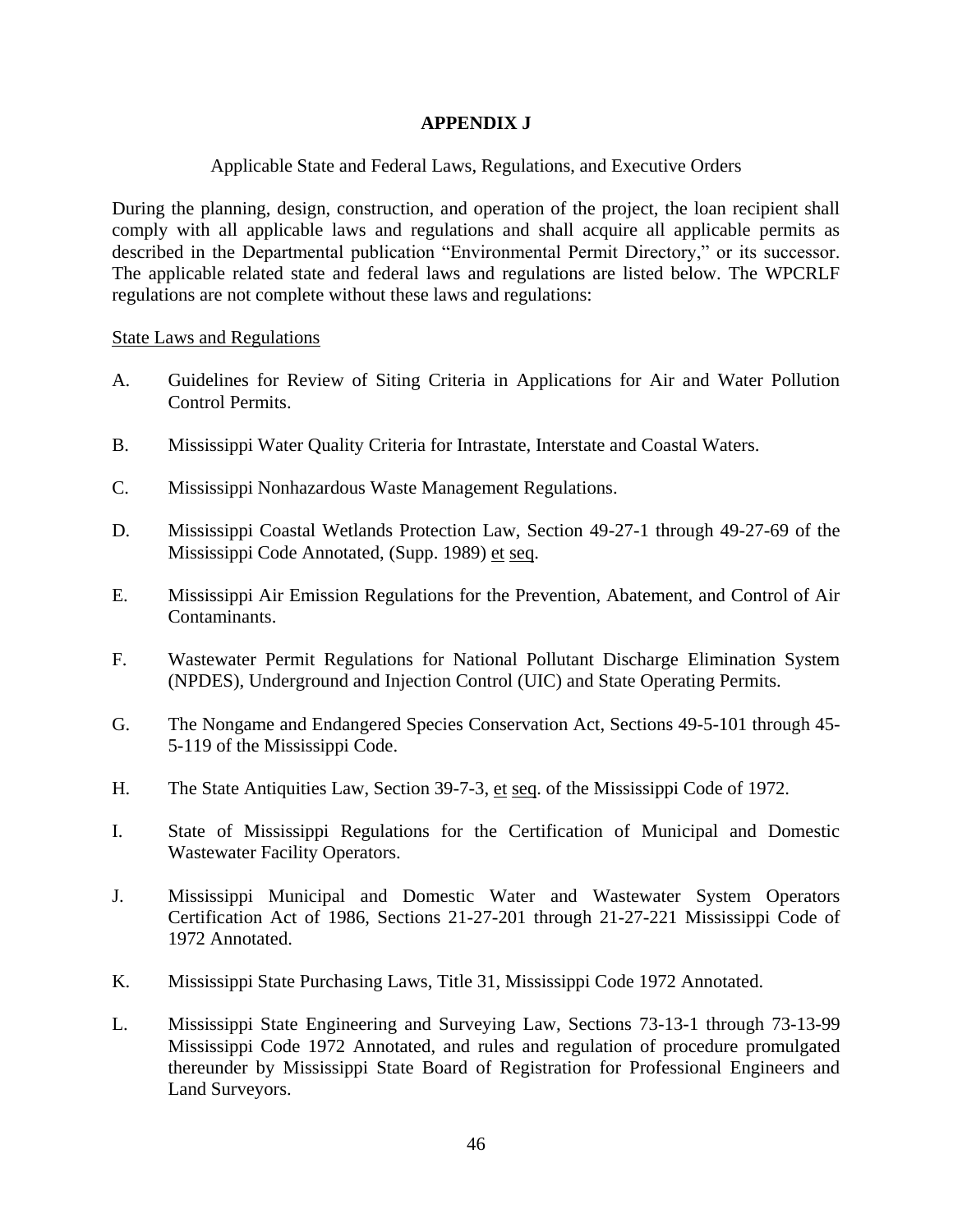- M. Mississippi Real Property Acquisition Policies Law Sections 43-37-1 through 13.
- N. Mississippi Code Section 21-35-21, annual audits required.

#### Federal Laws and Executive Orders

- A. Age Discrimination Act of 1975, Pub. L. 94-135.
- B. Civil Rights Act of 1964, Pub. L. 88-352.
- C. Section 13 of the Federal Water Pollution Control Act Amendments of 1972, Pub. L. 92- 500 (the Clean Water Act), which prohibits sex based discrimination.
- D. Section 504 of the Rehabilitation Act of 1973, Pub. L. 93-112 (including Executive Orders 11914 and 11250).
- E. Environmental Justice, Executive Order 12898.
- F. Single Audit Act Amendments of 1996, P.L. 104-156.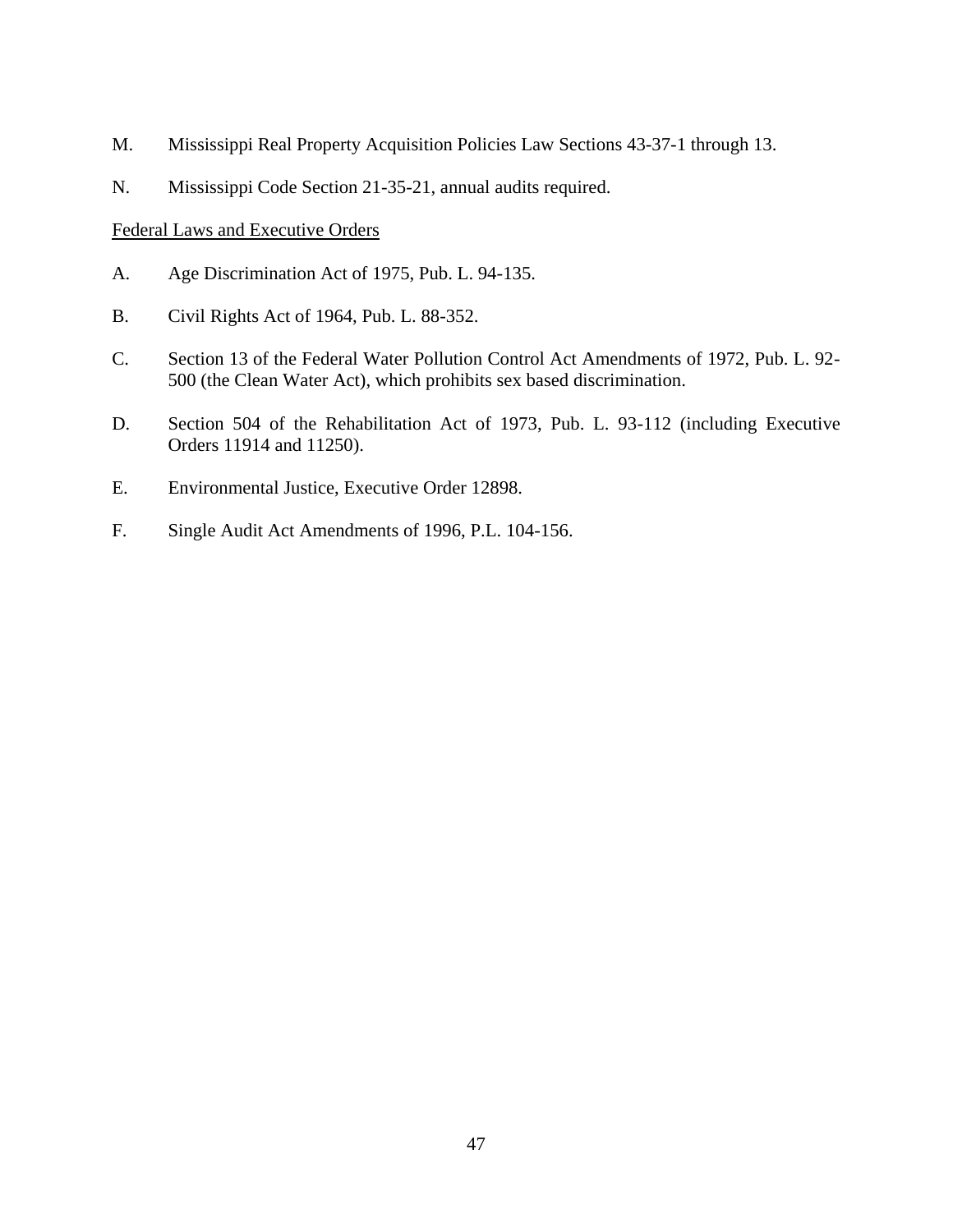## **APPENDIX K**

## Loan Agreement Defaults and Remedies

Each of the following events is a default of a loan agreement:

- (1) Failure of the Loan Recipient to make any loan repayment when it is due and such failure shall continue for a period of thirty (30) days.
- (2) Failure to comply with the provisions of the Agreement or in the performance or observance of any of the covenants or actions required by the Agreement.
- (3) Any warranty, representation or other statement by, or on behalf of, the Loan Recipient contained in the Agreement or in any information furnished in compliance with, or in reference to, the Agreement, which is false or misleading in any material respect.
- (4) An order or decree entered, with the acquiescence of the Loan Recipient, appointing a receiver of any part of the Project or Revenues thereof; or if such order or decree, having been entered without the consent or acquiescence of the Loan Recipient, shall not be vacated or discharged or stayed on appeal within sixty (60) days after the entry thereof.
- (5) Any proceeding instituted, with the acquiescence of the Loan Recipient, for the purpose of effecting a compromise between the Loan Recipient and its creditors or for the purpose of adjusting the claims of such creditors, pursuant to any federal or state statute now or hereafter enacted, if the claims of such creditors are payable from Revenues of the Project.
- (6) Any bankruptcy, insolvency or other similar proceeding instituted by, or against, the Loan Recipient under federal or state bankruptcy or insolvency laws now or hereafter in effect and, if instituted against the Loan Recipient, is not dismissed within sixty (60) days after filing.
- (7) Failure to give timely notice of default as required below when such failure shall continue for a period of thirty (30) days.

The Loan Recipient shall give the Department immediate written notice of an event of default. Upon any event of default and subject to the rights of bondholders with prior liens, the Department may enforce its rights by utilizing one or more of the following remedies:

- (1) By mandamus or other proceeding at law or in equity, cause to establish and collect fees and charges for use of the Project and to require the Loan Recipient to fulfill the Agreement.
- (2) By action or suit in equity, require the Loan Recipient to account for all moneys received from the Department or from the ownership of the Project and to account for the receipt, use, application or disposition of the Revenues.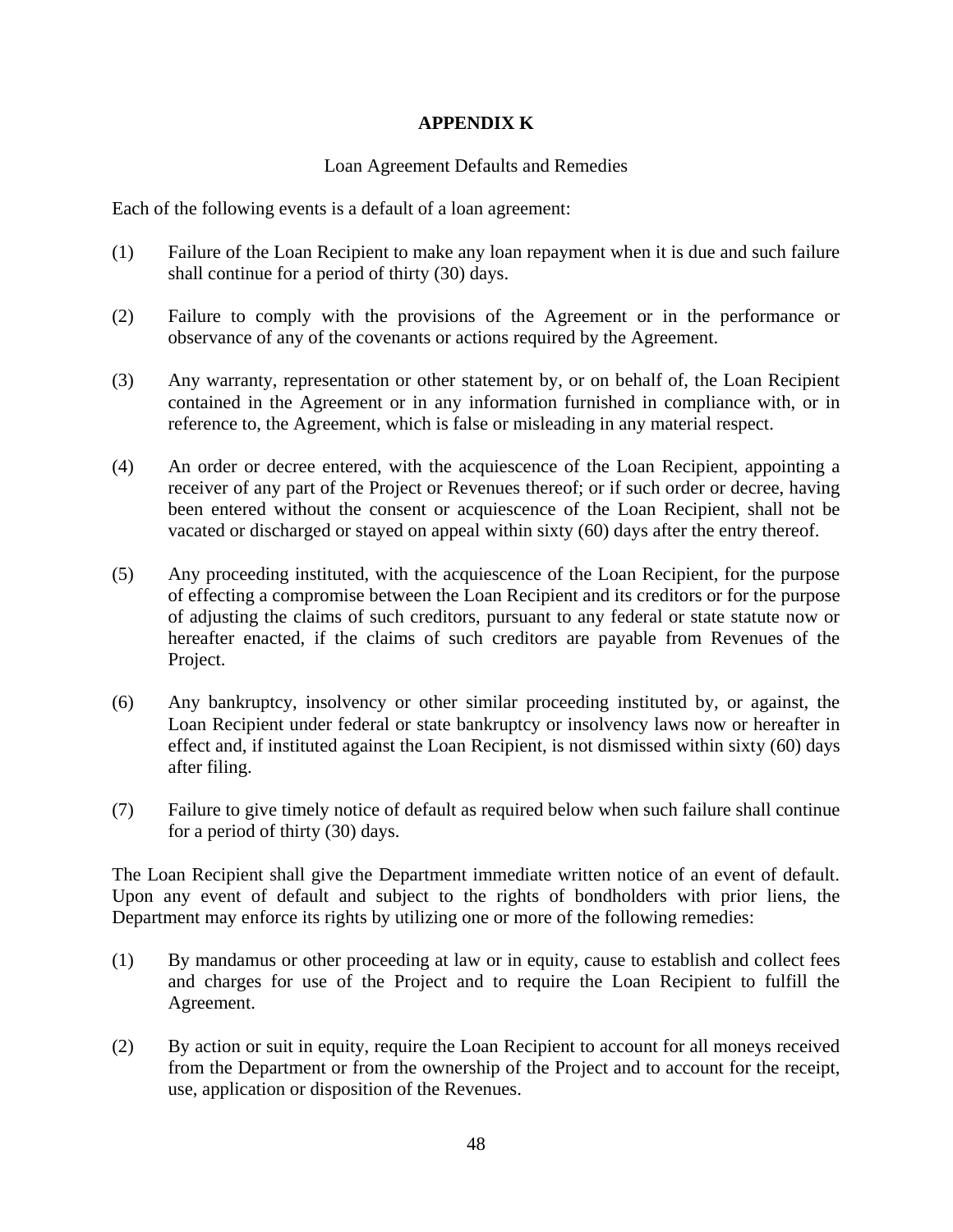- (3) By action or suit in equity, enjoin any acts or things which may be unlawful or in violation of the rights of the Department.
- (4) By applying to a court of competent jurisdiction, cause to appoint a receiver to manage the Project, establish and collect fees and charges, and apply the Revenues to the reduction of the obligations under the Loan Agreement.
- (5) By certifying to the Tax Commissioner delinquency on loan repayments, the Department may intercept the delinquent amount, plus ten (10) percent annual penalty interest on the amount due to the Department, from any unobligated funds due to the Loan Recipient under any revenue or tax sharing fund established by the State. Penalty interest shall accrue on any amount due and payable beginning on the thirtieth  $(30<sup>th</sup>)$  day following the date upon which payment is due. The penalty interest shall be compounded monthly.
- (6) By notifying financial market credit rating agencies.
- (7) By administratively charging or suing for payment of amounts due, or becoming due, plus ten (10) percent annual penalty interest which shall accrue on any amount due and payable beginning on the thirtieth  $(30<sup>th</sup>)$  day after such notification by the Department, together with all costs of collection, including attorneys' fees. The penalty interest shall be compounded monthly.
- (8) By accelerating the repayment schedule or increasing the interest rate.
- (9) By withholding payments to the Loan Recipient.
- (10) By terminating the Agreement, after providing thirty (30) days written notice of such intent to terminate the Agreement. Such termination will not affect the duty of the Loan Recipient to repay loan funds paid thus far.

No delay or omission to exercise any right or power accruing upon event of default shall impair any such right or power or shall be construed to be a waiver of any such default or acquiescence therein, and every such right and power may be exercised as often as may be deemed expedient. No waiver of any default under the Loan Agreement shall extend to or affect any subsequent event of default, whether of the same or different provision of the Loan Agreement, or shall impair consequent rights or remedies.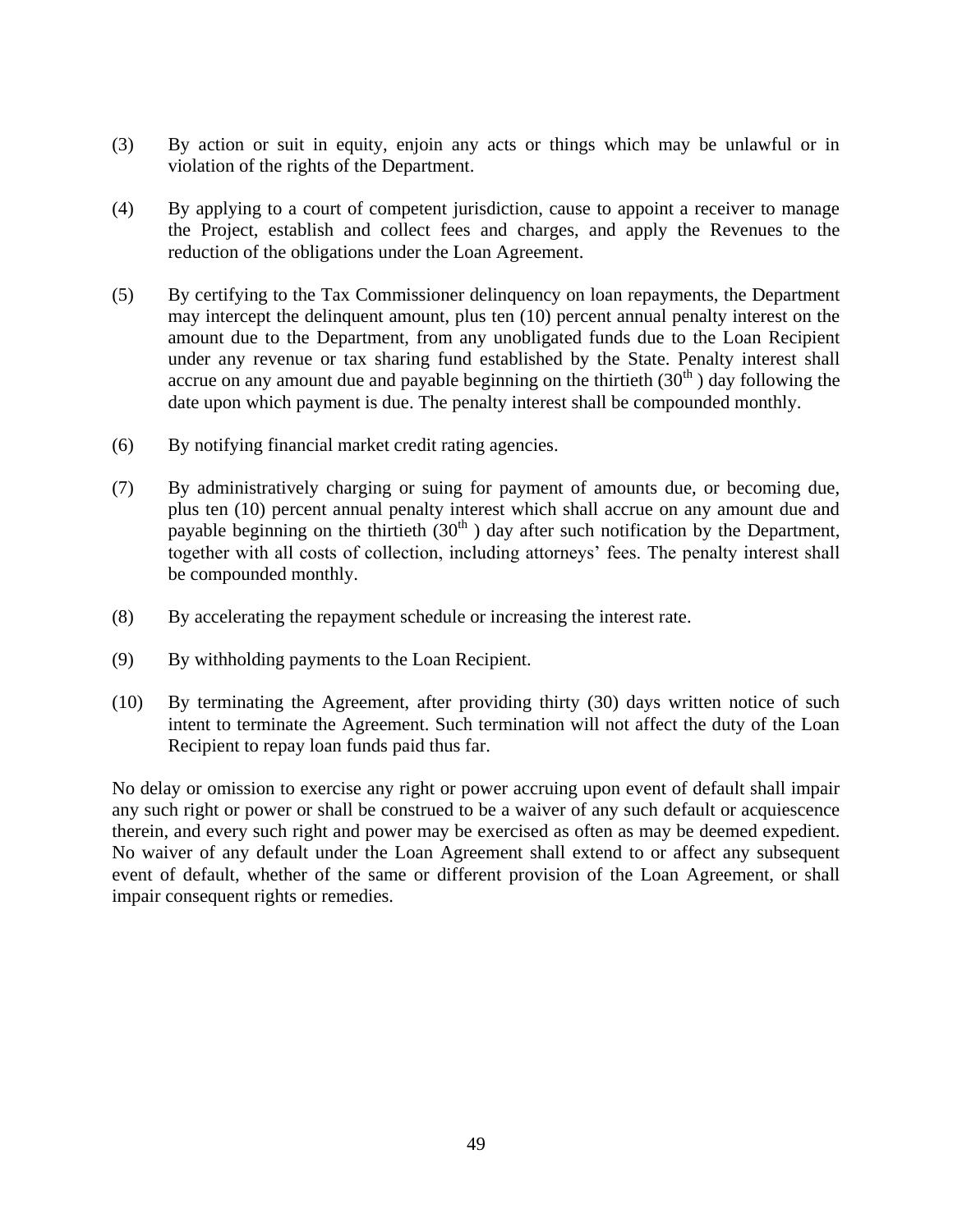## **APPENDIX L**

#### Loan Recipient/Contractor Claims and Disputes.

The Loan Recipient acknowledges and agrees that the Department is not a party, in any manner whatsoever, to any contract between the WPCRLF loan recipient and the construction contractor(s), engineer(s), attorney(s), equipment supplier(s), subcontractor(s) or any other parties of any kind whatsoever (hereinafter collectively referred to as "vendor"). The Loan Recipient also acknowledges and agrees that any benefit to vendors contracting with the Loan Recipient arising from, or associated with this contract is strictly incidental and all such vendors are not, and are not intended to be considered as third party beneficiaries under any agreement between the Department and the Loan Recipient.

Upon execution of any contract between the loan recipient and its vendors in regard to a WPCRLF funded project, the Department does not assume any authorities, duties, responsibilities, or liabilities under such a contract.

The Department does not have any authority, duty, responsibility, or liability in contract claims or dispute identification, negotiation, resolution, or any other actions regarding contract claims or disputes under the contract(s) between the loan recipient and its vendors.

No actions taken by the Department, either directly or indirectly, in regard to the WPCRLF loan funded project constitute or establish any determinations, authority, duty, responsibility, or liability under the contract(s) between the loan recipient and any other party. The Loan Recipient agrees and warrants that it shall include language, approved by the Department, in its contracts with its vendors requiring the Loan Recipient and its vendors to acknowledge and agree that the Department is not a party, in any way whatsoever, to the contract between the Loan Recipient and its vendors. Such language shall require the Loan Recipient and vendors to acknowledge and agree that the role of the Department is strictly that of a lender, that the vendors are not, and are not intended to be, considered a third party beneficiary under any agreement between the Department and the Loan Recipient. Additionally, such language shall also require the Loan Recipient and its vendors to acknowledge and agree that any action taken by the Department in its role as administrator for the revolving loan programs, or in its separate and distinct role as regulator shall not in any way change or alter its position as that of lender.

The loan recipient and its vendors must resolve all claims and disputes by negotiation, arbitration, litigation, or other means as provided in the contract documents and state law, prior to submission of any related change order or contract amendment to the Department for review and approval, in order to obtain a WPCRLF loan allowability determination.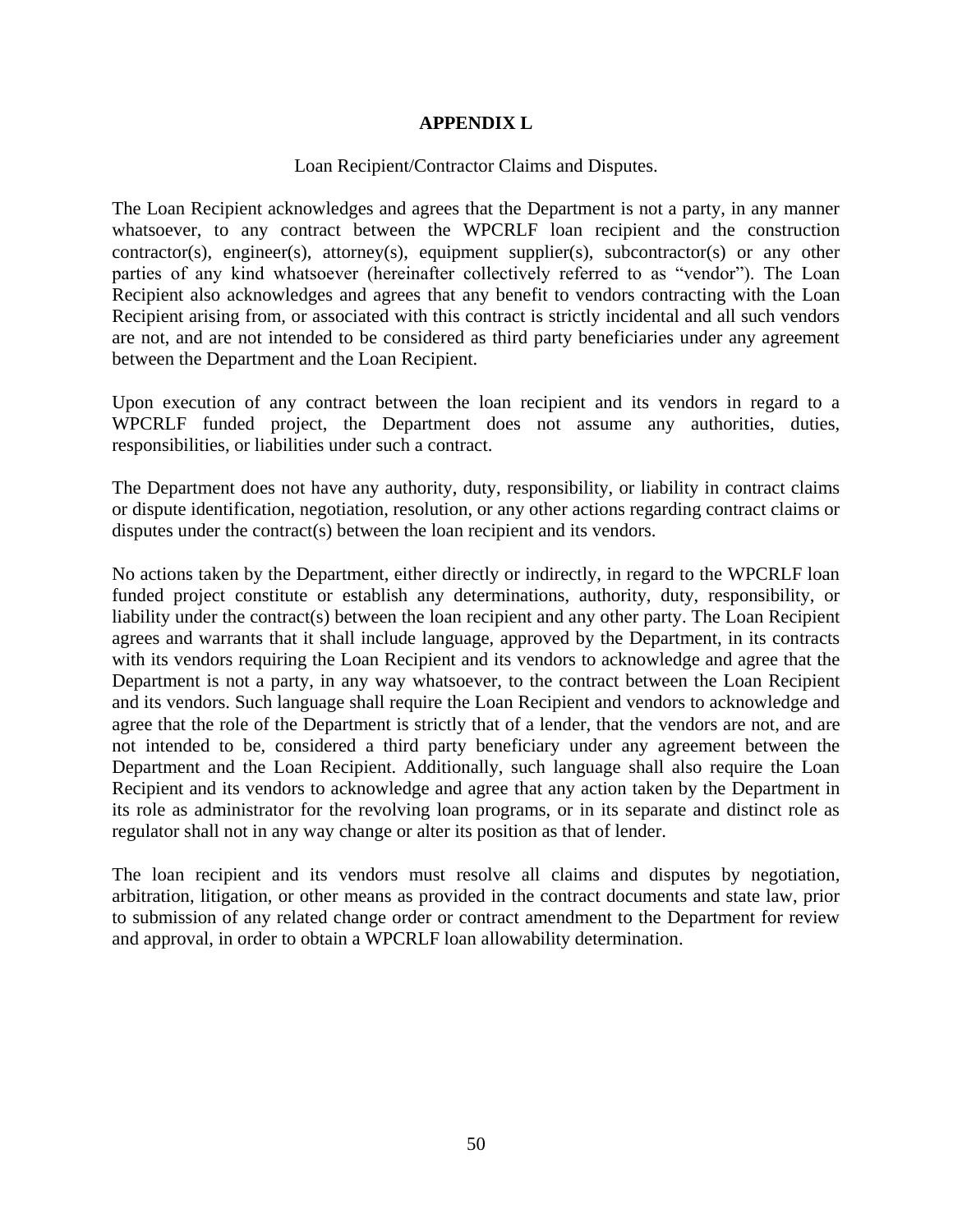### **APPENDIX M**

## **Definitions**

The following words and terms, when used in this regulation, will have the following meanings, unless the context clearly indicates otherwise:

- (1) Act The Federal Water Pollution Control Act, as amended, 33 USC 1251, et. seq., including any amendments.
- (2) Allowable Costs Those project costs that are eligible, reasonable, necessary, allocable to the project, within the established project scope and budget, in conformance with the WPCRLF regulations, and determined allowable by the Department.
- (3) Authorized Representative The signatory agent of the applicant authorized and directed by the applicant's governing body to make application for assistance and to sign documents on behalf of the applicant, as required to undertake and complete the project. The signatory agent must be a member or an employee of the applicant's governing body and may not be under a separate contract with the applicant at any time during the execution of the project.
- (4) Binding Commitment A WPCRLF loan offer, as described in these regulations.
- (5) Budget Period The time period beginning on the date established in the loan agreement and ending on the date 30 days after the Department's final construction observation, during which allowable costs may be incurred.
- (6) Change Order The documents, including supporting documentation, executed by the loan recipient and the construction contractor, upon recommendation of the engineer if required by the contract documents, authorizing a change, alteration, or variance in the plans, specifications, and contract documents, including, but not limited to, additions or deletions of work to be performed pursuant to the contract or a change in costs or time for work performed after execution of the contract.
- (7) Collector Sewer The common lateral sewers, within a publicly owned treatment system, which are primarily installed to receive wastewater directly from facilities which convey wastewater from individual systems or from private property.
- (8) Commission The Mississippi Commission on Environmental Quality or its successors.
- (9) Consolidation Project The acquisition of an existing entity or its treatment works by another or the merger of two entities.
- (10) Construction Any one or more of the following: erection, building, acquisition, alteration, repair, improvement or extension of treatment works.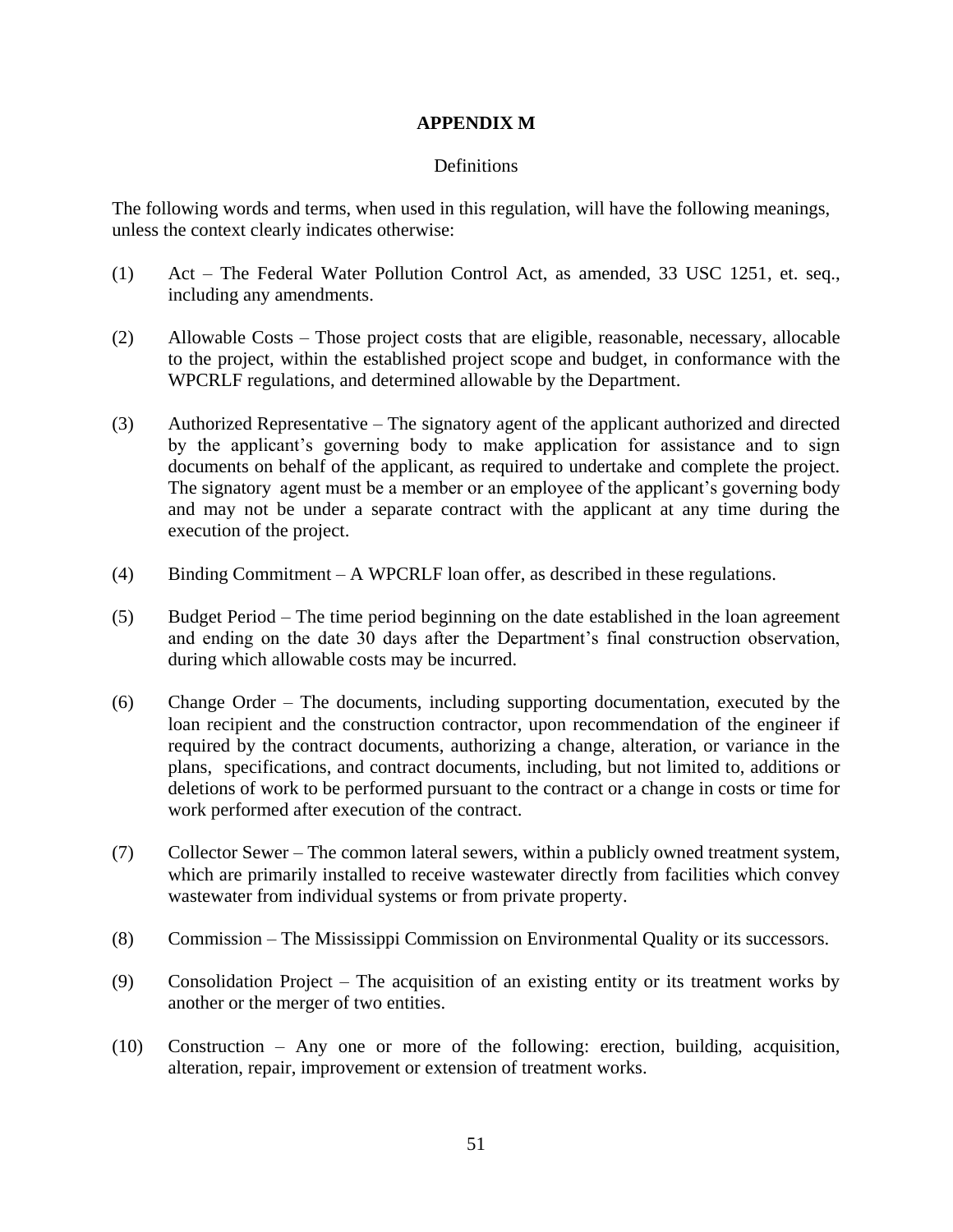- (11) Department The Mississippi Department of Environmental Quality, and its designated representatives or successors.
- (12) Eligible Applicant Any county, municipality, municipal public utility, authority, district, political subdivision or other governmental unit created under state law which has authority to dispose of domestic wastewater, industrial wastewater, wastewater sludges resulting from the treatment of such wastewater, stormwater, or nonpoint sources of pollution, has the authority under State law to receive WPCRLF loan assistance, has the ability to comply with these regulations and the requirements of the WPCRLF loan agreement, and which is not in arrears in repayments to the Water Pollution Control Revolving Fund, the Water Pollution Control Emergency Loan Fund, the Water Pollution Abatement Loan Fund or any other loan.
- (13) Eligible Costs Costs in which WPCRLF loan participation is authorized pursuant to applicable statute.
- (14) Engineer Unless otherwise indicated, the engineer, or engineering firm, registered by the Mississippi State Board of Registration for Professional Engineers and Land Surveyors, retained or employed by the loan recipient to provide professional engineering services during the planning, design and/or construction of the project.
- (15) Executive Director The executive director of the Mississippi Department of Environmental Quality or his designee.
- (16) Financial Capability Summary A financial analysis of a water pollution control system to determine whether the system has the capability to reliably meet the financial obligations on a long term basis.
- (17) Force Account Involves the use of the loan recipient's employees, equipment for construction, construction related activities and/or architectural and engineering services.
- (18) Infiltration Water other than wastewater that enters a sewer system (including sewer service connections and foundation drains) from the ground through such means as defective pipes, pipe joints, connections, or manholes. Infiltration does not include, and is distinguished from, inflow.
- (19) Inflow Water other than wastewater that enters a sewer system (including sewer service connections) as a result of rainfall or rainfall induced soil moisture from sources such as, but not limited to, roof leaders, cellar drains, yard drains, area drains, drains from springs and swampy areas, manhole covers, cross connections between storm sewers and sanitary sewers, catch basins, cooling towers, storm waters, surface runoff, street wash waters, or drainage. Inflow does not include, and is distinguished from, infiltration.
- (20) Interceptor Sewer A sewer which is designed for one or more of the following purposes: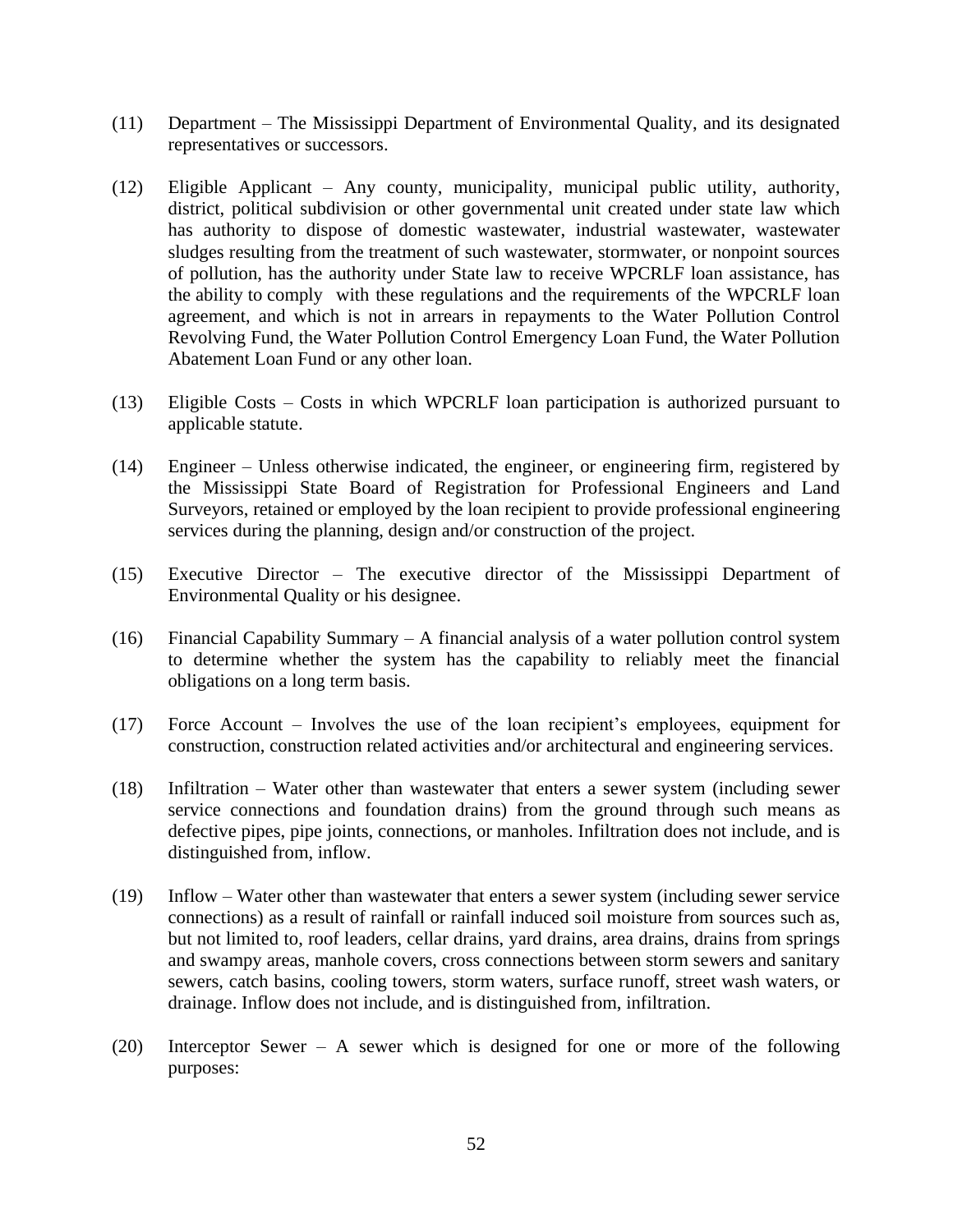- (a) To intercept wastewater from a final point in an existing or proposed collector sewer and convey such wastes directly to a treatment facility or another interceptor or pump station.
- (b) To replace an existing wastewater treatment facility and transport the wastes to an adjoining collector sewer or interceptor sewer for conveyance to a treatment plant.
- (c) To transport wastewater, together with quantities of infiltration and inflow that are not admitted intentionally, from one or more municipal collector sewers to another municipality or to a regional facility for treatment.
- (d) To intercept an existing discharge of raw or inadequately treated wastewater for transport directly to another interceptor, pump station or to a treatment plant.
- (21) Interlocal Agreement An agreement or contract between the loan applicant/recipient and other entities relating to use, enforcement or finances of the project or treatment works, which may be necessary to ensure completion and operation, and maintenance of a useful project.
- (22) Loan Agreement A legal and binding agreement between the Department and the loan recipient through which the Department provides WPCRLF assistance for eligible and allowable costs and the recipient agrees to repay any administrative fees to the Department and the principal sum and interest to the WPCRLF over a period and at an interest rate established in the loan agreement.
- (23) Loan Applicant An eligible applicant that applies or intends to apply for financial assistance from the WPCRLF program
- (24) Loan Recipient An eligible applicant that executes a WPCRLF loan agreement.
- (25) Overflows and Bypasses Polluted water, such as sewage, which overflows or bypasses any portion of the treatment works prior to complete and final treatment and discharge in accordance with the permit.
- (26) Project The scope of work for which financial assistance is provided under the WPCRLF loan agreement.
- (27) Project Completion The date of the final construction observation as performed by the Department for the purpose of a loan allowability determination.
- (28) Repayment Administrative fees, principal and interest repayments on WPCRLF loans as established in the loan agreement.
- (29) Service Line A conduit intended to carry wastewater, together with quantities of infiltration and inflow that are not admitted intentionally, from residences, public buildings and businesses to a collector sewer.